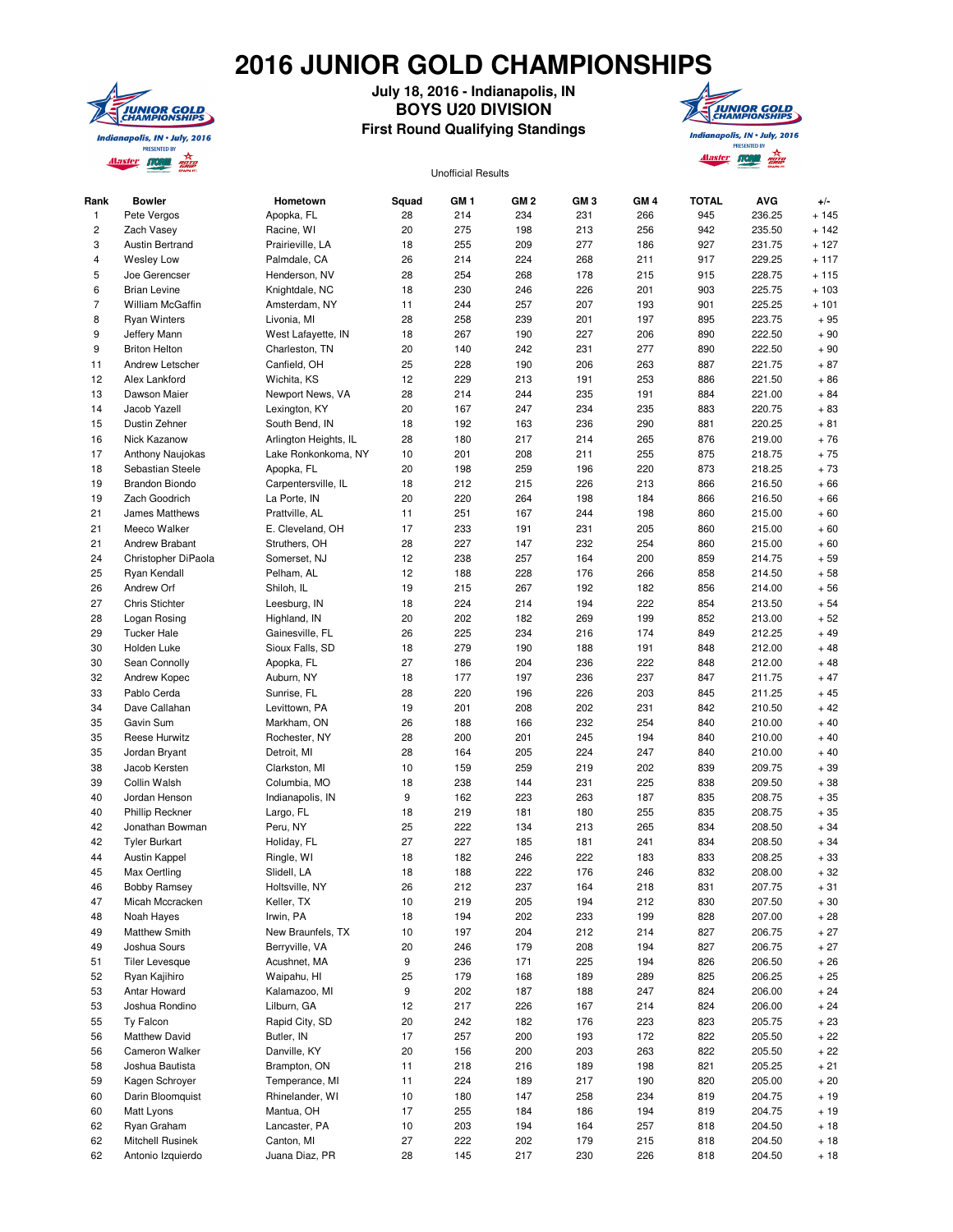| 62  | John Leshikar           | O Fallon, IL            | 28 | 219 | 194 | 224 | 181 | 818 | 204.50 | $+18$       |
|-----|-------------------------|-------------------------|----|-----|-----|-----|-----|-----|--------|-------------|
| 66  | Denver Wilson           | Louisville, KY          | 26 | 190 | 212 | 226 | 189 | 817 | 204.25 | $+17$       |
|     |                         |                         |    |     |     |     |     |     |        |             |
| 66  | <b>Tyler Lillo</b>      | Bushnell, FL            | 28 | 209 | 211 | 194 | 203 | 817 | 204.25 | $+17$       |
| 68  | James Frankina          | Cuyahoga Falls, OH      | 10 | 193 | 205 | 213 | 205 | 816 | 204.00 | $+16$       |
| 68  | Jason Pesce             | Egg Harbor Township, NJ | 10 | 190 | 175 | 231 | 220 | 816 | 204.00 | $+16$       |
| 68  | <b>Anthony Recsnik</b>  | Troy, MO                | 18 | 182 | 178 | 200 | 256 | 816 | 204.00 | $+16$       |
| 68  | Anthony Schanen         | Glendale, CA            | 20 | 204 | 197 | 177 | 238 | 816 | 204.00 | $+16$       |
|     |                         |                         |    |     |     |     |     |     |        |             |
| 72  | William Hibbard         | Mukwonago, WI           | 11 | 156 | 179 | 266 | 214 | 815 | 203.75 | $+15$       |
| 73  | Kevin Fischer           | Winter Park, FL         | 11 | 221 | 167 | 203 | 223 | 814 | 203.50 | $+14$       |
| 73  | <b>Tyler Klinepier</b>  | Inver Grove Heights, MN | 25 | 219 | 190 | 205 | 200 | 814 | 203.50 | $+14$       |
| 75  | Joshua Pate             | Inver Grove Heights, MN | 19 | 244 | 183 | 184 | 202 | 813 | 203.25 | $+13$       |
| 76  | <b>Walter Tomlin</b>    | Ranson, WV              | 10 | 191 | 185 | 191 | 245 | 812 | 203.00 | $+12$       |
|     |                         |                         |    |     |     |     |     |     |        |             |
| 76  | Cortez Schenck          | Phoenix, AZ             | 26 | 193 | 211 | 255 | 153 | 812 | 203.00 | $+12$       |
| 78  | Kyle Stram              | Grand Rapids, MN        | 9  | 175 | 267 | 204 | 165 | 811 | 202.75 | $+11$       |
| 79  | Jakob Sisk              | Rossville, IN           | 12 | 205 | 169 | 193 | 243 | 810 | 202.50 | $+10$       |
| 79  | Ryan Mitskavich         | Du Bois, PA             | 18 | 196 | 255 | 179 | 180 | 810 | 202.50 | $+10$       |
|     |                         |                         |    |     |     |     |     |     |        |             |
| 81  | <b>Chad Severt</b>      | Wilmington, NC          | 18 | 216 | 152 | 202 | 239 | 809 | 202.25 | $+9$        |
| 81  | Mitch Huett             | Seminole, FL            | 18 | 185 | 221 | 194 | 209 | 809 | 202.25 | $+9$        |
| 81  | Anthony Veney           | Columbia, SC            | 19 | 243 | 218 | 179 | 169 | 809 | 202.25 | $+9$        |
| 81  | David Eggert            | New Lenox, IL           | 28 | 180 | 200 | 216 | 213 | 809 | 202.25 | $+9$        |
| 85  | Jordan Nunn             | Flint, MI               | 10 | 212 | 182 | 189 | 225 | 808 | 202.00 | $+8$        |
|     |                         |                         |    |     |     |     |     |     |        |             |
| 85  | Adam Glickman           | Woodmere, NY            | 26 | 184 | 203 | 209 | 212 | 808 | 202.00 | $+8$        |
| 85  | <b>Eric Mathews</b>     | Kokomo, IN              | 27 | 202 | 237 | 190 | 179 | 808 | 202.00 | $+8$        |
| 88  | Isaac Irwin             | Indianapolis, IN        | 12 | 213 | 198 | 198 | 198 | 807 | 201.75 | $+7$        |
| 88  | Kyle Andrews            | Oceanside, CA           | 10 | 175 | 205 | 224 | 203 | 807 | 201.75 | $+7$        |
|     |                         |                         |    |     |     |     |     |     |        |             |
| 88  | Michael Breheny         | Keansburg, NJ           | 10 | 227 | 158 | 209 | 213 | 807 | 201.75 | $+7$        |
| 88  | Donovan Thomas          | Longmont, CO            | 17 | 194 | 188 | 246 | 179 | 807 | 201.75 | $+7$        |
| 88  | <b>Tyler Gromlovits</b> | Junction City, KS       | 25 | 181 | 187 | 227 | 212 | 807 | 201.75 | $+7$        |
| 88  | <b>Tyler Rinehart</b>   | Virginia Beach, VA      | 28 | 173 | 177 | 246 | 211 | 807 | 201.75 | $+7$        |
|     |                         |                         |    |     |     |     |     |     |        |             |
| 94  | Alexander Brodsky       | Seminole, FL            | 20 | 180 | 178 | 244 | 204 | 806 | 201.50 | $+6$        |
| 94  | Austin Musselman        | Catoosa, OK             | 20 | 159 | 248 | 185 | 214 | 806 | 201.50 | $+6$        |
| 94  | Daniel Steblen          | Fairport, NY            | 26 | 196 | 127 | 208 | 275 | 806 | 201.50 | $+6$        |
| 94  | <b>Grant Oehler</b>     | Carmel, IN              | 28 | 159 | 244 | 191 | 212 | 806 | 201.50 | $+6$        |
| 98  | Connor Chambers         | Merritt Island, FL      | 26 | 164 | 200 | 202 | 239 | 805 | 201.25 | $+5$        |
|     |                         |                         |    |     |     |     |     |     |        |             |
| 98  | Zachary Choltco         | New Kensington, PA      | 27 | 168 | 185 | 229 | 223 | 805 | 201.25 | $+5$        |
| 100 | <b>Brandon Traynum</b>  | Cincinnati, OH          | 12 | 175 | 182 | 192 | 255 | 804 | 201.00 | $+4$        |
| 100 | Kyle McGrath            | Davison, MI             | 10 | 212 | 233 | 179 | 180 | 804 | 201.00 | $+4$        |
| 100 | Cole Meredith           | Beavercreek, OH         | 10 | 212 | 206 | 164 | 222 | 804 | 201.00 | $+4$        |
|     |                         |                         |    |     |     |     |     |     |        |             |
| 100 | Dylan Byars             | Satellite Beach, FL     | 20 | 181 | 207 | 191 | 225 | 804 | 201.00 | $+4$        |
| 100 | Nicholas Graveel        | South Bend, IN          | 28 | 191 | 182 | 231 | 200 | 804 | 201.00 | $+4$        |
| 100 | Jared Armstrong         | Louisville, KY          | 28 | 167 | 208 | 181 | 248 | 804 | 201.00 | $+4$        |
| 106 | Noah Tom                | San Ramon, CA           | 11 | 205 | 185 | 178 | 234 | 802 | 200.50 | $+2$        |
| 106 | Samuel Mitchell         | Herndon, VA             | 10 | 155 | 258 | 202 | 187 | 802 | 200.50 | $+2$        |
|     |                         |                         |    |     |     |     |     |     |        |             |
| 106 | Anthony M Dodge         | North Bend, NE          | 26 | 200 | 221 | 191 | 190 | 802 | 200.50 | $+2$        |
| 109 | Jonah Anderson          | White House, TN         | 9  | 204 | 210 | 205 | 182 | 801 | 200.25 | $+1$        |
| 109 | Robbie Guzman           | Bricktown, NJ           | 20 | 184 | 209 | 203 | 205 | 801 | 200.25 | $+1$        |
| 109 | Jerod Hromek            | Towanda, KS             | 26 | 203 | 192 | 192 | 214 | 801 | 200.25 | $+1$        |
|     |                         |                         |    |     |     |     |     |     |        |             |
| 109 | Michael Ruben           | Selden, NY              | 26 | 249 | 160 | 196 | 196 | 801 | 200.25 | $+1$        |
| 109 | <b>Tyler Wollenberg</b> | New Lenox, IL           | 28 | 202 | 192 | 184 | 223 | 801 | 200.25 | $+1$        |
| 114 | Parker Hearne           | Roscoe, IL              | 20 | 214 | 191 | 201 | 194 | 800 | 200.00 | $+0$        |
| 115 | Justin Carl             | Albany, NY              | 10 | 186 | 217 | 218 | 178 | 799 | 199.75 | $-1$        |
|     |                         |                         |    |     |     |     |     |     |        |             |
| 115 | Cerell Cardines         | Las Vegas, NV           | 10 | 189 | 189 | 211 | 210 | 799 | 199.75 | $-1$        |
| 115 | Jack Cook               | Denville, NJ            | 17 | 209 | 237 | 169 | 184 | 799 | 199.75 | $-1$        |
| 118 | Andrew Marotta          | Ballston Spa, NY        | 10 | 231 | 192 | 215 | 160 | 798 | 199.50 | $-2$        |
| 118 | Devin Klotz             | Columbia, MO            | 18 | 200 | 207 | 200 | 191 | 798 | 199.50 | $-2$        |
| 118 | Aaron Yuratovich        | Olathe, KS              | 27 | 198 | 194 | 179 | 227 | 798 | 199.50 | $-2$        |
|     |                         |                         |    |     |     |     |     |     |        |             |
| 121 | Gregory Tack            | Port Murray, NJ         | 11 | 212 | 197 | 216 | 172 | 797 | 199.25 | $-3$        |
| 121 | Jace Meyer              | Langworthy, IA          | 10 | 168 | 163 | 234 | 232 | 797 | 199.25 | $-3$        |
| 121 | <b>Brandon Matchen</b>  | Wheeling, IL            | 18 | 194 | 192 | 195 | 216 | 797 | 199.25 | -3          |
| 124 | Stephen Major           | Brockton, MA            | 11 | 212 | 211 | 173 | 200 | 796 | 199.00 | -4          |
| 124 |                         | Linwood, MI             | 12 | 210 | 204 | 179 |     |     | 199.00 | -4          |
|     | Alex Ouellette          |                         |    |     |     |     | 203 | 796 |        |             |
| 124 | Jacob Yoder             | Wooster, OH             | 10 | 190 | 258 | 157 | 191 | 796 | 199.00 | -4          |
| 124 | Alec Karr               | Fremont, NE             | 25 | 217 | 164 | 235 | 180 | 796 | 199.00 | -4          |
| 124 | Paul Brendan Schink     | Dravosburg, PA          | 27 | 192 | 253 | 212 | 139 | 796 | 199.00 | $-4$        |
| 129 | <b>Tyler Synovec</b>    | Fremont, NE             | 25 | 145 | 231 | 236 | 183 | 795 | 198.75 | -5          |
|     |                         |                         |    |     |     |     |     |     |        |             |
| 129 | Nathan Pembrook         | Rochester, NY           | 26 | 227 | 163 | 223 | 182 | 795 | 198.75 | $-5$        |
| 131 | Jacob Hubbs             | Romeoville, IL          | 19 | 187 | 213 | 165 | 229 | 794 | 198.50 | -6          |
| 131 | Michael Martell         | Brooklyn, NY            | 26 | 174 | 172 | 206 | 242 | 794 | 198.50 | -6          |
| 133 | Matt Morgan             | Raleigh, NC             | 18 | 155 | 191 | 184 | 263 | 793 | 198.25 | $\text{-}7$ |
| 133 | <b>Trey Arnold</b>      | South Beloit, IL        | 27 | 221 | 222 | 205 | 145 | 793 | 198.25 | $\text{-}7$ |
|     |                         |                         |    |     |     |     |     |     |        |             |
| 135 | <b>Tyler Miller</b>     | Wapakoneta, OH          | 9  | 217 | 171 | 223 | 181 | 792 | 198.00 | -8          |
| 135 | Daniel Chin             | Daly City, CA           | 17 | 188 | 152 | 207 | 245 | 792 | 198.00 | -8          |
| 137 | Nicholas Chow           | Somerset, NJ            | 18 | 191 | 236 | 208 | 156 | 791 | 197.75 | -9          |
| 137 | Luis A Landrau          | Carolina, PR            | 20 | 234 | 167 | 212 | 178 | 791 | 197.75 | -9          |
|     |                         |                         |    |     |     |     |     |     |        |             |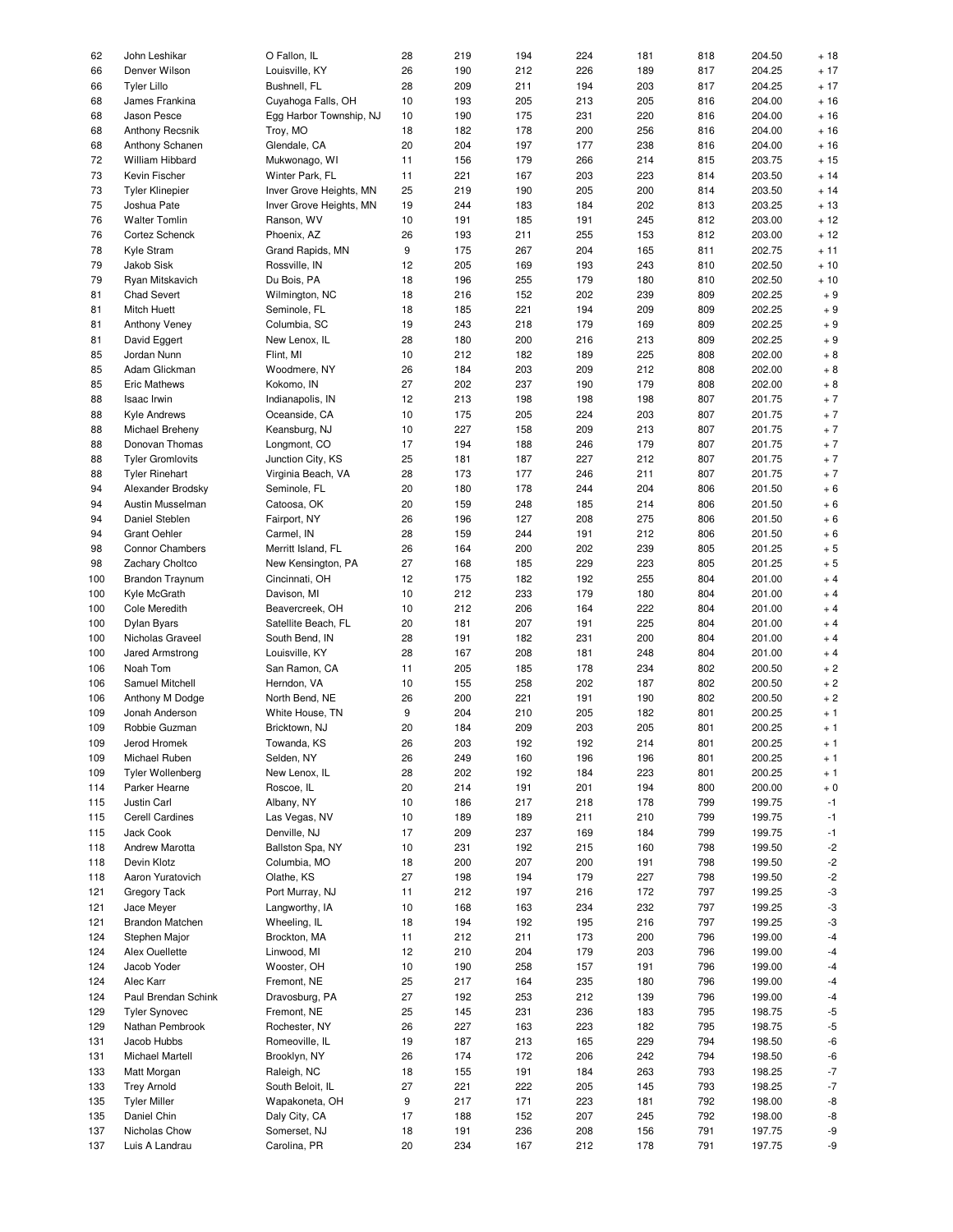| 139 | <b>Tyler Hogstrom</b>   | Seattle, WA           | 12               | 181 | 214 | 230 | 165 | 790 | 197.50 | $-10$ |
|-----|-------------------------|-----------------------|------------------|-----|-----|-----|-----|-----|--------|-------|
| 139 | Adam Zimmerman          | Deer Park, NY         | 26               | 194 | 194 | 194 | 208 | 790 | 197.50 | $-10$ |
| 139 | Michael Carney          | Alexandria, IN        | 28               | 247 | 175 | 206 | 162 | 790 | 197.50 | $-10$ |
|     |                         |                       |                  |     |     |     |     |     |        |       |
| 142 | Nathan Mercer           | Topeka, KS            | 18               | 194 | 171 | 182 | 242 | 789 | 197.25 | $-11$ |
| 142 | Joseph Cavaness         | Cedar Hill, MO        | 18               | 190 | 153 | 183 | 263 | 789 | 197.25 | $-11$ |
| 142 | Mikoel Blondino         | Virginia Beach, VA    | 28               | 210 | 209 | 179 | 191 | 789 | 197.25 | $-11$ |
| 145 | Jonathan Murdock        | Muncie, IN            | 12               | 168 | 201 | 197 | 222 | 788 | 197.00 | $-12$ |
| 145 | Zachary Heater          | Greensburg, PA        | 17               | 167 | 186 | 179 | 256 | 788 | 197.00 | $-12$ |
|     |                         |                       |                  |     |     |     |     |     |        |       |
| 145 | Landon Yazell           | Lexington, KY         | 20               | 181 | 213 | 178 | 216 | 788 | 197.00 | $-12$ |
| 145 | <b>Teagan Smale</b>     | Boulder City, NV      | 28               | 215 | 216 | 175 | 182 | 788 | 197.00 | $-12$ |
| 149 | <b>Thomas Mcneal</b>    | Burien, WA            | 20               | 224 | 180 | 192 | 191 | 787 | 196.75 | $-13$ |
| 150 | Johnathan Adams         | Arnold, MO            | 25               | 161 | 215 | 227 | 183 | 786 | 196.50 | $-14$ |
|     |                         |                       |                  |     |     |     |     |     |        | $-14$ |
| 150 | <b>Brandon Dodge</b>    | North Bend, NE        | 26               | 161 | 198 | 226 | 201 | 786 | 196.50 |       |
| 150 | Connor Egan             | East Northport, NY    | 28               | 192 | 148 | 234 | 212 | 786 | 196.50 | $-14$ |
| 153 | <b>Brady Blowers</b>    | Isanti, MN            | $\boldsymbol{9}$ | 173 | 176 | 199 | 237 | 785 | 196.25 | $-15$ |
| 153 | Justin Wisler           | Davenport, FL         | 19               | 169 | 209 | 161 | 246 | 785 | 196.25 | $-15$ |
| 153 | <b>Isaak Carlton</b>    | Mchenry, IL           | 20               | 193 | 216 | 188 | 188 | 785 | 196.25 | $-15$ |
|     |                         |                       |                  |     |     |     |     |     |        | $-16$ |
| 156 | Michael McCubbins       | Louisville, KY        | 20               | 221 | 176 | 186 | 201 | 784 | 196.00 |       |
| 157 | <b>Bradley Solomon</b>  | O Fallon, IL          | 10               | 173 | 213 | 173 | 224 | 783 | 195.75 | $-17$ |
| 157 | Raymond Repaci          | Altamonte Springs, FL | 20               | 214 | 165 | 225 | 179 | 783 | 195.75 | $-17$ |
| 157 | <b>Carlos Gonzales</b>  | St Louis, MO          | 25               | 172 | 162 | 224 | 225 | 783 | 195.75 | $-17$ |
| 157 | <b>Benjamin Estes</b>   | Statesville, NC       | 28               | 186 | 188 | 195 | 214 | 783 | 195.75 | $-17$ |
|     |                         |                       | 9                |     |     |     |     |     |        |       |
| 161 | Charlie Forero          | Miami, FL             |                  | 168 | 166 | 233 | 215 | 782 | 195.50 | $-18$ |
| 161 | Jarrett DeFalco         | Leesburg, VA          | 11               | 165 | 254 | 209 | 154 | 782 | 195.50 | $-18$ |
| 161 | Chase Kaufman           | Swartz Creek, MI      | 10               | 208 | 193 | 177 | 204 | 782 | 195.50 | $-18$ |
| 161 | Chris Arroyo            | Clayton, NC           | 18               | 191 | 202 | 182 | 207 | 782 | 195.50 | $-18$ |
| 161 | Jimmy Mitchell          | Grand Haven, MI       | 26               | 222 | 189 | 181 | 190 | 782 | 195.50 | $-18$ |
|     |                         |                       |                  |     |     |     |     |     |        |       |
| 161 | John Haynes             | Taylors, SC           | 28               | 185 | 175 | 201 | 221 | 782 | 195.50 | $-18$ |
| 161 | Nicholas Sheets         | Jonesborough, TN      | 28               | 193 | 229 | 132 | 228 | 782 | 195.50 | $-18$ |
| 168 | Samuel Moss             | Midlothian, VA        | 11               | 143 | 168 | 226 | 244 | 781 | 195.25 | $-19$ |
| 168 | <b>Brian Locke</b>      | Raleigh, NC           | 18               | 189 | 188 | 207 | 197 | 781 | 195.25 | $-19$ |
| 168 | <b>Tyler Gray</b>       | Winchester, VA        | 20               | 221 | 158 | 209 | 193 | 781 | 195.25 | $-19$ |
|     |                         |                       |                  |     |     |     |     |     |        |       |
| 168 | Shane Barthlow          | Chesterfield, MI      | 28               | 140 | 218 | 201 | 222 | 781 | 195.25 | $-19$ |
| 172 | Jared Shaner            | Ford City, PA         | 12               | 167 | 202 | 200 | 211 | 780 | 195.00 | $-20$ |
| 172 | Corey Hommel            | Clifton Park, NY      | 10               | 202 | 187 | 225 | 166 | 780 | 195.00 | $-20$ |
| 172 | Daniel Bolan            | Orlando, FL           | 10               | 199 | 180 | 219 | 182 | 780 | 195.00 | $-20$ |
| 172 | Ross Jenner             | Collierville, TN      | 20               | 170 | 206 | 212 | 192 | 780 | 195.00 | $-20$ |
|     |                         |                       |                  |     |     |     |     |     |        |       |
| 172 | Nicholas Azumi          | Waipahu, HI           | 25               | 148 | 212 | 210 | 210 | 780 | 195.00 | $-20$ |
| 172 | <b>Benjamin Vanness</b> | La Vista, NE          | 26               | 162 | 206 | 214 | 198 | 780 | 195.00 | $-20$ |
| 172 | Anthony Allen           | Webster, NY           | 26               | 178 | 256 | 171 | 175 | 780 | 195.00 | $-20$ |
| 172 | Justin Larson           | Fairport, NY          | 26               | 200 | 182 | 200 | 198 | 780 | 195.00 | $-20$ |
| 180 | RJ McMurren             | New Braunfels, TX     | 9                | 191 | 182 | 222 | 184 | 779 | 194.75 | $-21$ |
|     |                         |                       |                  |     |     |     |     |     |        |       |
| 180 | <b>Brandon Fleming</b>  | Cuyahoga Falls, OH    | 10               | 199 | 213 | 177 | 190 | 779 | 194.75 | $-21$ |
| 180 | Robbie McKinnon         | Birch Run, MI         | 10               | 167 | 205 | 164 | 243 | 779 | 194.75 | $-21$ |
| 180 | Jamison Peyton          | Las Vegas, NV         | 19               | 174 | 183 | 211 | 211 | 779 | 194.75 | $-21$ |
| 180 | Joey Placious           | Ontario, NY           | 26               | 192 | 217 | 174 | 196 | 779 | 194.75 | $-21$ |
| 180 | Tyler Zogg              | Chesapeake, VA        | 28               | 135 | 211 | 232 | 201 | 779 | 194.75 | $-21$ |
|     |                         |                       |                  |     |     |     |     |     |        |       |
| 186 | Christopher Radliff     | Schenectady, NY       | 11               | 258 | 207 | 136 | 177 | 778 | 194.50 | $-22$ |
| 186 | Nick Postag             | Santa Clara, CA       | 11               | 191 | 201 | 213 | 173 | 778 | 194.50 | $-22$ |
| 186 | Chaz Dennis             | Galloway, OH          | 17               | 179 | 192 | 210 | 197 | 778 | 194.50 | $-22$ |
| 186 | Jacob Dunnum            | La Crosse, WI         | 25               | 174 | 183 | 198 | 223 | 778 | 194.50 | $-22$ |
| 186 | Mitchell Hanson         | Bloomington, MN       | 25               | 184 | 190 | 213 | 191 | 778 | 194.50 | $-22$ |
| 191 | Benjy Mailloux          | Bloomington, IL       | $\boldsymbol{9}$ | 221 | 174 | 152 | 230 |     | 194.25 | $-23$ |
|     |                         |                       |                  |     |     |     |     | 777 |        |       |
| 192 | <b>Bryson Rose</b>      | Greensboro, NC        | 10               | 182 | 212 | 224 | 158 | 776 | 194.00 | $-24$ |
| 192 | Jack Celmer             | Wernersville, PA      | 17               | 201 | 226 | 150 | 199 | 776 | 194.00 | $-24$ |
| 192 | Kaan Kurt               | Leland, NC            | 18               | 194 | 180 | 176 | 226 | 776 | 194.00 | $-24$ |
| 192 | <b>Tyler Kurcz</b>      | Hanover Park, IL      | 18               | 224 | 186 | 154 | 212 | 776 | 194.00 | $-24$ |
| 192 | <b>Branden Russell</b>  | Olathe, KS            |                  |     | 222 | 203 | 170 |     |        |       |
|     |                         |                       | 18               | 181 |     |     |     | 776 | 194.00 | $-24$ |
| 197 | Justin Coose            | Houma, LA             | 20               | 243 | 181 | 191 | 160 | 775 | 193.75 | $-25$ |
| 198 | Shawn Voehringer        | Beckley, WV           | $\boldsymbol{9}$ | 170 | 206 | 201 | 197 | 774 | 193.50 | $-26$ |
| 198 | Shane Johnson           | Fort Bragg, NC        | 20               | 182 | 190 | 212 | 190 | 774 | 193.50 | $-26$ |
| 198 | <b>Andrew Lissik</b>    | Columbia, MD          | 28               | 179 | 276 | 170 | 149 | 774 | 193.50 | $-26$ |
| 201 | Kevin Hasemann          | O'Fallon, IL          | 10               | 235 | 209 | 141 | 188 | 773 | 193.25 | $-27$ |
|     |                         |                       |                  |     |     |     |     |     |        |       |
| 201 | Alex Denton             | Waverly, IA           | 18               | 169 | 178 | 235 | 191 | 773 | 193.25 | $-27$ |
| 201 | Kyle Mann               | Stafford, VA          | 26               | 222 | 215 | 191 | 145 | 773 | 193.25 | $-27$ |
| 201 | John Bredehoeft         | Leavenworth, KS       | 28               | 217 | 175 | 180 | 201 | 773 | 193.25 | $-27$ |
| 201 | Kennon McFalls          | Gastonia, NC          | 28               | 212 | 177 | 183 | 201 | 773 | 193.25 | $-27$ |
| 201 | Nicholas Howard         | St. Petersburg, FL    | 28               | 178 | 172 | 201 | 222 | 773 | 193.25 | $-27$ |
|     |                         |                       |                  |     |     |     |     |     |        |       |
| 207 | Jacob Balser            | Parkersburg, WV       | 12               | 176 | 214 | 201 | 181 | 772 | 193.00 | $-28$ |
| 207 | <b>Tyler Moore</b>      | Lebanon, TN           | 10               | 181 | 230 | 211 | 150 | 772 | 193.00 | $-28$ |
| 207 | <b>William Coffey</b>   | Danville, KY          | 20               | 199 | 208 | 198 | 167 | 772 | 193.00 | $-28$ |
| 210 | Anthony Swenson         | Worcester, MA         | 9                | 192 | 243 | 181 | 155 | 771 | 192.75 | $-29$ |
| 210 | Lance Jackson           | Bay City, MI          | 12               | 198 | 190 | 209 | 174 | 771 | 192.75 | $-29$ |
|     |                         |                       |                  |     |     |     |     |     |        |       |
| 212 | Jonathan Bratton        | West Bloomfield, MI   | 9                | 170 | 188 | 246 | 166 | 770 | 192.50 | $-30$ |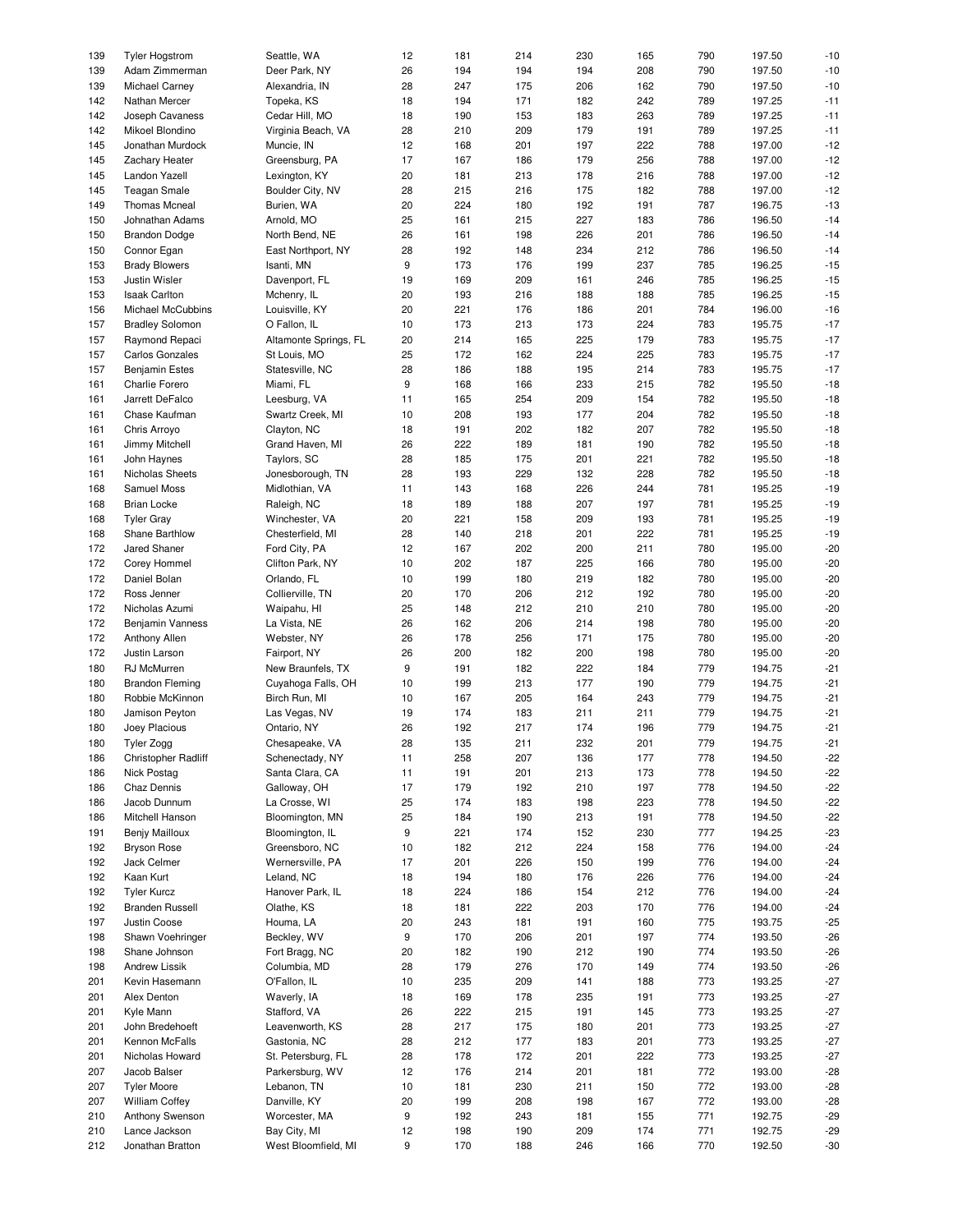| 212<br>Charles Town, WV<br>20<br>240<br>157<br>188<br>185<br>770<br>192.50<br>Kyle Eister<br>212<br>Daniel Hanson<br>Tacoma, WA<br>27<br>193<br>177<br>224<br>176<br>770<br>192.50<br>212<br>Ryan Nikolas<br>Portland, OR<br>27<br>180<br>209<br>220<br>161<br>770<br>192.50<br>192.25<br>217<br>Severn, MD<br>11<br>176<br>179<br>165<br>249<br>769<br>Darren Hartgrove<br>217<br><b>Brent Boho</b><br>Colgate, WI<br>12<br>208<br>175<br>175<br>211<br>769<br>192.25<br>217<br>St Charles, MO<br>18<br>200<br>176<br>159<br>234<br>192.25<br>Ryan Stubblefield<br>769<br>217<br>Lincoln, NE<br>19<br>163<br>206<br>190<br>210<br>769<br>192.25<br>Matthew Brauch<br>217<br><b>Bryan Cline</b><br>25<br>195<br>171<br>218<br>769<br>192.25<br>Cedar Rapids, IA<br>185<br>192.00<br>222<br>New Baltimore, MI<br>28<br>198<br>211<br>178<br>181<br>768<br><b>Garret Endres</b><br>222<br><b>Brenden Sramek</b><br>28<br>174<br>223<br>188<br>183<br>768<br>192.00<br>Bellevue, NE<br>224<br>Daniel Watkinson<br>12<br>201<br>173<br>210<br>191.75<br>Palm Bay, FL<br>183<br>767<br>224<br>Robbie Parr<br>Windsor, CA<br>18<br>197<br>197<br>195<br>178<br>767<br>191.75<br>224<br>Lucas Pejakovich<br>Godfrey, IL<br>26<br>206<br>199<br>179<br>183<br>767<br>191.75<br>227<br>Alex Glinski<br>Linfield, PA<br>11<br>159<br>212<br>207<br>188<br>766<br>191.50<br>227<br><b>Ranzy Collins</b><br>Dekalb, IL<br>12<br>152<br>210<br>226<br>178<br>766<br>191.50<br>227<br><b>Matthew Mills</b><br>10<br>195<br>204<br>218<br>191.50<br>Chuluota, FL<br>149<br>766<br>227<br>Tucker Hemmila<br>L'Anse, MI<br>17<br>161<br>202<br>186<br>217<br>766<br>191.50<br>227<br>Bryan McLeod<br>Erwin, NC<br>18<br>171<br>264<br>162<br>191.50<br>169<br>766<br>19<br>227<br>219<br>187<br>204<br>156<br>766<br>191.50<br>Drew Esposito<br>Selden, NY<br>227<br>Kevin Nelson<br>25<br>180<br>177<br>192<br>217<br>766<br>191.50<br>Bridgeville, PA<br>227<br>Caleb Baker<br>25<br>190<br>213<br>212<br>151<br>191.50<br>Alexandria, MN<br>766<br>227<br>Lincoln, NE<br>26<br>213<br>180<br>178<br>195<br>766<br>191.50<br>Riley Johnson<br>227<br>Junnell Calatrava<br>Columbia, SC<br>28<br>189<br>222<br>169<br>191.50<br>186<br>766<br>237<br><b>Tyler Trombetta</b><br>Highland, IN<br>20<br>203<br>227<br>154<br>181<br>765<br>191.25<br>237<br><b>Brandon Kreiner</b><br>Davison, MI<br>20<br>189<br>180<br>192<br>204<br>765<br>191.25<br>239<br>12<br>205<br>172<br>199<br>764<br>191.00<br><b>Matthew Hickey</b><br>Marietta, GA<br>188<br>239<br>Loganville, GA<br>12<br>220<br>190<br>169<br>185<br>764<br>191.00<br><b>Taylor Major</b><br>27<br>239<br>Jonathan Henderson<br>Jeanette, PA<br>207<br>212<br>149<br>196<br>764<br>191.00<br>27<br>239<br>Salem, OR<br>174<br>197<br>199<br>194<br>764<br>191.00<br><b>Greg Miller</b><br>$\boldsymbol{9}$<br>243<br>Austin Bull<br>Loves Park, IL<br>163<br>224<br>193<br>183<br>763<br>190.75<br>12<br>185<br>171<br>182<br>225<br>763<br>190.75<br>243<br>Kellen Lavery<br>Neenah, WI<br>243<br>Matthew Gibney<br>10<br>213<br>206<br>176<br>168<br>763<br>190.75<br>Keansburg, NJ<br>243<br>Raleigh, NC<br>18<br>268<br>180<br>165<br>150<br>763<br>190.75<br>Nolan Hughes<br>190.75<br>243<br>Adam Turner<br>26<br>204<br>210<br>164<br>185<br>763<br>Rochester, NY<br>190.75<br>243<br>27<br>197<br>229<br>171<br>763<br>Logan Kemp<br>Brandon, FL<br>166<br>$\boldsymbol{9}$<br>249<br>175<br>175<br>225<br>187<br>762<br>190.50<br>Zachary Chernouski<br>Burlington, WI<br>249<br><b>Tedd Dickson</b><br>Garrett, IN<br>9<br>189<br>158<br>214<br>201<br>762<br>190.50<br>249<br>Jarrod Scents<br>10<br>180<br>237<br>157<br>188<br>762<br>190.50<br>Sandwich, IL<br>249<br>25<br>221<br>176<br>187<br>178<br>762<br>190.50<br>Elijah Rayman<br>Albert Lea, MN<br>249<br><b>William Boston</b><br>Evansville, IN<br>28<br>169<br>177<br>207<br>209<br>762<br>190.50<br>254<br>17<br>163<br>191<br>761<br>190.25<br>Dawson Loether<br>Waunakee, WI<br>247<br>160<br>254<br>19<br>161<br>177<br>223<br>200<br>761<br>190.25<br>Sean Martin II<br>Huber Heights, OH<br>254<br>26<br>220<br>173<br>153<br>215<br>761<br>190.25<br>Bryce DeNoon<br>Fairview, WV<br>254<br><b>Daniel Marriott</b><br>26<br>210<br>208<br>166<br>177<br>761<br>190.25<br>East Syracuse, NY<br>254<br>Seamus Scanlon<br>Media, PA<br>26<br>168<br>209<br>194<br>190<br>761<br>190.25<br>220<br>259<br><b>Brack Castle</b><br>Mt. Sterling, KY<br>167<br>200<br>173<br>760<br>190.00<br>11<br>259<br>Zachary Lantz<br>Liberty, IL<br>11<br>175<br>183<br>221<br>181<br>760<br>190.00<br>225<br>259<br><b>EJ Baradas</b><br>Roseville, CA<br>17<br>185<br>162<br>760<br>190.00<br>188<br>259<br>Tristan Leyen<br>Perry Hall, MD<br>19<br>168<br>203<br>176<br>190.00<br>213<br>760<br>259<br>Austin Gilbert<br>Clovis, CA<br>27<br>201<br>177<br>187<br>190.00<br>195<br>760<br>Conner Kolessides<br>Great Falls, VA<br>173<br>164<br>759<br>189.75<br>264<br>11<br>232<br>190<br>264<br>Corben Sadowski<br>Roselle, IL<br>12<br>150<br>160<br>214<br>235<br>759<br>189.75<br>264<br>Cody Partain<br>Fairland, IN<br>215<br>189.75<br>18<br>138<br>212<br>194<br>759<br>167<br>189.75<br>264<br>Zachery Porter<br>Schenectady, NY<br>26<br>215<br>189<br>188<br>759<br>264<br>27<br>203<br>223<br>759<br>189.75<br>James Fitzgerald<br>Helotes, TX<br>165<br>168<br>Shawn Gibson<br>12<br>287<br>758<br>189.50<br>269<br>Princeton, IN<br>169<br>156<br>146<br>269<br>Jordan West<br>Cohoes, NY<br>10<br>213<br>222<br>758<br>189.50<br>155<br>168<br>Jonathan Colbaugh<br>Culleoka, TN<br>19<br>206<br>194<br>189.50<br>269<br>193<br>165<br>758<br>Marshall, WI<br>12<br>184<br>189.50<br>269<br>Chad Dempski<br>215<br>178<br>181<br>758<br>273<br>Fremont, CA<br>236<br>189.25<br>Michael Anderson<br>11<br>188<br>167<br>166<br>757<br>12<br>202<br>152<br>757<br>189.25<br>273<br>Jeromey Hodsdon<br>Sauk City, WI<br>192<br>211<br>273<br>Joseph Grondin<br>San Pedro, CA<br>10<br>225<br>159<br>168<br>205<br>757<br>189.25<br>273<br>Alex Henry<br>Sayville, NY<br>10<br>204<br>757<br>189.25<br>198<br>156<br>199<br>273<br>Raleigh, NC<br>18<br>167<br>175<br>757<br>189.25<br>Anthony Locke<br>212<br>203<br>273<br>Ryan Wright<br>Woodhaven, MI<br>18<br>172<br>201<br>229<br>757<br>189.25<br>155<br>Christian Francis<br>25<br>153<br>208<br>227<br>757<br>189.25<br>273<br>Baltimore, MD<br>169<br>273<br>Kyle Schellberg<br>Dumont, NJ<br>26<br>205<br>181<br>183<br>757<br>189.25<br>188<br>281<br>Marcel Mullen<br>12<br>142<br>215<br>189.00<br>Hastings, NE<br>218<br>181<br>756<br>Westminster, CO<br>10<br>227<br>189.00<br>281<br>Zachary Schroeder<br>189<br>150<br>190<br>756<br>281<br>Cottage Grove, MN<br>20<br>171<br>182<br>189.00<br>Dalton Gatlin<br>190<br>213<br>756<br>281<br>Brendan Welsh<br>Freeland, MI<br>20<br>188<br>208<br>187<br>756<br>189.00<br>173<br>285<br>Ryan Burton<br>Los Altos, CA<br>11<br>204<br>170<br>178<br>203<br>755<br>188.75<br>285<br>Jake Bowden<br>Oshawa, ON<br>203<br>188.75<br>168 | 212 | Michael Waltz | Hyattsville, MD | 12 | 153 | 182 | 211 | 224 | 770 | 192.50 | $-30$ |
|--------------------------------------------------------------------------------------------------------------------------------------------------------------------------------------------------------------------------------------------------------------------------------------------------------------------------------------------------------------------------------------------------------------------------------------------------------------------------------------------------------------------------------------------------------------------------------------------------------------------------------------------------------------------------------------------------------------------------------------------------------------------------------------------------------------------------------------------------------------------------------------------------------------------------------------------------------------------------------------------------------------------------------------------------------------------------------------------------------------------------------------------------------------------------------------------------------------------------------------------------------------------------------------------------------------------------------------------------------------------------------------------------------------------------------------------------------------------------------------------------------------------------------------------------------------------------------------------------------------------------------------------------------------------------------------------------------------------------------------------------------------------------------------------------------------------------------------------------------------------------------------------------------------------------------------------------------------------------------------------------------------------------------------------------------------------------------------------------------------------------------------------------------------------------------------------------------------------------------------------------------------------------------------------------------------------------------------------------------------------------------------------------------------------------------------------------------------------------------------------------------------------------------------------------------------------------------------------------------------------------------------------------------------------------------------------------------------------------------------------------------------------------------------------------------------------------------------------------------------------------------------------------------------------------------------------------------------------------------------------------------------------------------------------------------------------------------------------------------------------------------------------------------------------------------------------------------------------------------------------------------------------------------------------------------------------------------------------------------------------------------------------------------------------------------------------------------------------------------------------------------------------------------------------------------------------------------------------------------------------------------------------------------------------------------------------------------------------------------------------------------------------------------------------------------------------------------------------------------------------------------------------------------------------------------------------------------------------------------------------------------------------------------------------------------------------------------------------------------------------------------------------------------------------------------------------------------------------------------------------------------------------------------------------------------------------------------------------------------------------------------------------------------------------------------------------------------------------------------------------------------------------------------------------------------------------------------------------------------------------------------------------------------------------------------------------------------------------------------------------------------------------------------------------------------------------------------------------------------------------------------------------------------------------------------------------------------------------------------------------------------------------------------------------------------------------------------------------------------------------------------------------------------------------------------------------------------------------------------------------------------------------------------------------------------------------------------------------------------------------------------------------------------------------------------------------------------------------------------------------------------------------------------------------------------------------------------------------------------------------------------------------------------------------------------------------------------------------------------------------------------------------------------------------------------------------------------------------------------------------------------------------------------------------------------------------------------------------------------------------------------------------------------------------------------------------------------------------------------------------------------------------------------------------------------------------------------------------------------------------------------------------------------------------------------------------------------------------------------------------------------------------------------------------------------------------------------------------------------------------------------------------------------------------------------------------------------------------------------------------------------------------------------------------------------------------------------------------------------------------------------------------------------------------------------------------------------------------------------------------------------------------------------------------------------------------------------------------------------------------------------------------------------------------------------------------------------------|-----|---------------|-----------------|----|-----|-----|-----|-----|-----|--------|-------|
|                                                                                                                                                                                                                                                                                                                                                                                                                                                                                                                                                                                                                                                                                                                                                                                                                                                                                                                                                                                                                                                                                                                                                                                                                                                                                                                                                                                                                                                                                                                                                                                                                                                                                                                                                                                                                                                                                                                                                                                                                                                                                                                                                                                                                                                                                                                                                                                                                                                                                                                                                                                                                                                                                                                                                                                                                                                                                                                                                                                                                                                                                                                                                                                                                                                                                                                                                                                                                                                                                                                                                                                                                                                                                                                                                                                                                                                                                                                                                                                                                                                                                                                                                                                                                                                                                                                                                                                                                                                                                                                                                                                                                                                                                                                                                                                                                                                                                                                                                                                                                                                                                                                                                                                                                                                                                                                                                                                                                                                                                                                                                                                                                                                                                                                                                                                                                                                                                                                                                                                                                                                                                                                                                                                                                                                                                                                                                                                                                                                                                                                                                                                                                                                                                                                                                                                                                                                                                                                                                                                                                                                                                      |     |               |                 |    |     |     |     |     |     |        |       |
|                                                                                                                                                                                                                                                                                                                                                                                                                                                                                                                                                                                                                                                                                                                                                                                                                                                                                                                                                                                                                                                                                                                                                                                                                                                                                                                                                                                                                                                                                                                                                                                                                                                                                                                                                                                                                                                                                                                                                                                                                                                                                                                                                                                                                                                                                                                                                                                                                                                                                                                                                                                                                                                                                                                                                                                                                                                                                                                                                                                                                                                                                                                                                                                                                                                                                                                                                                                                                                                                                                                                                                                                                                                                                                                                                                                                                                                                                                                                                                                                                                                                                                                                                                                                                                                                                                                                                                                                                                                                                                                                                                                                                                                                                                                                                                                                                                                                                                                                                                                                                                                                                                                                                                                                                                                                                                                                                                                                                                                                                                                                                                                                                                                                                                                                                                                                                                                                                                                                                                                                                                                                                                                                                                                                                                                                                                                                                                                                                                                                                                                                                                                                                                                                                                                                                                                                                                                                                                                                                                                                                                                                                      |     |               |                 |    |     |     |     |     |     |        | $-30$ |
|                                                                                                                                                                                                                                                                                                                                                                                                                                                                                                                                                                                                                                                                                                                                                                                                                                                                                                                                                                                                                                                                                                                                                                                                                                                                                                                                                                                                                                                                                                                                                                                                                                                                                                                                                                                                                                                                                                                                                                                                                                                                                                                                                                                                                                                                                                                                                                                                                                                                                                                                                                                                                                                                                                                                                                                                                                                                                                                                                                                                                                                                                                                                                                                                                                                                                                                                                                                                                                                                                                                                                                                                                                                                                                                                                                                                                                                                                                                                                                                                                                                                                                                                                                                                                                                                                                                                                                                                                                                                                                                                                                                                                                                                                                                                                                                                                                                                                                                                                                                                                                                                                                                                                                                                                                                                                                                                                                                                                                                                                                                                                                                                                                                                                                                                                                                                                                                                                                                                                                                                                                                                                                                                                                                                                                                                                                                                                                                                                                                                                                                                                                                                                                                                                                                                                                                                                                                                                                                                                                                                                                                                                      |     |               |                 |    |     |     |     |     |     |        | $-30$ |
|                                                                                                                                                                                                                                                                                                                                                                                                                                                                                                                                                                                                                                                                                                                                                                                                                                                                                                                                                                                                                                                                                                                                                                                                                                                                                                                                                                                                                                                                                                                                                                                                                                                                                                                                                                                                                                                                                                                                                                                                                                                                                                                                                                                                                                                                                                                                                                                                                                                                                                                                                                                                                                                                                                                                                                                                                                                                                                                                                                                                                                                                                                                                                                                                                                                                                                                                                                                                                                                                                                                                                                                                                                                                                                                                                                                                                                                                                                                                                                                                                                                                                                                                                                                                                                                                                                                                                                                                                                                                                                                                                                                                                                                                                                                                                                                                                                                                                                                                                                                                                                                                                                                                                                                                                                                                                                                                                                                                                                                                                                                                                                                                                                                                                                                                                                                                                                                                                                                                                                                                                                                                                                                                                                                                                                                                                                                                                                                                                                                                                                                                                                                                                                                                                                                                                                                                                                                                                                                                                                                                                                                                                      |     |               |                 |    |     |     |     |     |     |        | $-30$ |
|                                                                                                                                                                                                                                                                                                                                                                                                                                                                                                                                                                                                                                                                                                                                                                                                                                                                                                                                                                                                                                                                                                                                                                                                                                                                                                                                                                                                                                                                                                                                                                                                                                                                                                                                                                                                                                                                                                                                                                                                                                                                                                                                                                                                                                                                                                                                                                                                                                                                                                                                                                                                                                                                                                                                                                                                                                                                                                                                                                                                                                                                                                                                                                                                                                                                                                                                                                                                                                                                                                                                                                                                                                                                                                                                                                                                                                                                                                                                                                                                                                                                                                                                                                                                                                                                                                                                                                                                                                                                                                                                                                                                                                                                                                                                                                                                                                                                                                                                                                                                                                                                                                                                                                                                                                                                                                                                                                                                                                                                                                                                                                                                                                                                                                                                                                                                                                                                                                                                                                                                                                                                                                                                                                                                                                                                                                                                                                                                                                                                                                                                                                                                                                                                                                                                                                                                                                                                                                                                                                                                                                                                                      |     |               |                 |    |     |     |     |     |     |        |       |
|                                                                                                                                                                                                                                                                                                                                                                                                                                                                                                                                                                                                                                                                                                                                                                                                                                                                                                                                                                                                                                                                                                                                                                                                                                                                                                                                                                                                                                                                                                                                                                                                                                                                                                                                                                                                                                                                                                                                                                                                                                                                                                                                                                                                                                                                                                                                                                                                                                                                                                                                                                                                                                                                                                                                                                                                                                                                                                                                                                                                                                                                                                                                                                                                                                                                                                                                                                                                                                                                                                                                                                                                                                                                                                                                                                                                                                                                                                                                                                                                                                                                                                                                                                                                                                                                                                                                                                                                                                                                                                                                                                                                                                                                                                                                                                                                                                                                                                                                                                                                                                                                                                                                                                                                                                                                                                                                                                                                                                                                                                                                                                                                                                                                                                                                                                                                                                                                                                                                                                                                                                                                                                                                                                                                                                                                                                                                                                                                                                                                                                                                                                                                                                                                                                                                                                                                                                                                                                                                                                                                                                                                                      |     |               |                 |    |     |     |     |     |     |        | $-31$ |
|                                                                                                                                                                                                                                                                                                                                                                                                                                                                                                                                                                                                                                                                                                                                                                                                                                                                                                                                                                                                                                                                                                                                                                                                                                                                                                                                                                                                                                                                                                                                                                                                                                                                                                                                                                                                                                                                                                                                                                                                                                                                                                                                                                                                                                                                                                                                                                                                                                                                                                                                                                                                                                                                                                                                                                                                                                                                                                                                                                                                                                                                                                                                                                                                                                                                                                                                                                                                                                                                                                                                                                                                                                                                                                                                                                                                                                                                                                                                                                                                                                                                                                                                                                                                                                                                                                                                                                                                                                                                                                                                                                                                                                                                                                                                                                                                                                                                                                                                                                                                                                                                                                                                                                                                                                                                                                                                                                                                                                                                                                                                                                                                                                                                                                                                                                                                                                                                                                                                                                                                                                                                                                                                                                                                                                                                                                                                                                                                                                                                                                                                                                                                                                                                                                                                                                                                                                                                                                                                                                                                                                                                                      |     |               |                 |    |     |     |     |     |     |        | $-31$ |
|                                                                                                                                                                                                                                                                                                                                                                                                                                                                                                                                                                                                                                                                                                                                                                                                                                                                                                                                                                                                                                                                                                                                                                                                                                                                                                                                                                                                                                                                                                                                                                                                                                                                                                                                                                                                                                                                                                                                                                                                                                                                                                                                                                                                                                                                                                                                                                                                                                                                                                                                                                                                                                                                                                                                                                                                                                                                                                                                                                                                                                                                                                                                                                                                                                                                                                                                                                                                                                                                                                                                                                                                                                                                                                                                                                                                                                                                                                                                                                                                                                                                                                                                                                                                                                                                                                                                                                                                                                                                                                                                                                                                                                                                                                                                                                                                                                                                                                                                                                                                                                                                                                                                                                                                                                                                                                                                                                                                                                                                                                                                                                                                                                                                                                                                                                                                                                                                                                                                                                                                                                                                                                                                                                                                                                                                                                                                                                                                                                                                                                                                                                                                                                                                                                                                                                                                                                                                                                                                                                                                                                                                                      |     |               |                 |    |     |     |     |     |     |        | $-31$ |
|                                                                                                                                                                                                                                                                                                                                                                                                                                                                                                                                                                                                                                                                                                                                                                                                                                                                                                                                                                                                                                                                                                                                                                                                                                                                                                                                                                                                                                                                                                                                                                                                                                                                                                                                                                                                                                                                                                                                                                                                                                                                                                                                                                                                                                                                                                                                                                                                                                                                                                                                                                                                                                                                                                                                                                                                                                                                                                                                                                                                                                                                                                                                                                                                                                                                                                                                                                                                                                                                                                                                                                                                                                                                                                                                                                                                                                                                                                                                                                                                                                                                                                                                                                                                                                                                                                                                                                                                                                                                                                                                                                                                                                                                                                                                                                                                                                                                                                                                                                                                                                                                                                                                                                                                                                                                                                                                                                                                                                                                                                                                                                                                                                                                                                                                                                                                                                                                                                                                                                                                                                                                                                                                                                                                                                                                                                                                                                                                                                                                                                                                                                                                                                                                                                                                                                                                                                                                                                                                                                                                                                                                                      |     |               |                 |    |     |     |     |     |     |        |       |
|                                                                                                                                                                                                                                                                                                                                                                                                                                                                                                                                                                                                                                                                                                                                                                                                                                                                                                                                                                                                                                                                                                                                                                                                                                                                                                                                                                                                                                                                                                                                                                                                                                                                                                                                                                                                                                                                                                                                                                                                                                                                                                                                                                                                                                                                                                                                                                                                                                                                                                                                                                                                                                                                                                                                                                                                                                                                                                                                                                                                                                                                                                                                                                                                                                                                                                                                                                                                                                                                                                                                                                                                                                                                                                                                                                                                                                                                                                                                                                                                                                                                                                                                                                                                                                                                                                                                                                                                                                                                                                                                                                                                                                                                                                                                                                                                                                                                                                                                                                                                                                                                                                                                                                                                                                                                                                                                                                                                                                                                                                                                                                                                                                                                                                                                                                                                                                                                                                                                                                                                                                                                                                                                                                                                                                                                                                                                                                                                                                                                                                                                                                                                                                                                                                                                                                                                                                                                                                                                                                                                                                                                                      |     |               |                 |    |     |     |     |     |     |        | $-31$ |
|                                                                                                                                                                                                                                                                                                                                                                                                                                                                                                                                                                                                                                                                                                                                                                                                                                                                                                                                                                                                                                                                                                                                                                                                                                                                                                                                                                                                                                                                                                                                                                                                                                                                                                                                                                                                                                                                                                                                                                                                                                                                                                                                                                                                                                                                                                                                                                                                                                                                                                                                                                                                                                                                                                                                                                                                                                                                                                                                                                                                                                                                                                                                                                                                                                                                                                                                                                                                                                                                                                                                                                                                                                                                                                                                                                                                                                                                                                                                                                                                                                                                                                                                                                                                                                                                                                                                                                                                                                                                                                                                                                                                                                                                                                                                                                                                                                                                                                                                                                                                                                                                                                                                                                                                                                                                                                                                                                                                                                                                                                                                                                                                                                                                                                                                                                                                                                                                                                                                                                                                                                                                                                                                                                                                                                                                                                                                                                                                                                                                                                                                                                                                                                                                                                                                                                                                                                                                                                                                                                                                                                                                                      |     |               |                 |    |     |     |     |     |     |        | $-31$ |
|                                                                                                                                                                                                                                                                                                                                                                                                                                                                                                                                                                                                                                                                                                                                                                                                                                                                                                                                                                                                                                                                                                                                                                                                                                                                                                                                                                                                                                                                                                                                                                                                                                                                                                                                                                                                                                                                                                                                                                                                                                                                                                                                                                                                                                                                                                                                                                                                                                                                                                                                                                                                                                                                                                                                                                                                                                                                                                                                                                                                                                                                                                                                                                                                                                                                                                                                                                                                                                                                                                                                                                                                                                                                                                                                                                                                                                                                                                                                                                                                                                                                                                                                                                                                                                                                                                                                                                                                                                                                                                                                                                                                                                                                                                                                                                                                                                                                                                                                                                                                                                                                                                                                                                                                                                                                                                                                                                                                                                                                                                                                                                                                                                                                                                                                                                                                                                                                                                                                                                                                                                                                                                                                                                                                                                                                                                                                                                                                                                                                                                                                                                                                                                                                                                                                                                                                                                                                                                                                                                                                                                                                                      |     |               |                 |    |     |     |     |     |     |        | $-32$ |
|                                                                                                                                                                                                                                                                                                                                                                                                                                                                                                                                                                                                                                                                                                                                                                                                                                                                                                                                                                                                                                                                                                                                                                                                                                                                                                                                                                                                                                                                                                                                                                                                                                                                                                                                                                                                                                                                                                                                                                                                                                                                                                                                                                                                                                                                                                                                                                                                                                                                                                                                                                                                                                                                                                                                                                                                                                                                                                                                                                                                                                                                                                                                                                                                                                                                                                                                                                                                                                                                                                                                                                                                                                                                                                                                                                                                                                                                                                                                                                                                                                                                                                                                                                                                                                                                                                                                                                                                                                                                                                                                                                                                                                                                                                                                                                                                                                                                                                                                                                                                                                                                                                                                                                                                                                                                                                                                                                                                                                                                                                                                                                                                                                                                                                                                                                                                                                                                                                                                                                                                                                                                                                                                                                                                                                                                                                                                                                                                                                                                                                                                                                                                                                                                                                                                                                                                                                                                                                                                                                                                                                                                                      |     |               |                 |    |     |     |     |     |     |        |       |
|                                                                                                                                                                                                                                                                                                                                                                                                                                                                                                                                                                                                                                                                                                                                                                                                                                                                                                                                                                                                                                                                                                                                                                                                                                                                                                                                                                                                                                                                                                                                                                                                                                                                                                                                                                                                                                                                                                                                                                                                                                                                                                                                                                                                                                                                                                                                                                                                                                                                                                                                                                                                                                                                                                                                                                                                                                                                                                                                                                                                                                                                                                                                                                                                                                                                                                                                                                                                                                                                                                                                                                                                                                                                                                                                                                                                                                                                                                                                                                                                                                                                                                                                                                                                                                                                                                                                                                                                                                                                                                                                                                                                                                                                                                                                                                                                                                                                                                                                                                                                                                                                                                                                                                                                                                                                                                                                                                                                                                                                                                                                                                                                                                                                                                                                                                                                                                                                                                                                                                                                                                                                                                                                                                                                                                                                                                                                                                                                                                                                                                                                                                                                                                                                                                                                                                                                                                                                                                                                                                                                                                                                                      |     |               |                 |    |     |     |     |     |     |        | $-32$ |
|                                                                                                                                                                                                                                                                                                                                                                                                                                                                                                                                                                                                                                                                                                                                                                                                                                                                                                                                                                                                                                                                                                                                                                                                                                                                                                                                                                                                                                                                                                                                                                                                                                                                                                                                                                                                                                                                                                                                                                                                                                                                                                                                                                                                                                                                                                                                                                                                                                                                                                                                                                                                                                                                                                                                                                                                                                                                                                                                                                                                                                                                                                                                                                                                                                                                                                                                                                                                                                                                                                                                                                                                                                                                                                                                                                                                                                                                                                                                                                                                                                                                                                                                                                                                                                                                                                                                                                                                                                                                                                                                                                                                                                                                                                                                                                                                                                                                                                                                                                                                                                                                                                                                                                                                                                                                                                                                                                                                                                                                                                                                                                                                                                                                                                                                                                                                                                                                                                                                                                                                                                                                                                                                                                                                                                                                                                                                                                                                                                                                                                                                                                                                                                                                                                                                                                                                                                                                                                                                                                                                                                                                                      |     |               |                 |    |     |     |     |     |     |        | $-33$ |
|                                                                                                                                                                                                                                                                                                                                                                                                                                                                                                                                                                                                                                                                                                                                                                                                                                                                                                                                                                                                                                                                                                                                                                                                                                                                                                                                                                                                                                                                                                                                                                                                                                                                                                                                                                                                                                                                                                                                                                                                                                                                                                                                                                                                                                                                                                                                                                                                                                                                                                                                                                                                                                                                                                                                                                                                                                                                                                                                                                                                                                                                                                                                                                                                                                                                                                                                                                                                                                                                                                                                                                                                                                                                                                                                                                                                                                                                                                                                                                                                                                                                                                                                                                                                                                                                                                                                                                                                                                                                                                                                                                                                                                                                                                                                                                                                                                                                                                                                                                                                                                                                                                                                                                                                                                                                                                                                                                                                                                                                                                                                                                                                                                                                                                                                                                                                                                                                                                                                                                                                                                                                                                                                                                                                                                                                                                                                                                                                                                                                                                                                                                                                                                                                                                                                                                                                                                                                                                                                                                                                                                                                                      |     |               |                 |    |     |     |     |     |     |        | $-33$ |
|                                                                                                                                                                                                                                                                                                                                                                                                                                                                                                                                                                                                                                                                                                                                                                                                                                                                                                                                                                                                                                                                                                                                                                                                                                                                                                                                                                                                                                                                                                                                                                                                                                                                                                                                                                                                                                                                                                                                                                                                                                                                                                                                                                                                                                                                                                                                                                                                                                                                                                                                                                                                                                                                                                                                                                                                                                                                                                                                                                                                                                                                                                                                                                                                                                                                                                                                                                                                                                                                                                                                                                                                                                                                                                                                                                                                                                                                                                                                                                                                                                                                                                                                                                                                                                                                                                                                                                                                                                                                                                                                                                                                                                                                                                                                                                                                                                                                                                                                                                                                                                                                                                                                                                                                                                                                                                                                                                                                                                                                                                                                                                                                                                                                                                                                                                                                                                                                                                                                                                                                                                                                                                                                                                                                                                                                                                                                                                                                                                                                                                                                                                                                                                                                                                                                                                                                                                                                                                                                                                                                                                                                                      |     |               |                 |    |     |     |     |     |     |        |       |
|                                                                                                                                                                                                                                                                                                                                                                                                                                                                                                                                                                                                                                                                                                                                                                                                                                                                                                                                                                                                                                                                                                                                                                                                                                                                                                                                                                                                                                                                                                                                                                                                                                                                                                                                                                                                                                                                                                                                                                                                                                                                                                                                                                                                                                                                                                                                                                                                                                                                                                                                                                                                                                                                                                                                                                                                                                                                                                                                                                                                                                                                                                                                                                                                                                                                                                                                                                                                                                                                                                                                                                                                                                                                                                                                                                                                                                                                                                                                                                                                                                                                                                                                                                                                                                                                                                                                                                                                                                                                                                                                                                                                                                                                                                                                                                                                                                                                                                                                                                                                                                                                                                                                                                                                                                                                                                                                                                                                                                                                                                                                                                                                                                                                                                                                                                                                                                                                                                                                                                                                                                                                                                                                                                                                                                                                                                                                                                                                                                                                                                                                                                                                                                                                                                                                                                                                                                                                                                                                                                                                                                                                                      |     |               |                 |    |     |     |     |     |     |        | $-33$ |
|                                                                                                                                                                                                                                                                                                                                                                                                                                                                                                                                                                                                                                                                                                                                                                                                                                                                                                                                                                                                                                                                                                                                                                                                                                                                                                                                                                                                                                                                                                                                                                                                                                                                                                                                                                                                                                                                                                                                                                                                                                                                                                                                                                                                                                                                                                                                                                                                                                                                                                                                                                                                                                                                                                                                                                                                                                                                                                                                                                                                                                                                                                                                                                                                                                                                                                                                                                                                                                                                                                                                                                                                                                                                                                                                                                                                                                                                                                                                                                                                                                                                                                                                                                                                                                                                                                                                                                                                                                                                                                                                                                                                                                                                                                                                                                                                                                                                                                                                                                                                                                                                                                                                                                                                                                                                                                                                                                                                                                                                                                                                                                                                                                                                                                                                                                                                                                                                                                                                                                                                                                                                                                                                                                                                                                                                                                                                                                                                                                                                                                                                                                                                                                                                                                                                                                                                                                                                                                                                                                                                                                                                                      |     |               |                 |    |     |     |     |     |     |        | $-34$ |
|                                                                                                                                                                                                                                                                                                                                                                                                                                                                                                                                                                                                                                                                                                                                                                                                                                                                                                                                                                                                                                                                                                                                                                                                                                                                                                                                                                                                                                                                                                                                                                                                                                                                                                                                                                                                                                                                                                                                                                                                                                                                                                                                                                                                                                                                                                                                                                                                                                                                                                                                                                                                                                                                                                                                                                                                                                                                                                                                                                                                                                                                                                                                                                                                                                                                                                                                                                                                                                                                                                                                                                                                                                                                                                                                                                                                                                                                                                                                                                                                                                                                                                                                                                                                                                                                                                                                                                                                                                                                                                                                                                                                                                                                                                                                                                                                                                                                                                                                                                                                                                                                                                                                                                                                                                                                                                                                                                                                                                                                                                                                                                                                                                                                                                                                                                                                                                                                                                                                                                                                                                                                                                                                                                                                                                                                                                                                                                                                                                                                                                                                                                                                                                                                                                                                                                                                                                                                                                                                                                                                                                                                                      |     |               |                 |    |     |     |     |     |     |        | $-34$ |
|                                                                                                                                                                                                                                                                                                                                                                                                                                                                                                                                                                                                                                                                                                                                                                                                                                                                                                                                                                                                                                                                                                                                                                                                                                                                                                                                                                                                                                                                                                                                                                                                                                                                                                                                                                                                                                                                                                                                                                                                                                                                                                                                                                                                                                                                                                                                                                                                                                                                                                                                                                                                                                                                                                                                                                                                                                                                                                                                                                                                                                                                                                                                                                                                                                                                                                                                                                                                                                                                                                                                                                                                                                                                                                                                                                                                                                                                                                                                                                                                                                                                                                                                                                                                                                                                                                                                                                                                                                                                                                                                                                                                                                                                                                                                                                                                                                                                                                                                                                                                                                                                                                                                                                                                                                                                                                                                                                                                                                                                                                                                                                                                                                                                                                                                                                                                                                                                                                                                                                                                                                                                                                                                                                                                                                                                                                                                                                                                                                                                                                                                                                                                                                                                                                                                                                                                                                                                                                                                                                                                                                                                                      |     |               |                 |    |     |     |     |     |     |        |       |
|                                                                                                                                                                                                                                                                                                                                                                                                                                                                                                                                                                                                                                                                                                                                                                                                                                                                                                                                                                                                                                                                                                                                                                                                                                                                                                                                                                                                                                                                                                                                                                                                                                                                                                                                                                                                                                                                                                                                                                                                                                                                                                                                                                                                                                                                                                                                                                                                                                                                                                                                                                                                                                                                                                                                                                                                                                                                                                                                                                                                                                                                                                                                                                                                                                                                                                                                                                                                                                                                                                                                                                                                                                                                                                                                                                                                                                                                                                                                                                                                                                                                                                                                                                                                                                                                                                                                                                                                                                                                                                                                                                                                                                                                                                                                                                                                                                                                                                                                                                                                                                                                                                                                                                                                                                                                                                                                                                                                                                                                                                                                                                                                                                                                                                                                                                                                                                                                                                                                                                                                                                                                                                                                                                                                                                                                                                                                                                                                                                                                                                                                                                                                                                                                                                                                                                                                                                                                                                                                                                                                                                                                                      |     |               |                 |    |     |     |     |     |     |        | $-34$ |
|                                                                                                                                                                                                                                                                                                                                                                                                                                                                                                                                                                                                                                                                                                                                                                                                                                                                                                                                                                                                                                                                                                                                                                                                                                                                                                                                                                                                                                                                                                                                                                                                                                                                                                                                                                                                                                                                                                                                                                                                                                                                                                                                                                                                                                                                                                                                                                                                                                                                                                                                                                                                                                                                                                                                                                                                                                                                                                                                                                                                                                                                                                                                                                                                                                                                                                                                                                                                                                                                                                                                                                                                                                                                                                                                                                                                                                                                                                                                                                                                                                                                                                                                                                                                                                                                                                                                                                                                                                                                                                                                                                                                                                                                                                                                                                                                                                                                                                                                                                                                                                                                                                                                                                                                                                                                                                                                                                                                                                                                                                                                                                                                                                                                                                                                                                                                                                                                                                                                                                                                                                                                                                                                                                                                                                                                                                                                                                                                                                                                                                                                                                                                                                                                                                                                                                                                                                                                                                                                                                                                                                                                                      |     |               |                 |    |     |     |     |     |     |        | $-34$ |
|                                                                                                                                                                                                                                                                                                                                                                                                                                                                                                                                                                                                                                                                                                                                                                                                                                                                                                                                                                                                                                                                                                                                                                                                                                                                                                                                                                                                                                                                                                                                                                                                                                                                                                                                                                                                                                                                                                                                                                                                                                                                                                                                                                                                                                                                                                                                                                                                                                                                                                                                                                                                                                                                                                                                                                                                                                                                                                                                                                                                                                                                                                                                                                                                                                                                                                                                                                                                                                                                                                                                                                                                                                                                                                                                                                                                                                                                                                                                                                                                                                                                                                                                                                                                                                                                                                                                                                                                                                                                                                                                                                                                                                                                                                                                                                                                                                                                                                                                                                                                                                                                                                                                                                                                                                                                                                                                                                                                                                                                                                                                                                                                                                                                                                                                                                                                                                                                                                                                                                                                                                                                                                                                                                                                                                                                                                                                                                                                                                                                                                                                                                                                                                                                                                                                                                                                                                                                                                                                                                                                                                                                                      |     |               |                 |    |     |     |     |     |     |        | $-34$ |
|                                                                                                                                                                                                                                                                                                                                                                                                                                                                                                                                                                                                                                                                                                                                                                                                                                                                                                                                                                                                                                                                                                                                                                                                                                                                                                                                                                                                                                                                                                                                                                                                                                                                                                                                                                                                                                                                                                                                                                                                                                                                                                                                                                                                                                                                                                                                                                                                                                                                                                                                                                                                                                                                                                                                                                                                                                                                                                                                                                                                                                                                                                                                                                                                                                                                                                                                                                                                                                                                                                                                                                                                                                                                                                                                                                                                                                                                                                                                                                                                                                                                                                                                                                                                                                                                                                                                                                                                                                                                                                                                                                                                                                                                                                                                                                                                                                                                                                                                                                                                                                                                                                                                                                                                                                                                                                                                                                                                                                                                                                                                                                                                                                                                                                                                                                                                                                                                                                                                                                                                                                                                                                                                                                                                                                                                                                                                                                                                                                                                                                                                                                                                                                                                                                                                                                                                                                                                                                                                                                                                                                                                                      |     |               |                 |    |     |     |     |     |     |        |       |
|                                                                                                                                                                                                                                                                                                                                                                                                                                                                                                                                                                                                                                                                                                                                                                                                                                                                                                                                                                                                                                                                                                                                                                                                                                                                                                                                                                                                                                                                                                                                                                                                                                                                                                                                                                                                                                                                                                                                                                                                                                                                                                                                                                                                                                                                                                                                                                                                                                                                                                                                                                                                                                                                                                                                                                                                                                                                                                                                                                                                                                                                                                                                                                                                                                                                                                                                                                                                                                                                                                                                                                                                                                                                                                                                                                                                                                                                                                                                                                                                                                                                                                                                                                                                                                                                                                                                                                                                                                                                                                                                                                                                                                                                                                                                                                                                                                                                                                                                                                                                                                                                                                                                                                                                                                                                                                                                                                                                                                                                                                                                                                                                                                                                                                                                                                                                                                                                                                                                                                                                                                                                                                                                                                                                                                                                                                                                                                                                                                                                                                                                                                                                                                                                                                                                                                                                                                                                                                                                                                                                                                                                                      |     |               |                 |    |     |     |     |     |     |        | $-34$ |
|                                                                                                                                                                                                                                                                                                                                                                                                                                                                                                                                                                                                                                                                                                                                                                                                                                                                                                                                                                                                                                                                                                                                                                                                                                                                                                                                                                                                                                                                                                                                                                                                                                                                                                                                                                                                                                                                                                                                                                                                                                                                                                                                                                                                                                                                                                                                                                                                                                                                                                                                                                                                                                                                                                                                                                                                                                                                                                                                                                                                                                                                                                                                                                                                                                                                                                                                                                                                                                                                                                                                                                                                                                                                                                                                                                                                                                                                                                                                                                                                                                                                                                                                                                                                                                                                                                                                                                                                                                                                                                                                                                                                                                                                                                                                                                                                                                                                                                                                                                                                                                                                                                                                                                                                                                                                                                                                                                                                                                                                                                                                                                                                                                                                                                                                                                                                                                                                                                                                                                                                                                                                                                                                                                                                                                                                                                                                                                                                                                                                                                                                                                                                                                                                                                                                                                                                                                                                                                                                                                                                                                                                                      |     |               |                 |    |     |     |     |     |     |        | $-34$ |
|                                                                                                                                                                                                                                                                                                                                                                                                                                                                                                                                                                                                                                                                                                                                                                                                                                                                                                                                                                                                                                                                                                                                                                                                                                                                                                                                                                                                                                                                                                                                                                                                                                                                                                                                                                                                                                                                                                                                                                                                                                                                                                                                                                                                                                                                                                                                                                                                                                                                                                                                                                                                                                                                                                                                                                                                                                                                                                                                                                                                                                                                                                                                                                                                                                                                                                                                                                                                                                                                                                                                                                                                                                                                                                                                                                                                                                                                                                                                                                                                                                                                                                                                                                                                                                                                                                                                                                                                                                                                                                                                                                                                                                                                                                                                                                                                                                                                                                                                                                                                                                                                                                                                                                                                                                                                                                                                                                                                                                                                                                                                                                                                                                                                                                                                                                                                                                                                                                                                                                                                                                                                                                                                                                                                                                                                                                                                                                                                                                                                                                                                                                                                                                                                                                                                                                                                                                                                                                                                                                                                                                                                                      |     |               |                 |    |     |     |     |     |     |        | $-34$ |
|                                                                                                                                                                                                                                                                                                                                                                                                                                                                                                                                                                                                                                                                                                                                                                                                                                                                                                                                                                                                                                                                                                                                                                                                                                                                                                                                                                                                                                                                                                                                                                                                                                                                                                                                                                                                                                                                                                                                                                                                                                                                                                                                                                                                                                                                                                                                                                                                                                                                                                                                                                                                                                                                                                                                                                                                                                                                                                                                                                                                                                                                                                                                                                                                                                                                                                                                                                                                                                                                                                                                                                                                                                                                                                                                                                                                                                                                                                                                                                                                                                                                                                                                                                                                                                                                                                                                                                                                                                                                                                                                                                                                                                                                                                                                                                                                                                                                                                                                                                                                                                                                                                                                                                                                                                                                                                                                                                                                                                                                                                                                                                                                                                                                                                                                                                                                                                                                                                                                                                                                                                                                                                                                                                                                                                                                                                                                                                                                                                                                                                                                                                                                                                                                                                                                                                                                                                                                                                                                                                                                                                                                                      |     |               |                 |    |     |     |     |     |     |        |       |
|                                                                                                                                                                                                                                                                                                                                                                                                                                                                                                                                                                                                                                                                                                                                                                                                                                                                                                                                                                                                                                                                                                                                                                                                                                                                                                                                                                                                                                                                                                                                                                                                                                                                                                                                                                                                                                                                                                                                                                                                                                                                                                                                                                                                                                                                                                                                                                                                                                                                                                                                                                                                                                                                                                                                                                                                                                                                                                                                                                                                                                                                                                                                                                                                                                                                                                                                                                                                                                                                                                                                                                                                                                                                                                                                                                                                                                                                                                                                                                                                                                                                                                                                                                                                                                                                                                                                                                                                                                                                                                                                                                                                                                                                                                                                                                                                                                                                                                                                                                                                                                                                                                                                                                                                                                                                                                                                                                                                                                                                                                                                                                                                                                                                                                                                                                                                                                                                                                                                                                                                                                                                                                                                                                                                                                                                                                                                                                                                                                                                                                                                                                                                                                                                                                                                                                                                                                                                                                                                                                                                                                                                                      |     |               |                 |    |     |     |     |     |     |        | $-34$ |
|                                                                                                                                                                                                                                                                                                                                                                                                                                                                                                                                                                                                                                                                                                                                                                                                                                                                                                                                                                                                                                                                                                                                                                                                                                                                                                                                                                                                                                                                                                                                                                                                                                                                                                                                                                                                                                                                                                                                                                                                                                                                                                                                                                                                                                                                                                                                                                                                                                                                                                                                                                                                                                                                                                                                                                                                                                                                                                                                                                                                                                                                                                                                                                                                                                                                                                                                                                                                                                                                                                                                                                                                                                                                                                                                                                                                                                                                                                                                                                                                                                                                                                                                                                                                                                                                                                                                                                                                                                                                                                                                                                                                                                                                                                                                                                                                                                                                                                                                                                                                                                                                                                                                                                                                                                                                                                                                                                                                                                                                                                                                                                                                                                                                                                                                                                                                                                                                                                                                                                                                                                                                                                                                                                                                                                                                                                                                                                                                                                                                                                                                                                                                                                                                                                                                                                                                                                                                                                                                                                                                                                                                                      |     |               |                 |    |     |     |     |     |     |        | $-34$ |
|                                                                                                                                                                                                                                                                                                                                                                                                                                                                                                                                                                                                                                                                                                                                                                                                                                                                                                                                                                                                                                                                                                                                                                                                                                                                                                                                                                                                                                                                                                                                                                                                                                                                                                                                                                                                                                                                                                                                                                                                                                                                                                                                                                                                                                                                                                                                                                                                                                                                                                                                                                                                                                                                                                                                                                                                                                                                                                                                                                                                                                                                                                                                                                                                                                                                                                                                                                                                                                                                                                                                                                                                                                                                                                                                                                                                                                                                                                                                                                                                                                                                                                                                                                                                                                                                                                                                                                                                                                                                                                                                                                                                                                                                                                                                                                                                                                                                                                                                                                                                                                                                                                                                                                                                                                                                                                                                                                                                                                                                                                                                                                                                                                                                                                                                                                                                                                                                                                                                                                                                                                                                                                                                                                                                                                                                                                                                                                                                                                                                                                                                                                                                                                                                                                                                                                                                                                                                                                                                                                                                                                                                                      |     |               |                 |    |     |     |     |     |     |        | $-35$ |
|                                                                                                                                                                                                                                                                                                                                                                                                                                                                                                                                                                                                                                                                                                                                                                                                                                                                                                                                                                                                                                                                                                                                                                                                                                                                                                                                                                                                                                                                                                                                                                                                                                                                                                                                                                                                                                                                                                                                                                                                                                                                                                                                                                                                                                                                                                                                                                                                                                                                                                                                                                                                                                                                                                                                                                                                                                                                                                                                                                                                                                                                                                                                                                                                                                                                                                                                                                                                                                                                                                                                                                                                                                                                                                                                                                                                                                                                                                                                                                                                                                                                                                                                                                                                                                                                                                                                                                                                                                                                                                                                                                                                                                                                                                                                                                                                                                                                                                                                                                                                                                                                                                                                                                                                                                                                                                                                                                                                                                                                                                                                                                                                                                                                                                                                                                                                                                                                                                                                                                                                                                                                                                                                                                                                                                                                                                                                                                                                                                                                                                                                                                                                                                                                                                                                                                                                                                                                                                                                                                                                                                                                                      |     |               |                 |    |     |     |     |     |     |        |       |
|                                                                                                                                                                                                                                                                                                                                                                                                                                                                                                                                                                                                                                                                                                                                                                                                                                                                                                                                                                                                                                                                                                                                                                                                                                                                                                                                                                                                                                                                                                                                                                                                                                                                                                                                                                                                                                                                                                                                                                                                                                                                                                                                                                                                                                                                                                                                                                                                                                                                                                                                                                                                                                                                                                                                                                                                                                                                                                                                                                                                                                                                                                                                                                                                                                                                                                                                                                                                                                                                                                                                                                                                                                                                                                                                                                                                                                                                                                                                                                                                                                                                                                                                                                                                                                                                                                                                                                                                                                                                                                                                                                                                                                                                                                                                                                                                                                                                                                                                                                                                                                                                                                                                                                                                                                                                                                                                                                                                                                                                                                                                                                                                                                                                                                                                                                                                                                                                                                                                                                                                                                                                                                                                                                                                                                                                                                                                                                                                                                                                                                                                                                                                                                                                                                                                                                                                                                                                                                                                                                                                                                                                                      |     |               |                 |    |     |     |     |     |     |        | $-35$ |
|                                                                                                                                                                                                                                                                                                                                                                                                                                                                                                                                                                                                                                                                                                                                                                                                                                                                                                                                                                                                                                                                                                                                                                                                                                                                                                                                                                                                                                                                                                                                                                                                                                                                                                                                                                                                                                                                                                                                                                                                                                                                                                                                                                                                                                                                                                                                                                                                                                                                                                                                                                                                                                                                                                                                                                                                                                                                                                                                                                                                                                                                                                                                                                                                                                                                                                                                                                                                                                                                                                                                                                                                                                                                                                                                                                                                                                                                                                                                                                                                                                                                                                                                                                                                                                                                                                                                                                                                                                                                                                                                                                                                                                                                                                                                                                                                                                                                                                                                                                                                                                                                                                                                                                                                                                                                                                                                                                                                                                                                                                                                                                                                                                                                                                                                                                                                                                                                                                                                                                                                                                                                                                                                                                                                                                                                                                                                                                                                                                                                                                                                                                                                                                                                                                                                                                                                                                                                                                                                                                                                                                                                                      |     |               |                 |    |     |     |     |     |     |        | $-36$ |
|                                                                                                                                                                                                                                                                                                                                                                                                                                                                                                                                                                                                                                                                                                                                                                                                                                                                                                                                                                                                                                                                                                                                                                                                                                                                                                                                                                                                                                                                                                                                                                                                                                                                                                                                                                                                                                                                                                                                                                                                                                                                                                                                                                                                                                                                                                                                                                                                                                                                                                                                                                                                                                                                                                                                                                                                                                                                                                                                                                                                                                                                                                                                                                                                                                                                                                                                                                                                                                                                                                                                                                                                                                                                                                                                                                                                                                                                                                                                                                                                                                                                                                                                                                                                                                                                                                                                                                                                                                                                                                                                                                                                                                                                                                                                                                                                                                                                                                                                                                                                                                                                                                                                                                                                                                                                                                                                                                                                                                                                                                                                                                                                                                                                                                                                                                                                                                                                                                                                                                                                                                                                                                                                                                                                                                                                                                                                                                                                                                                                                                                                                                                                                                                                                                                                                                                                                                                                                                                                                                                                                                                                                      |     |               |                 |    |     |     |     |     |     |        | $-36$ |
|                                                                                                                                                                                                                                                                                                                                                                                                                                                                                                                                                                                                                                                                                                                                                                                                                                                                                                                                                                                                                                                                                                                                                                                                                                                                                                                                                                                                                                                                                                                                                                                                                                                                                                                                                                                                                                                                                                                                                                                                                                                                                                                                                                                                                                                                                                                                                                                                                                                                                                                                                                                                                                                                                                                                                                                                                                                                                                                                                                                                                                                                                                                                                                                                                                                                                                                                                                                                                                                                                                                                                                                                                                                                                                                                                                                                                                                                                                                                                                                                                                                                                                                                                                                                                                                                                                                                                                                                                                                                                                                                                                                                                                                                                                                                                                                                                                                                                                                                                                                                                                                                                                                                                                                                                                                                                                                                                                                                                                                                                                                                                                                                                                                                                                                                                                                                                                                                                                                                                                                                                                                                                                                                                                                                                                                                                                                                                                                                                                                                                                                                                                                                                                                                                                                                                                                                                                                                                                                                                                                                                                                                                      |     |               |                 |    |     |     |     |     |     |        |       |
|                                                                                                                                                                                                                                                                                                                                                                                                                                                                                                                                                                                                                                                                                                                                                                                                                                                                                                                                                                                                                                                                                                                                                                                                                                                                                                                                                                                                                                                                                                                                                                                                                                                                                                                                                                                                                                                                                                                                                                                                                                                                                                                                                                                                                                                                                                                                                                                                                                                                                                                                                                                                                                                                                                                                                                                                                                                                                                                                                                                                                                                                                                                                                                                                                                                                                                                                                                                                                                                                                                                                                                                                                                                                                                                                                                                                                                                                                                                                                                                                                                                                                                                                                                                                                                                                                                                                                                                                                                                                                                                                                                                                                                                                                                                                                                                                                                                                                                                                                                                                                                                                                                                                                                                                                                                                                                                                                                                                                                                                                                                                                                                                                                                                                                                                                                                                                                                                                                                                                                                                                                                                                                                                                                                                                                                                                                                                                                                                                                                                                                                                                                                                                                                                                                                                                                                                                                                                                                                                                                                                                                                                                      |     |               |                 |    |     |     |     |     |     |        | $-36$ |
|                                                                                                                                                                                                                                                                                                                                                                                                                                                                                                                                                                                                                                                                                                                                                                                                                                                                                                                                                                                                                                                                                                                                                                                                                                                                                                                                                                                                                                                                                                                                                                                                                                                                                                                                                                                                                                                                                                                                                                                                                                                                                                                                                                                                                                                                                                                                                                                                                                                                                                                                                                                                                                                                                                                                                                                                                                                                                                                                                                                                                                                                                                                                                                                                                                                                                                                                                                                                                                                                                                                                                                                                                                                                                                                                                                                                                                                                                                                                                                                                                                                                                                                                                                                                                                                                                                                                                                                                                                                                                                                                                                                                                                                                                                                                                                                                                                                                                                                                                                                                                                                                                                                                                                                                                                                                                                                                                                                                                                                                                                                                                                                                                                                                                                                                                                                                                                                                                                                                                                                                                                                                                                                                                                                                                                                                                                                                                                                                                                                                                                                                                                                                                                                                                                                                                                                                                                                                                                                                                                                                                                                                                      |     |               |                 |    |     |     |     |     |     |        | $-36$ |
|                                                                                                                                                                                                                                                                                                                                                                                                                                                                                                                                                                                                                                                                                                                                                                                                                                                                                                                                                                                                                                                                                                                                                                                                                                                                                                                                                                                                                                                                                                                                                                                                                                                                                                                                                                                                                                                                                                                                                                                                                                                                                                                                                                                                                                                                                                                                                                                                                                                                                                                                                                                                                                                                                                                                                                                                                                                                                                                                                                                                                                                                                                                                                                                                                                                                                                                                                                                                                                                                                                                                                                                                                                                                                                                                                                                                                                                                                                                                                                                                                                                                                                                                                                                                                                                                                                                                                                                                                                                                                                                                                                                                                                                                                                                                                                                                                                                                                                                                                                                                                                                                                                                                                                                                                                                                                                                                                                                                                                                                                                                                                                                                                                                                                                                                                                                                                                                                                                                                                                                                                                                                                                                                                                                                                                                                                                                                                                                                                                                                                                                                                                                                                                                                                                                                                                                                                                                                                                                                                                                                                                                                                      |     |               |                 |    |     |     |     |     |     |        | $-37$ |
|                                                                                                                                                                                                                                                                                                                                                                                                                                                                                                                                                                                                                                                                                                                                                                                                                                                                                                                                                                                                                                                                                                                                                                                                                                                                                                                                                                                                                                                                                                                                                                                                                                                                                                                                                                                                                                                                                                                                                                                                                                                                                                                                                                                                                                                                                                                                                                                                                                                                                                                                                                                                                                                                                                                                                                                                                                                                                                                                                                                                                                                                                                                                                                                                                                                                                                                                                                                                                                                                                                                                                                                                                                                                                                                                                                                                                                                                                                                                                                                                                                                                                                                                                                                                                                                                                                                                                                                                                                                                                                                                                                                                                                                                                                                                                                                                                                                                                                                                                                                                                                                                                                                                                                                                                                                                                                                                                                                                                                                                                                                                                                                                                                                                                                                                                                                                                                                                                                                                                                                                                                                                                                                                                                                                                                                                                                                                                                                                                                                                                                                                                                                                                                                                                                                                                                                                                                                                                                                                                                                                                                                                                      |     |               |                 |    |     |     |     |     |     |        |       |
|                                                                                                                                                                                                                                                                                                                                                                                                                                                                                                                                                                                                                                                                                                                                                                                                                                                                                                                                                                                                                                                                                                                                                                                                                                                                                                                                                                                                                                                                                                                                                                                                                                                                                                                                                                                                                                                                                                                                                                                                                                                                                                                                                                                                                                                                                                                                                                                                                                                                                                                                                                                                                                                                                                                                                                                                                                                                                                                                                                                                                                                                                                                                                                                                                                                                                                                                                                                                                                                                                                                                                                                                                                                                                                                                                                                                                                                                                                                                                                                                                                                                                                                                                                                                                                                                                                                                                                                                                                                                                                                                                                                                                                                                                                                                                                                                                                                                                                                                                                                                                                                                                                                                                                                                                                                                                                                                                                                                                                                                                                                                                                                                                                                                                                                                                                                                                                                                                                                                                                                                                                                                                                                                                                                                                                                                                                                                                                                                                                                                                                                                                                                                                                                                                                                                                                                                                                                                                                                                                                                                                                                                                      |     |               |                 |    |     |     |     |     |     |        | $-37$ |
|                                                                                                                                                                                                                                                                                                                                                                                                                                                                                                                                                                                                                                                                                                                                                                                                                                                                                                                                                                                                                                                                                                                                                                                                                                                                                                                                                                                                                                                                                                                                                                                                                                                                                                                                                                                                                                                                                                                                                                                                                                                                                                                                                                                                                                                                                                                                                                                                                                                                                                                                                                                                                                                                                                                                                                                                                                                                                                                                                                                                                                                                                                                                                                                                                                                                                                                                                                                                                                                                                                                                                                                                                                                                                                                                                                                                                                                                                                                                                                                                                                                                                                                                                                                                                                                                                                                                                                                                                                                                                                                                                                                                                                                                                                                                                                                                                                                                                                                                                                                                                                                                                                                                                                                                                                                                                                                                                                                                                                                                                                                                                                                                                                                                                                                                                                                                                                                                                                                                                                                                                                                                                                                                                                                                                                                                                                                                                                                                                                                                                                                                                                                                                                                                                                                                                                                                                                                                                                                                                                                                                                                                                      |     |               |                 |    |     |     |     |     |     |        | $-37$ |
|                                                                                                                                                                                                                                                                                                                                                                                                                                                                                                                                                                                                                                                                                                                                                                                                                                                                                                                                                                                                                                                                                                                                                                                                                                                                                                                                                                                                                                                                                                                                                                                                                                                                                                                                                                                                                                                                                                                                                                                                                                                                                                                                                                                                                                                                                                                                                                                                                                                                                                                                                                                                                                                                                                                                                                                                                                                                                                                                                                                                                                                                                                                                                                                                                                                                                                                                                                                                                                                                                                                                                                                                                                                                                                                                                                                                                                                                                                                                                                                                                                                                                                                                                                                                                                                                                                                                                                                                                                                                                                                                                                                                                                                                                                                                                                                                                                                                                                                                                                                                                                                                                                                                                                                                                                                                                                                                                                                                                                                                                                                                                                                                                                                                                                                                                                                                                                                                                                                                                                                                                                                                                                                                                                                                                                                                                                                                                                                                                                                                                                                                                                                                                                                                                                                                                                                                                                                                                                                                                                                                                                                                                      |     |               |                 |    |     |     |     |     |     |        | $-37$ |
|                                                                                                                                                                                                                                                                                                                                                                                                                                                                                                                                                                                                                                                                                                                                                                                                                                                                                                                                                                                                                                                                                                                                                                                                                                                                                                                                                                                                                                                                                                                                                                                                                                                                                                                                                                                                                                                                                                                                                                                                                                                                                                                                                                                                                                                                                                                                                                                                                                                                                                                                                                                                                                                                                                                                                                                                                                                                                                                                                                                                                                                                                                                                                                                                                                                                                                                                                                                                                                                                                                                                                                                                                                                                                                                                                                                                                                                                                                                                                                                                                                                                                                                                                                                                                                                                                                                                                                                                                                                                                                                                                                                                                                                                                                                                                                                                                                                                                                                                                                                                                                                                                                                                                                                                                                                                                                                                                                                                                                                                                                                                                                                                                                                                                                                                                                                                                                                                                                                                                                                                                                                                                                                                                                                                                                                                                                                                                                                                                                                                                                                                                                                                                                                                                                                                                                                                                                                                                                                                                                                                                                                                                      |     |               |                 |    |     |     |     |     |     |        |       |
|                                                                                                                                                                                                                                                                                                                                                                                                                                                                                                                                                                                                                                                                                                                                                                                                                                                                                                                                                                                                                                                                                                                                                                                                                                                                                                                                                                                                                                                                                                                                                                                                                                                                                                                                                                                                                                                                                                                                                                                                                                                                                                                                                                                                                                                                                                                                                                                                                                                                                                                                                                                                                                                                                                                                                                                                                                                                                                                                                                                                                                                                                                                                                                                                                                                                                                                                                                                                                                                                                                                                                                                                                                                                                                                                                                                                                                                                                                                                                                                                                                                                                                                                                                                                                                                                                                                                                                                                                                                                                                                                                                                                                                                                                                                                                                                                                                                                                                                                                                                                                                                                                                                                                                                                                                                                                                                                                                                                                                                                                                                                                                                                                                                                                                                                                                                                                                                                                                                                                                                                                                                                                                                                                                                                                                                                                                                                                                                                                                                                                                                                                                                                                                                                                                                                                                                                                                                                                                                                                                                                                                                                                      |     |               |                 |    |     |     |     |     |     |        | $-37$ |
|                                                                                                                                                                                                                                                                                                                                                                                                                                                                                                                                                                                                                                                                                                                                                                                                                                                                                                                                                                                                                                                                                                                                                                                                                                                                                                                                                                                                                                                                                                                                                                                                                                                                                                                                                                                                                                                                                                                                                                                                                                                                                                                                                                                                                                                                                                                                                                                                                                                                                                                                                                                                                                                                                                                                                                                                                                                                                                                                                                                                                                                                                                                                                                                                                                                                                                                                                                                                                                                                                                                                                                                                                                                                                                                                                                                                                                                                                                                                                                                                                                                                                                                                                                                                                                                                                                                                                                                                                                                                                                                                                                                                                                                                                                                                                                                                                                                                                                                                                                                                                                                                                                                                                                                                                                                                                                                                                                                                                                                                                                                                                                                                                                                                                                                                                                                                                                                                                                                                                                                                                                                                                                                                                                                                                                                                                                                                                                                                                                                                                                                                                                                                                                                                                                                                                                                                                                                                                                                                                                                                                                                                                      |     |               |                 |    |     |     |     |     |     |        | $-37$ |
|                                                                                                                                                                                                                                                                                                                                                                                                                                                                                                                                                                                                                                                                                                                                                                                                                                                                                                                                                                                                                                                                                                                                                                                                                                                                                                                                                                                                                                                                                                                                                                                                                                                                                                                                                                                                                                                                                                                                                                                                                                                                                                                                                                                                                                                                                                                                                                                                                                                                                                                                                                                                                                                                                                                                                                                                                                                                                                                                                                                                                                                                                                                                                                                                                                                                                                                                                                                                                                                                                                                                                                                                                                                                                                                                                                                                                                                                                                                                                                                                                                                                                                                                                                                                                                                                                                                                                                                                                                                                                                                                                                                                                                                                                                                                                                                                                                                                                                                                                                                                                                                                                                                                                                                                                                                                                                                                                                                                                                                                                                                                                                                                                                                                                                                                                                                                                                                                                                                                                                                                                                                                                                                                                                                                                                                                                                                                                                                                                                                                                                                                                                                                                                                                                                                                                                                                                                                                                                                                                                                                                                                                                      |     |               |                 |    |     |     |     |     |     |        | $-38$ |
|                                                                                                                                                                                                                                                                                                                                                                                                                                                                                                                                                                                                                                                                                                                                                                                                                                                                                                                                                                                                                                                                                                                                                                                                                                                                                                                                                                                                                                                                                                                                                                                                                                                                                                                                                                                                                                                                                                                                                                                                                                                                                                                                                                                                                                                                                                                                                                                                                                                                                                                                                                                                                                                                                                                                                                                                                                                                                                                                                                                                                                                                                                                                                                                                                                                                                                                                                                                                                                                                                                                                                                                                                                                                                                                                                                                                                                                                                                                                                                                                                                                                                                                                                                                                                                                                                                                                                                                                                                                                                                                                                                                                                                                                                                                                                                                                                                                                                                                                                                                                                                                                                                                                                                                                                                                                                                                                                                                                                                                                                                                                                                                                                                                                                                                                                                                                                                                                                                                                                                                                                                                                                                                                                                                                                                                                                                                                                                                                                                                                                                                                                                                                                                                                                                                                                                                                                                                                                                                                                                                                                                                                                      |     |               |                 |    |     |     |     |     |     |        |       |
|                                                                                                                                                                                                                                                                                                                                                                                                                                                                                                                                                                                                                                                                                                                                                                                                                                                                                                                                                                                                                                                                                                                                                                                                                                                                                                                                                                                                                                                                                                                                                                                                                                                                                                                                                                                                                                                                                                                                                                                                                                                                                                                                                                                                                                                                                                                                                                                                                                                                                                                                                                                                                                                                                                                                                                                                                                                                                                                                                                                                                                                                                                                                                                                                                                                                                                                                                                                                                                                                                                                                                                                                                                                                                                                                                                                                                                                                                                                                                                                                                                                                                                                                                                                                                                                                                                                                                                                                                                                                                                                                                                                                                                                                                                                                                                                                                                                                                                                                                                                                                                                                                                                                                                                                                                                                                                                                                                                                                                                                                                                                                                                                                                                                                                                                                                                                                                                                                                                                                                                                                                                                                                                                                                                                                                                                                                                                                                                                                                                                                                                                                                                                                                                                                                                                                                                                                                                                                                                                                                                                                                                                                      |     |               |                 |    |     |     |     |     |     |        | $-38$ |
|                                                                                                                                                                                                                                                                                                                                                                                                                                                                                                                                                                                                                                                                                                                                                                                                                                                                                                                                                                                                                                                                                                                                                                                                                                                                                                                                                                                                                                                                                                                                                                                                                                                                                                                                                                                                                                                                                                                                                                                                                                                                                                                                                                                                                                                                                                                                                                                                                                                                                                                                                                                                                                                                                                                                                                                                                                                                                                                                                                                                                                                                                                                                                                                                                                                                                                                                                                                                                                                                                                                                                                                                                                                                                                                                                                                                                                                                                                                                                                                                                                                                                                                                                                                                                                                                                                                                                                                                                                                                                                                                                                                                                                                                                                                                                                                                                                                                                                                                                                                                                                                                                                                                                                                                                                                                                                                                                                                                                                                                                                                                                                                                                                                                                                                                                                                                                                                                                                                                                                                                                                                                                                                                                                                                                                                                                                                                                                                                                                                                                                                                                                                                                                                                                                                                                                                                                                                                                                                                                                                                                                                                                      |     |               |                 |    |     |     |     |     |     |        | $-38$ |
|                                                                                                                                                                                                                                                                                                                                                                                                                                                                                                                                                                                                                                                                                                                                                                                                                                                                                                                                                                                                                                                                                                                                                                                                                                                                                                                                                                                                                                                                                                                                                                                                                                                                                                                                                                                                                                                                                                                                                                                                                                                                                                                                                                                                                                                                                                                                                                                                                                                                                                                                                                                                                                                                                                                                                                                                                                                                                                                                                                                                                                                                                                                                                                                                                                                                                                                                                                                                                                                                                                                                                                                                                                                                                                                                                                                                                                                                                                                                                                                                                                                                                                                                                                                                                                                                                                                                                                                                                                                                                                                                                                                                                                                                                                                                                                                                                                                                                                                                                                                                                                                                                                                                                                                                                                                                                                                                                                                                                                                                                                                                                                                                                                                                                                                                                                                                                                                                                                                                                                                                                                                                                                                                                                                                                                                                                                                                                                                                                                                                                                                                                                                                                                                                                                                                                                                                                                                                                                                                                                                                                                                                                      |     |               |                 |    |     |     |     |     |     |        |       |
|                                                                                                                                                                                                                                                                                                                                                                                                                                                                                                                                                                                                                                                                                                                                                                                                                                                                                                                                                                                                                                                                                                                                                                                                                                                                                                                                                                                                                                                                                                                                                                                                                                                                                                                                                                                                                                                                                                                                                                                                                                                                                                                                                                                                                                                                                                                                                                                                                                                                                                                                                                                                                                                                                                                                                                                                                                                                                                                                                                                                                                                                                                                                                                                                                                                                                                                                                                                                                                                                                                                                                                                                                                                                                                                                                                                                                                                                                                                                                                                                                                                                                                                                                                                                                                                                                                                                                                                                                                                                                                                                                                                                                                                                                                                                                                                                                                                                                                                                                                                                                                                                                                                                                                                                                                                                                                                                                                                                                                                                                                                                                                                                                                                                                                                                                                                                                                                                                                                                                                                                                                                                                                                                                                                                                                                                                                                                                                                                                                                                                                                                                                                                                                                                                                                                                                                                                                                                                                                                                                                                                                                                                      |     |               |                 |    |     |     |     |     |     |        | $-38$ |
|                                                                                                                                                                                                                                                                                                                                                                                                                                                                                                                                                                                                                                                                                                                                                                                                                                                                                                                                                                                                                                                                                                                                                                                                                                                                                                                                                                                                                                                                                                                                                                                                                                                                                                                                                                                                                                                                                                                                                                                                                                                                                                                                                                                                                                                                                                                                                                                                                                                                                                                                                                                                                                                                                                                                                                                                                                                                                                                                                                                                                                                                                                                                                                                                                                                                                                                                                                                                                                                                                                                                                                                                                                                                                                                                                                                                                                                                                                                                                                                                                                                                                                                                                                                                                                                                                                                                                                                                                                                                                                                                                                                                                                                                                                                                                                                                                                                                                                                                                                                                                                                                                                                                                                                                                                                                                                                                                                                                                                                                                                                                                                                                                                                                                                                                                                                                                                                                                                                                                                                                                                                                                                                                                                                                                                                                                                                                                                                                                                                                                                                                                                                                                                                                                                                                                                                                                                                                                                                                                                                                                                                                                      |     |               |                 |    |     |     |     |     |     |        | $-38$ |
|                                                                                                                                                                                                                                                                                                                                                                                                                                                                                                                                                                                                                                                                                                                                                                                                                                                                                                                                                                                                                                                                                                                                                                                                                                                                                                                                                                                                                                                                                                                                                                                                                                                                                                                                                                                                                                                                                                                                                                                                                                                                                                                                                                                                                                                                                                                                                                                                                                                                                                                                                                                                                                                                                                                                                                                                                                                                                                                                                                                                                                                                                                                                                                                                                                                                                                                                                                                                                                                                                                                                                                                                                                                                                                                                                                                                                                                                                                                                                                                                                                                                                                                                                                                                                                                                                                                                                                                                                                                                                                                                                                                                                                                                                                                                                                                                                                                                                                                                                                                                                                                                                                                                                                                                                                                                                                                                                                                                                                                                                                                                                                                                                                                                                                                                                                                                                                                                                                                                                                                                                                                                                                                                                                                                                                                                                                                                                                                                                                                                                                                                                                                                                                                                                                                                                                                                                                                                                                                                                                                                                                                                                      |     |               |                 |    |     |     |     |     |     |        | $-39$ |
|                                                                                                                                                                                                                                                                                                                                                                                                                                                                                                                                                                                                                                                                                                                                                                                                                                                                                                                                                                                                                                                                                                                                                                                                                                                                                                                                                                                                                                                                                                                                                                                                                                                                                                                                                                                                                                                                                                                                                                                                                                                                                                                                                                                                                                                                                                                                                                                                                                                                                                                                                                                                                                                                                                                                                                                                                                                                                                                                                                                                                                                                                                                                                                                                                                                                                                                                                                                                                                                                                                                                                                                                                                                                                                                                                                                                                                                                                                                                                                                                                                                                                                                                                                                                                                                                                                                                                                                                                                                                                                                                                                                                                                                                                                                                                                                                                                                                                                                                                                                                                                                                                                                                                                                                                                                                                                                                                                                                                                                                                                                                                                                                                                                                                                                                                                                                                                                                                                                                                                                                                                                                                                                                                                                                                                                                                                                                                                                                                                                                                                                                                                                                                                                                                                                                                                                                                                                                                                                                                                                                                                                                                      |     |               |                 |    |     |     |     |     |     |        |       |
|                                                                                                                                                                                                                                                                                                                                                                                                                                                                                                                                                                                                                                                                                                                                                                                                                                                                                                                                                                                                                                                                                                                                                                                                                                                                                                                                                                                                                                                                                                                                                                                                                                                                                                                                                                                                                                                                                                                                                                                                                                                                                                                                                                                                                                                                                                                                                                                                                                                                                                                                                                                                                                                                                                                                                                                                                                                                                                                                                                                                                                                                                                                                                                                                                                                                                                                                                                                                                                                                                                                                                                                                                                                                                                                                                                                                                                                                                                                                                                                                                                                                                                                                                                                                                                                                                                                                                                                                                                                                                                                                                                                                                                                                                                                                                                                                                                                                                                                                                                                                                                                                                                                                                                                                                                                                                                                                                                                                                                                                                                                                                                                                                                                                                                                                                                                                                                                                                                                                                                                                                                                                                                                                                                                                                                                                                                                                                                                                                                                                                                                                                                                                                                                                                                                                                                                                                                                                                                                                                                                                                                                                                      |     |               |                 |    |     |     |     |     |     |        | $-39$ |
|                                                                                                                                                                                                                                                                                                                                                                                                                                                                                                                                                                                                                                                                                                                                                                                                                                                                                                                                                                                                                                                                                                                                                                                                                                                                                                                                                                                                                                                                                                                                                                                                                                                                                                                                                                                                                                                                                                                                                                                                                                                                                                                                                                                                                                                                                                                                                                                                                                                                                                                                                                                                                                                                                                                                                                                                                                                                                                                                                                                                                                                                                                                                                                                                                                                                                                                                                                                                                                                                                                                                                                                                                                                                                                                                                                                                                                                                                                                                                                                                                                                                                                                                                                                                                                                                                                                                                                                                                                                                                                                                                                                                                                                                                                                                                                                                                                                                                                                                                                                                                                                                                                                                                                                                                                                                                                                                                                                                                                                                                                                                                                                                                                                                                                                                                                                                                                                                                                                                                                                                                                                                                                                                                                                                                                                                                                                                                                                                                                                                                                                                                                                                                                                                                                                                                                                                                                                                                                                                                                                                                                                                                      |     |               |                 |    |     |     |     |     |     |        | $-39$ |
|                                                                                                                                                                                                                                                                                                                                                                                                                                                                                                                                                                                                                                                                                                                                                                                                                                                                                                                                                                                                                                                                                                                                                                                                                                                                                                                                                                                                                                                                                                                                                                                                                                                                                                                                                                                                                                                                                                                                                                                                                                                                                                                                                                                                                                                                                                                                                                                                                                                                                                                                                                                                                                                                                                                                                                                                                                                                                                                                                                                                                                                                                                                                                                                                                                                                                                                                                                                                                                                                                                                                                                                                                                                                                                                                                                                                                                                                                                                                                                                                                                                                                                                                                                                                                                                                                                                                                                                                                                                                                                                                                                                                                                                                                                                                                                                                                                                                                                                                                                                                                                                                                                                                                                                                                                                                                                                                                                                                                                                                                                                                                                                                                                                                                                                                                                                                                                                                                                                                                                                                                                                                                                                                                                                                                                                                                                                                                                                                                                                                                                                                                                                                                                                                                                                                                                                                                                                                                                                                                                                                                                                                                      |     |               |                 |    |     |     |     |     |     |        | $-39$ |
|                                                                                                                                                                                                                                                                                                                                                                                                                                                                                                                                                                                                                                                                                                                                                                                                                                                                                                                                                                                                                                                                                                                                                                                                                                                                                                                                                                                                                                                                                                                                                                                                                                                                                                                                                                                                                                                                                                                                                                                                                                                                                                                                                                                                                                                                                                                                                                                                                                                                                                                                                                                                                                                                                                                                                                                                                                                                                                                                                                                                                                                                                                                                                                                                                                                                                                                                                                                                                                                                                                                                                                                                                                                                                                                                                                                                                                                                                                                                                                                                                                                                                                                                                                                                                                                                                                                                                                                                                                                                                                                                                                                                                                                                                                                                                                                                                                                                                                                                                                                                                                                                                                                                                                                                                                                                                                                                                                                                                                                                                                                                                                                                                                                                                                                                                                                                                                                                                                                                                                                                                                                                                                                                                                                                                                                                                                                                                                                                                                                                                                                                                                                                                                                                                                                                                                                                                                                                                                                                                                                                                                                                                      |     |               |                 |    |     |     |     |     |     |        |       |
|                                                                                                                                                                                                                                                                                                                                                                                                                                                                                                                                                                                                                                                                                                                                                                                                                                                                                                                                                                                                                                                                                                                                                                                                                                                                                                                                                                                                                                                                                                                                                                                                                                                                                                                                                                                                                                                                                                                                                                                                                                                                                                                                                                                                                                                                                                                                                                                                                                                                                                                                                                                                                                                                                                                                                                                                                                                                                                                                                                                                                                                                                                                                                                                                                                                                                                                                                                                                                                                                                                                                                                                                                                                                                                                                                                                                                                                                                                                                                                                                                                                                                                                                                                                                                                                                                                                                                                                                                                                                                                                                                                                                                                                                                                                                                                                                                                                                                                                                                                                                                                                                                                                                                                                                                                                                                                                                                                                                                                                                                                                                                                                                                                                                                                                                                                                                                                                                                                                                                                                                                                                                                                                                                                                                                                                                                                                                                                                                                                                                                                                                                                                                                                                                                                                                                                                                                                                                                                                                                                                                                                                                                      |     |               |                 |    |     |     |     |     |     |        | $-39$ |
|                                                                                                                                                                                                                                                                                                                                                                                                                                                                                                                                                                                                                                                                                                                                                                                                                                                                                                                                                                                                                                                                                                                                                                                                                                                                                                                                                                                                                                                                                                                                                                                                                                                                                                                                                                                                                                                                                                                                                                                                                                                                                                                                                                                                                                                                                                                                                                                                                                                                                                                                                                                                                                                                                                                                                                                                                                                                                                                                                                                                                                                                                                                                                                                                                                                                                                                                                                                                                                                                                                                                                                                                                                                                                                                                                                                                                                                                                                                                                                                                                                                                                                                                                                                                                                                                                                                                                                                                                                                                                                                                                                                                                                                                                                                                                                                                                                                                                                                                                                                                                                                                                                                                                                                                                                                                                                                                                                                                                                                                                                                                                                                                                                                                                                                                                                                                                                                                                                                                                                                                                                                                                                                                                                                                                                                                                                                                                                                                                                                                                                                                                                                                                                                                                                                                                                                                                                                                                                                                                                                                                                                                                      |     |               |                 |    |     |     |     |     |     |        | $-40$ |
|                                                                                                                                                                                                                                                                                                                                                                                                                                                                                                                                                                                                                                                                                                                                                                                                                                                                                                                                                                                                                                                                                                                                                                                                                                                                                                                                                                                                                                                                                                                                                                                                                                                                                                                                                                                                                                                                                                                                                                                                                                                                                                                                                                                                                                                                                                                                                                                                                                                                                                                                                                                                                                                                                                                                                                                                                                                                                                                                                                                                                                                                                                                                                                                                                                                                                                                                                                                                                                                                                                                                                                                                                                                                                                                                                                                                                                                                                                                                                                                                                                                                                                                                                                                                                                                                                                                                                                                                                                                                                                                                                                                                                                                                                                                                                                                                                                                                                                                                                                                                                                                                                                                                                                                                                                                                                                                                                                                                                                                                                                                                                                                                                                                                                                                                                                                                                                                                                                                                                                                                                                                                                                                                                                                                                                                                                                                                                                                                                                                                                                                                                                                                                                                                                                                                                                                                                                                                                                                                                                                                                                                                                      |     |               |                 |    |     |     |     |     |     |        | $-40$ |
|                                                                                                                                                                                                                                                                                                                                                                                                                                                                                                                                                                                                                                                                                                                                                                                                                                                                                                                                                                                                                                                                                                                                                                                                                                                                                                                                                                                                                                                                                                                                                                                                                                                                                                                                                                                                                                                                                                                                                                                                                                                                                                                                                                                                                                                                                                                                                                                                                                                                                                                                                                                                                                                                                                                                                                                                                                                                                                                                                                                                                                                                                                                                                                                                                                                                                                                                                                                                                                                                                                                                                                                                                                                                                                                                                                                                                                                                                                                                                                                                                                                                                                                                                                                                                                                                                                                                                                                                                                                                                                                                                                                                                                                                                                                                                                                                                                                                                                                                                                                                                                                                                                                                                                                                                                                                                                                                                                                                                                                                                                                                                                                                                                                                                                                                                                                                                                                                                                                                                                                                                                                                                                                                                                                                                                                                                                                                                                                                                                                                                                                                                                                                                                                                                                                                                                                                                                                                                                                                                                                                                                                                                      |     |               |                 |    |     |     |     |     |     |        |       |
|                                                                                                                                                                                                                                                                                                                                                                                                                                                                                                                                                                                                                                                                                                                                                                                                                                                                                                                                                                                                                                                                                                                                                                                                                                                                                                                                                                                                                                                                                                                                                                                                                                                                                                                                                                                                                                                                                                                                                                                                                                                                                                                                                                                                                                                                                                                                                                                                                                                                                                                                                                                                                                                                                                                                                                                                                                                                                                                                                                                                                                                                                                                                                                                                                                                                                                                                                                                                                                                                                                                                                                                                                                                                                                                                                                                                                                                                                                                                                                                                                                                                                                                                                                                                                                                                                                                                                                                                                                                                                                                                                                                                                                                                                                                                                                                                                                                                                                                                                                                                                                                                                                                                                                                                                                                                                                                                                                                                                                                                                                                                                                                                                                                                                                                                                                                                                                                                                                                                                                                                                                                                                                                                                                                                                                                                                                                                                                                                                                                                                                                                                                                                                                                                                                                                                                                                                                                                                                                                                                                                                                                                                      |     |               |                 |    |     |     |     |     |     |        | $-40$ |
|                                                                                                                                                                                                                                                                                                                                                                                                                                                                                                                                                                                                                                                                                                                                                                                                                                                                                                                                                                                                                                                                                                                                                                                                                                                                                                                                                                                                                                                                                                                                                                                                                                                                                                                                                                                                                                                                                                                                                                                                                                                                                                                                                                                                                                                                                                                                                                                                                                                                                                                                                                                                                                                                                                                                                                                                                                                                                                                                                                                                                                                                                                                                                                                                                                                                                                                                                                                                                                                                                                                                                                                                                                                                                                                                                                                                                                                                                                                                                                                                                                                                                                                                                                                                                                                                                                                                                                                                                                                                                                                                                                                                                                                                                                                                                                                                                                                                                                                                                                                                                                                                                                                                                                                                                                                                                                                                                                                                                                                                                                                                                                                                                                                                                                                                                                                                                                                                                                                                                                                                                                                                                                                                                                                                                                                                                                                                                                                                                                                                                                                                                                                                                                                                                                                                                                                                                                                                                                                                                                                                                                                                                      |     |               |                 |    |     |     |     |     |     |        | $-40$ |
|                                                                                                                                                                                                                                                                                                                                                                                                                                                                                                                                                                                                                                                                                                                                                                                                                                                                                                                                                                                                                                                                                                                                                                                                                                                                                                                                                                                                                                                                                                                                                                                                                                                                                                                                                                                                                                                                                                                                                                                                                                                                                                                                                                                                                                                                                                                                                                                                                                                                                                                                                                                                                                                                                                                                                                                                                                                                                                                                                                                                                                                                                                                                                                                                                                                                                                                                                                                                                                                                                                                                                                                                                                                                                                                                                                                                                                                                                                                                                                                                                                                                                                                                                                                                                                                                                                                                                                                                                                                                                                                                                                                                                                                                                                                                                                                                                                                                                                                                                                                                                                                                                                                                                                                                                                                                                                                                                                                                                                                                                                                                                                                                                                                                                                                                                                                                                                                                                                                                                                                                                                                                                                                                                                                                                                                                                                                                                                                                                                                                                                                                                                                                                                                                                                                                                                                                                                                                                                                                                                                                                                                                                      |     |               |                 |    |     |     |     |     |     |        | $-40$ |
|                                                                                                                                                                                                                                                                                                                                                                                                                                                                                                                                                                                                                                                                                                                                                                                                                                                                                                                                                                                                                                                                                                                                                                                                                                                                                                                                                                                                                                                                                                                                                                                                                                                                                                                                                                                                                                                                                                                                                                                                                                                                                                                                                                                                                                                                                                                                                                                                                                                                                                                                                                                                                                                                                                                                                                                                                                                                                                                                                                                                                                                                                                                                                                                                                                                                                                                                                                                                                                                                                                                                                                                                                                                                                                                                                                                                                                                                                                                                                                                                                                                                                                                                                                                                                                                                                                                                                                                                                                                                                                                                                                                                                                                                                                                                                                                                                                                                                                                                                                                                                                                                                                                                                                                                                                                                                                                                                                                                                                                                                                                                                                                                                                                                                                                                                                                                                                                                                                                                                                                                                                                                                                                                                                                                                                                                                                                                                                                                                                                                                                                                                                                                                                                                                                                                                                                                                                                                                                                                                                                                                                                                                      |     |               |                 |    |     |     |     |     |     |        |       |
|                                                                                                                                                                                                                                                                                                                                                                                                                                                                                                                                                                                                                                                                                                                                                                                                                                                                                                                                                                                                                                                                                                                                                                                                                                                                                                                                                                                                                                                                                                                                                                                                                                                                                                                                                                                                                                                                                                                                                                                                                                                                                                                                                                                                                                                                                                                                                                                                                                                                                                                                                                                                                                                                                                                                                                                                                                                                                                                                                                                                                                                                                                                                                                                                                                                                                                                                                                                                                                                                                                                                                                                                                                                                                                                                                                                                                                                                                                                                                                                                                                                                                                                                                                                                                                                                                                                                                                                                                                                                                                                                                                                                                                                                                                                                                                                                                                                                                                                                                                                                                                                                                                                                                                                                                                                                                                                                                                                                                                                                                                                                                                                                                                                                                                                                                                                                                                                                                                                                                                                                                                                                                                                                                                                                                                                                                                                                                                                                                                                                                                                                                                                                                                                                                                                                                                                                                                                                                                                                                                                                                                                                                      |     |               |                 |    |     |     |     |     |     |        | $-41$ |
|                                                                                                                                                                                                                                                                                                                                                                                                                                                                                                                                                                                                                                                                                                                                                                                                                                                                                                                                                                                                                                                                                                                                                                                                                                                                                                                                                                                                                                                                                                                                                                                                                                                                                                                                                                                                                                                                                                                                                                                                                                                                                                                                                                                                                                                                                                                                                                                                                                                                                                                                                                                                                                                                                                                                                                                                                                                                                                                                                                                                                                                                                                                                                                                                                                                                                                                                                                                                                                                                                                                                                                                                                                                                                                                                                                                                                                                                                                                                                                                                                                                                                                                                                                                                                                                                                                                                                                                                                                                                                                                                                                                                                                                                                                                                                                                                                                                                                                                                                                                                                                                                                                                                                                                                                                                                                                                                                                                                                                                                                                                                                                                                                                                                                                                                                                                                                                                                                                                                                                                                                                                                                                                                                                                                                                                                                                                                                                                                                                                                                                                                                                                                                                                                                                                                                                                                                                                                                                                                                                                                                                                                                      |     |               |                 |    |     |     |     |     |     |        | $-41$ |
|                                                                                                                                                                                                                                                                                                                                                                                                                                                                                                                                                                                                                                                                                                                                                                                                                                                                                                                                                                                                                                                                                                                                                                                                                                                                                                                                                                                                                                                                                                                                                                                                                                                                                                                                                                                                                                                                                                                                                                                                                                                                                                                                                                                                                                                                                                                                                                                                                                                                                                                                                                                                                                                                                                                                                                                                                                                                                                                                                                                                                                                                                                                                                                                                                                                                                                                                                                                                                                                                                                                                                                                                                                                                                                                                                                                                                                                                                                                                                                                                                                                                                                                                                                                                                                                                                                                                                                                                                                                                                                                                                                                                                                                                                                                                                                                                                                                                                                                                                                                                                                                                                                                                                                                                                                                                                                                                                                                                                                                                                                                                                                                                                                                                                                                                                                                                                                                                                                                                                                                                                                                                                                                                                                                                                                                                                                                                                                                                                                                                                                                                                                                                                                                                                                                                                                                                                                                                                                                                                                                                                                                                                      |     |               |                 |    |     |     |     |     |     |        | $-41$ |
|                                                                                                                                                                                                                                                                                                                                                                                                                                                                                                                                                                                                                                                                                                                                                                                                                                                                                                                                                                                                                                                                                                                                                                                                                                                                                                                                                                                                                                                                                                                                                                                                                                                                                                                                                                                                                                                                                                                                                                                                                                                                                                                                                                                                                                                                                                                                                                                                                                                                                                                                                                                                                                                                                                                                                                                                                                                                                                                                                                                                                                                                                                                                                                                                                                                                                                                                                                                                                                                                                                                                                                                                                                                                                                                                                                                                                                                                                                                                                                                                                                                                                                                                                                                                                                                                                                                                                                                                                                                                                                                                                                                                                                                                                                                                                                                                                                                                                                                                                                                                                                                                                                                                                                                                                                                                                                                                                                                                                                                                                                                                                                                                                                                                                                                                                                                                                                                                                                                                                                                                                                                                                                                                                                                                                                                                                                                                                                                                                                                                                                                                                                                                                                                                                                                                                                                                                                                                                                                                                                                                                                                                                      |     |               |                 |    |     |     |     |     |     |        |       |
|                                                                                                                                                                                                                                                                                                                                                                                                                                                                                                                                                                                                                                                                                                                                                                                                                                                                                                                                                                                                                                                                                                                                                                                                                                                                                                                                                                                                                                                                                                                                                                                                                                                                                                                                                                                                                                                                                                                                                                                                                                                                                                                                                                                                                                                                                                                                                                                                                                                                                                                                                                                                                                                                                                                                                                                                                                                                                                                                                                                                                                                                                                                                                                                                                                                                                                                                                                                                                                                                                                                                                                                                                                                                                                                                                                                                                                                                                                                                                                                                                                                                                                                                                                                                                                                                                                                                                                                                                                                                                                                                                                                                                                                                                                                                                                                                                                                                                                                                                                                                                                                                                                                                                                                                                                                                                                                                                                                                                                                                                                                                                                                                                                                                                                                                                                                                                                                                                                                                                                                                                                                                                                                                                                                                                                                                                                                                                                                                                                                                                                                                                                                                                                                                                                                                                                                                                                                                                                                                                                                                                                                                                      |     |               |                 |    |     |     |     |     |     |        | $-41$ |
|                                                                                                                                                                                                                                                                                                                                                                                                                                                                                                                                                                                                                                                                                                                                                                                                                                                                                                                                                                                                                                                                                                                                                                                                                                                                                                                                                                                                                                                                                                                                                                                                                                                                                                                                                                                                                                                                                                                                                                                                                                                                                                                                                                                                                                                                                                                                                                                                                                                                                                                                                                                                                                                                                                                                                                                                                                                                                                                                                                                                                                                                                                                                                                                                                                                                                                                                                                                                                                                                                                                                                                                                                                                                                                                                                                                                                                                                                                                                                                                                                                                                                                                                                                                                                                                                                                                                                                                                                                                                                                                                                                                                                                                                                                                                                                                                                                                                                                                                                                                                                                                                                                                                                                                                                                                                                                                                                                                                                                                                                                                                                                                                                                                                                                                                                                                                                                                                                                                                                                                                                                                                                                                                                                                                                                                                                                                                                                                                                                                                                                                                                                                                                                                                                                                                                                                                                                                                                                                                                                                                                                                                                      |     |               |                 |    |     |     |     |     |     |        | $-41$ |
|                                                                                                                                                                                                                                                                                                                                                                                                                                                                                                                                                                                                                                                                                                                                                                                                                                                                                                                                                                                                                                                                                                                                                                                                                                                                                                                                                                                                                                                                                                                                                                                                                                                                                                                                                                                                                                                                                                                                                                                                                                                                                                                                                                                                                                                                                                                                                                                                                                                                                                                                                                                                                                                                                                                                                                                                                                                                                                                                                                                                                                                                                                                                                                                                                                                                                                                                                                                                                                                                                                                                                                                                                                                                                                                                                                                                                                                                                                                                                                                                                                                                                                                                                                                                                                                                                                                                                                                                                                                                                                                                                                                                                                                                                                                                                                                                                                                                                                                                                                                                                                                                                                                                                                                                                                                                                                                                                                                                                                                                                                                                                                                                                                                                                                                                                                                                                                                                                                                                                                                                                                                                                                                                                                                                                                                                                                                                                                                                                                                                                                                                                                                                                                                                                                                                                                                                                                                                                                                                                                                                                                                                                      |     |               |                 |    |     |     |     |     |     |        | $-42$ |
|                                                                                                                                                                                                                                                                                                                                                                                                                                                                                                                                                                                                                                                                                                                                                                                                                                                                                                                                                                                                                                                                                                                                                                                                                                                                                                                                                                                                                                                                                                                                                                                                                                                                                                                                                                                                                                                                                                                                                                                                                                                                                                                                                                                                                                                                                                                                                                                                                                                                                                                                                                                                                                                                                                                                                                                                                                                                                                                                                                                                                                                                                                                                                                                                                                                                                                                                                                                                                                                                                                                                                                                                                                                                                                                                                                                                                                                                                                                                                                                                                                                                                                                                                                                                                                                                                                                                                                                                                                                                                                                                                                                                                                                                                                                                                                                                                                                                                                                                                                                                                                                                                                                                                                                                                                                                                                                                                                                                                                                                                                                                                                                                                                                                                                                                                                                                                                                                                                                                                                                                                                                                                                                                                                                                                                                                                                                                                                                                                                                                                                                                                                                                                                                                                                                                                                                                                                                                                                                                                                                                                                                                                      |     |               |                 |    |     |     |     |     |     |        |       |
|                                                                                                                                                                                                                                                                                                                                                                                                                                                                                                                                                                                                                                                                                                                                                                                                                                                                                                                                                                                                                                                                                                                                                                                                                                                                                                                                                                                                                                                                                                                                                                                                                                                                                                                                                                                                                                                                                                                                                                                                                                                                                                                                                                                                                                                                                                                                                                                                                                                                                                                                                                                                                                                                                                                                                                                                                                                                                                                                                                                                                                                                                                                                                                                                                                                                                                                                                                                                                                                                                                                                                                                                                                                                                                                                                                                                                                                                                                                                                                                                                                                                                                                                                                                                                                                                                                                                                                                                                                                                                                                                                                                                                                                                                                                                                                                                                                                                                                                                                                                                                                                                                                                                                                                                                                                                                                                                                                                                                                                                                                                                                                                                                                                                                                                                                                                                                                                                                                                                                                                                                                                                                                                                                                                                                                                                                                                                                                                                                                                                                                                                                                                                                                                                                                                                                                                                                                                                                                                                                                                                                                                                                      |     |               |                 |    |     |     |     |     |     |        | $-42$ |
|                                                                                                                                                                                                                                                                                                                                                                                                                                                                                                                                                                                                                                                                                                                                                                                                                                                                                                                                                                                                                                                                                                                                                                                                                                                                                                                                                                                                                                                                                                                                                                                                                                                                                                                                                                                                                                                                                                                                                                                                                                                                                                                                                                                                                                                                                                                                                                                                                                                                                                                                                                                                                                                                                                                                                                                                                                                                                                                                                                                                                                                                                                                                                                                                                                                                                                                                                                                                                                                                                                                                                                                                                                                                                                                                                                                                                                                                                                                                                                                                                                                                                                                                                                                                                                                                                                                                                                                                                                                                                                                                                                                                                                                                                                                                                                                                                                                                                                                                                                                                                                                                                                                                                                                                                                                                                                                                                                                                                                                                                                                                                                                                                                                                                                                                                                                                                                                                                                                                                                                                                                                                                                                                                                                                                                                                                                                                                                                                                                                                                                                                                                                                                                                                                                                                                                                                                                                                                                                                                                                                                                                                                      |     |               |                 |    |     |     |     |     |     |        | $-42$ |
|                                                                                                                                                                                                                                                                                                                                                                                                                                                                                                                                                                                                                                                                                                                                                                                                                                                                                                                                                                                                                                                                                                                                                                                                                                                                                                                                                                                                                                                                                                                                                                                                                                                                                                                                                                                                                                                                                                                                                                                                                                                                                                                                                                                                                                                                                                                                                                                                                                                                                                                                                                                                                                                                                                                                                                                                                                                                                                                                                                                                                                                                                                                                                                                                                                                                                                                                                                                                                                                                                                                                                                                                                                                                                                                                                                                                                                                                                                                                                                                                                                                                                                                                                                                                                                                                                                                                                                                                                                                                                                                                                                                                                                                                                                                                                                                                                                                                                                                                                                                                                                                                                                                                                                                                                                                                                                                                                                                                                                                                                                                                                                                                                                                                                                                                                                                                                                                                                                                                                                                                                                                                                                                                                                                                                                                                                                                                                                                                                                                                                                                                                                                                                                                                                                                                                                                                                                                                                                                                                                                                                                                                                      |     |               |                 |    |     |     |     |     |     |        | $-42$ |
|                                                                                                                                                                                                                                                                                                                                                                                                                                                                                                                                                                                                                                                                                                                                                                                                                                                                                                                                                                                                                                                                                                                                                                                                                                                                                                                                                                                                                                                                                                                                                                                                                                                                                                                                                                                                                                                                                                                                                                                                                                                                                                                                                                                                                                                                                                                                                                                                                                                                                                                                                                                                                                                                                                                                                                                                                                                                                                                                                                                                                                                                                                                                                                                                                                                                                                                                                                                                                                                                                                                                                                                                                                                                                                                                                                                                                                                                                                                                                                                                                                                                                                                                                                                                                                                                                                                                                                                                                                                                                                                                                                                                                                                                                                                                                                                                                                                                                                                                                                                                                                                                                                                                                                                                                                                                                                                                                                                                                                                                                                                                                                                                                                                                                                                                                                                                                                                                                                                                                                                                                                                                                                                                                                                                                                                                                                                                                                                                                                                                                                                                                                                                                                                                                                                                                                                                                                                                                                                                                                                                                                                                                      |     |               |                 |    |     |     |     |     |     |        |       |
|                                                                                                                                                                                                                                                                                                                                                                                                                                                                                                                                                                                                                                                                                                                                                                                                                                                                                                                                                                                                                                                                                                                                                                                                                                                                                                                                                                                                                                                                                                                                                                                                                                                                                                                                                                                                                                                                                                                                                                                                                                                                                                                                                                                                                                                                                                                                                                                                                                                                                                                                                                                                                                                                                                                                                                                                                                                                                                                                                                                                                                                                                                                                                                                                                                                                                                                                                                                                                                                                                                                                                                                                                                                                                                                                                                                                                                                                                                                                                                                                                                                                                                                                                                                                                                                                                                                                                                                                                                                                                                                                                                                                                                                                                                                                                                                                                                                                                                                                                                                                                                                                                                                                                                                                                                                                                                                                                                                                                                                                                                                                                                                                                                                                                                                                                                                                                                                                                                                                                                                                                                                                                                                                                                                                                                                                                                                                                                                                                                                                                                                                                                                                                                                                                                                                                                                                                                                                                                                                                                                                                                                                                      |     |               |                 |    |     |     |     |     |     |        | $-43$ |
|                                                                                                                                                                                                                                                                                                                                                                                                                                                                                                                                                                                                                                                                                                                                                                                                                                                                                                                                                                                                                                                                                                                                                                                                                                                                                                                                                                                                                                                                                                                                                                                                                                                                                                                                                                                                                                                                                                                                                                                                                                                                                                                                                                                                                                                                                                                                                                                                                                                                                                                                                                                                                                                                                                                                                                                                                                                                                                                                                                                                                                                                                                                                                                                                                                                                                                                                                                                                                                                                                                                                                                                                                                                                                                                                                                                                                                                                                                                                                                                                                                                                                                                                                                                                                                                                                                                                                                                                                                                                                                                                                                                                                                                                                                                                                                                                                                                                                                                                                                                                                                                                                                                                                                                                                                                                                                                                                                                                                                                                                                                                                                                                                                                                                                                                                                                                                                                                                                                                                                                                                                                                                                                                                                                                                                                                                                                                                                                                                                                                                                                                                                                                                                                                                                                                                                                                                                                                                                                                                                                                                                                                                      |     |               |                 |    |     |     |     |     |     |        | $-43$ |
|                                                                                                                                                                                                                                                                                                                                                                                                                                                                                                                                                                                                                                                                                                                                                                                                                                                                                                                                                                                                                                                                                                                                                                                                                                                                                                                                                                                                                                                                                                                                                                                                                                                                                                                                                                                                                                                                                                                                                                                                                                                                                                                                                                                                                                                                                                                                                                                                                                                                                                                                                                                                                                                                                                                                                                                                                                                                                                                                                                                                                                                                                                                                                                                                                                                                                                                                                                                                                                                                                                                                                                                                                                                                                                                                                                                                                                                                                                                                                                                                                                                                                                                                                                                                                                                                                                                                                                                                                                                                                                                                                                                                                                                                                                                                                                                                                                                                                                                                                                                                                                                                                                                                                                                                                                                                                                                                                                                                                                                                                                                                                                                                                                                                                                                                                                                                                                                                                                                                                                                                                                                                                                                                                                                                                                                                                                                                                                                                                                                                                                                                                                                                                                                                                                                                                                                                                                                                                                                                                                                                                                                                                      |     |               |                 |    |     |     |     |     |     |        | $-43$ |
|                                                                                                                                                                                                                                                                                                                                                                                                                                                                                                                                                                                                                                                                                                                                                                                                                                                                                                                                                                                                                                                                                                                                                                                                                                                                                                                                                                                                                                                                                                                                                                                                                                                                                                                                                                                                                                                                                                                                                                                                                                                                                                                                                                                                                                                                                                                                                                                                                                                                                                                                                                                                                                                                                                                                                                                                                                                                                                                                                                                                                                                                                                                                                                                                                                                                                                                                                                                                                                                                                                                                                                                                                                                                                                                                                                                                                                                                                                                                                                                                                                                                                                                                                                                                                                                                                                                                                                                                                                                                                                                                                                                                                                                                                                                                                                                                                                                                                                                                                                                                                                                                                                                                                                                                                                                                                                                                                                                                                                                                                                                                                                                                                                                                                                                                                                                                                                                                                                                                                                                                                                                                                                                                                                                                                                                                                                                                                                                                                                                                                                                                                                                                                                                                                                                                                                                                                                                                                                                                                                                                                                                                                      |     |               |                 |    |     |     |     |     |     |        |       |
|                                                                                                                                                                                                                                                                                                                                                                                                                                                                                                                                                                                                                                                                                                                                                                                                                                                                                                                                                                                                                                                                                                                                                                                                                                                                                                                                                                                                                                                                                                                                                                                                                                                                                                                                                                                                                                                                                                                                                                                                                                                                                                                                                                                                                                                                                                                                                                                                                                                                                                                                                                                                                                                                                                                                                                                                                                                                                                                                                                                                                                                                                                                                                                                                                                                                                                                                                                                                                                                                                                                                                                                                                                                                                                                                                                                                                                                                                                                                                                                                                                                                                                                                                                                                                                                                                                                                                                                                                                                                                                                                                                                                                                                                                                                                                                                                                                                                                                                                                                                                                                                                                                                                                                                                                                                                                                                                                                                                                                                                                                                                                                                                                                                                                                                                                                                                                                                                                                                                                                                                                                                                                                                                                                                                                                                                                                                                                                                                                                                                                                                                                                                                                                                                                                                                                                                                                                                                                                                                                                                                                                                                                      |     |               |                 |    |     |     |     |     |     |        | $-43$ |
|                                                                                                                                                                                                                                                                                                                                                                                                                                                                                                                                                                                                                                                                                                                                                                                                                                                                                                                                                                                                                                                                                                                                                                                                                                                                                                                                                                                                                                                                                                                                                                                                                                                                                                                                                                                                                                                                                                                                                                                                                                                                                                                                                                                                                                                                                                                                                                                                                                                                                                                                                                                                                                                                                                                                                                                                                                                                                                                                                                                                                                                                                                                                                                                                                                                                                                                                                                                                                                                                                                                                                                                                                                                                                                                                                                                                                                                                                                                                                                                                                                                                                                                                                                                                                                                                                                                                                                                                                                                                                                                                                                                                                                                                                                                                                                                                                                                                                                                                                                                                                                                                                                                                                                                                                                                                                                                                                                                                                                                                                                                                                                                                                                                                                                                                                                                                                                                                                                                                                                                                                                                                                                                                                                                                                                                                                                                                                                                                                                                                                                                                                                                                                                                                                                                                                                                                                                                                                                                                                                                                                                                                                      |     |               |                 |    |     |     |     |     |     |        | $-43$ |
|                                                                                                                                                                                                                                                                                                                                                                                                                                                                                                                                                                                                                                                                                                                                                                                                                                                                                                                                                                                                                                                                                                                                                                                                                                                                                                                                                                                                                                                                                                                                                                                                                                                                                                                                                                                                                                                                                                                                                                                                                                                                                                                                                                                                                                                                                                                                                                                                                                                                                                                                                                                                                                                                                                                                                                                                                                                                                                                                                                                                                                                                                                                                                                                                                                                                                                                                                                                                                                                                                                                                                                                                                                                                                                                                                                                                                                                                                                                                                                                                                                                                                                                                                                                                                                                                                                                                                                                                                                                                                                                                                                                                                                                                                                                                                                                                                                                                                                                                                                                                                                                                                                                                                                                                                                                                                                                                                                                                                                                                                                                                                                                                                                                                                                                                                                                                                                                                                                                                                                                                                                                                                                                                                                                                                                                                                                                                                                                                                                                                                                                                                                                                                                                                                                                                                                                                                                                                                                                                                                                                                                                                                      |     |               |                 |    |     |     |     |     |     |        | $-43$ |
|                                                                                                                                                                                                                                                                                                                                                                                                                                                                                                                                                                                                                                                                                                                                                                                                                                                                                                                                                                                                                                                                                                                                                                                                                                                                                                                                                                                                                                                                                                                                                                                                                                                                                                                                                                                                                                                                                                                                                                                                                                                                                                                                                                                                                                                                                                                                                                                                                                                                                                                                                                                                                                                                                                                                                                                                                                                                                                                                                                                                                                                                                                                                                                                                                                                                                                                                                                                                                                                                                                                                                                                                                                                                                                                                                                                                                                                                                                                                                                                                                                                                                                                                                                                                                                                                                                                                                                                                                                                                                                                                                                                                                                                                                                                                                                                                                                                                                                                                                                                                                                                                                                                                                                                                                                                                                                                                                                                                                                                                                                                                                                                                                                                                                                                                                                                                                                                                                                                                                                                                                                                                                                                                                                                                                                                                                                                                                                                                                                                                                                                                                                                                                                                                                                                                                                                                                                                                                                                                                                                                                                                                                      |     |               |                 |    |     |     |     |     |     |        |       |
|                                                                                                                                                                                                                                                                                                                                                                                                                                                                                                                                                                                                                                                                                                                                                                                                                                                                                                                                                                                                                                                                                                                                                                                                                                                                                                                                                                                                                                                                                                                                                                                                                                                                                                                                                                                                                                                                                                                                                                                                                                                                                                                                                                                                                                                                                                                                                                                                                                                                                                                                                                                                                                                                                                                                                                                                                                                                                                                                                                                                                                                                                                                                                                                                                                                                                                                                                                                                                                                                                                                                                                                                                                                                                                                                                                                                                                                                                                                                                                                                                                                                                                                                                                                                                                                                                                                                                                                                                                                                                                                                                                                                                                                                                                                                                                                                                                                                                                                                                                                                                                                                                                                                                                                                                                                                                                                                                                                                                                                                                                                                                                                                                                                                                                                                                                                                                                                                                                                                                                                                                                                                                                                                                                                                                                                                                                                                                                                                                                                                                                                                                                                                                                                                                                                                                                                                                                                                                                                                                                                                                                                                                      |     |               |                 |    |     |     |     |     |     |        | $-43$ |
|                                                                                                                                                                                                                                                                                                                                                                                                                                                                                                                                                                                                                                                                                                                                                                                                                                                                                                                                                                                                                                                                                                                                                                                                                                                                                                                                                                                                                                                                                                                                                                                                                                                                                                                                                                                                                                                                                                                                                                                                                                                                                                                                                                                                                                                                                                                                                                                                                                                                                                                                                                                                                                                                                                                                                                                                                                                                                                                                                                                                                                                                                                                                                                                                                                                                                                                                                                                                                                                                                                                                                                                                                                                                                                                                                                                                                                                                                                                                                                                                                                                                                                                                                                                                                                                                                                                                                                                                                                                                                                                                                                                                                                                                                                                                                                                                                                                                                                                                                                                                                                                                                                                                                                                                                                                                                                                                                                                                                                                                                                                                                                                                                                                                                                                                                                                                                                                                                                                                                                                                                                                                                                                                                                                                                                                                                                                                                                                                                                                                                                                                                                                                                                                                                                                                                                                                                                                                                                                                                                                                                                                                                      |     |               |                 |    |     |     |     |     |     |        | $-43$ |
|                                                                                                                                                                                                                                                                                                                                                                                                                                                                                                                                                                                                                                                                                                                                                                                                                                                                                                                                                                                                                                                                                                                                                                                                                                                                                                                                                                                                                                                                                                                                                                                                                                                                                                                                                                                                                                                                                                                                                                                                                                                                                                                                                                                                                                                                                                                                                                                                                                                                                                                                                                                                                                                                                                                                                                                                                                                                                                                                                                                                                                                                                                                                                                                                                                                                                                                                                                                                                                                                                                                                                                                                                                                                                                                                                                                                                                                                                                                                                                                                                                                                                                                                                                                                                                                                                                                                                                                                                                                                                                                                                                                                                                                                                                                                                                                                                                                                                                                                                                                                                                                                                                                                                                                                                                                                                                                                                                                                                                                                                                                                                                                                                                                                                                                                                                                                                                                                                                                                                                                                                                                                                                                                                                                                                                                                                                                                                                                                                                                                                                                                                                                                                                                                                                                                                                                                                                                                                                                                                                                                                                                                                      |     |               |                 |    |     |     |     |     |     |        | $-44$ |
|                                                                                                                                                                                                                                                                                                                                                                                                                                                                                                                                                                                                                                                                                                                                                                                                                                                                                                                                                                                                                                                                                                                                                                                                                                                                                                                                                                                                                                                                                                                                                                                                                                                                                                                                                                                                                                                                                                                                                                                                                                                                                                                                                                                                                                                                                                                                                                                                                                                                                                                                                                                                                                                                                                                                                                                                                                                                                                                                                                                                                                                                                                                                                                                                                                                                                                                                                                                                                                                                                                                                                                                                                                                                                                                                                                                                                                                                                                                                                                                                                                                                                                                                                                                                                                                                                                                                                                                                                                                                                                                                                                                                                                                                                                                                                                                                                                                                                                                                                                                                                                                                                                                                                                                                                                                                                                                                                                                                                                                                                                                                                                                                                                                                                                                                                                                                                                                                                                                                                                                                                                                                                                                                                                                                                                                                                                                                                                                                                                                                                                                                                                                                                                                                                                                                                                                                                                                                                                                                                                                                                                                                                      |     |               |                 |    |     |     |     |     |     |        |       |
|                                                                                                                                                                                                                                                                                                                                                                                                                                                                                                                                                                                                                                                                                                                                                                                                                                                                                                                                                                                                                                                                                                                                                                                                                                                                                                                                                                                                                                                                                                                                                                                                                                                                                                                                                                                                                                                                                                                                                                                                                                                                                                                                                                                                                                                                                                                                                                                                                                                                                                                                                                                                                                                                                                                                                                                                                                                                                                                                                                                                                                                                                                                                                                                                                                                                                                                                                                                                                                                                                                                                                                                                                                                                                                                                                                                                                                                                                                                                                                                                                                                                                                                                                                                                                                                                                                                                                                                                                                                                                                                                                                                                                                                                                                                                                                                                                                                                                                                                                                                                                                                                                                                                                                                                                                                                                                                                                                                                                                                                                                                                                                                                                                                                                                                                                                                                                                                                                                                                                                                                                                                                                                                                                                                                                                                                                                                                                                                                                                                                                                                                                                                                                                                                                                                                                                                                                                                                                                                                                                                                                                                                                      |     |               |                 |    |     |     |     |     |     |        | $-44$ |
|                                                                                                                                                                                                                                                                                                                                                                                                                                                                                                                                                                                                                                                                                                                                                                                                                                                                                                                                                                                                                                                                                                                                                                                                                                                                                                                                                                                                                                                                                                                                                                                                                                                                                                                                                                                                                                                                                                                                                                                                                                                                                                                                                                                                                                                                                                                                                                                                                                                                                                                                                                                                                                                                                                                                                                                                                                                                                                                                                                                                                                                                                                                                                                                                                                                                                                                                                                                                                                                                                                                                                                                                                                                                                                                                                                                                                                                                                                                                                                                                                                                                                                                                                                                                                                                                                                                                                                                                                                                                                                                                                                                                                                                                                                                                                                                                                                                                                                                                                                                                                                                                                                                                                                                                                                                                                                                                                                                                                                                                                                                                                                                                                                                                                                                                                                                                                                                                                                                                                                                                                                                                                                                                                                                                                                                                                                                                                                                                                                                                                                                                                                                                                                                                                                                                                                                                                                                                                                                                                                                                                                                                                      |     |               |                 |    |     |     |     |     |     |        | $-44$ |
|                                                                                                                                                                                                                                                                                                                                                                                                                                                                                                                                                                                                                                                                                                                                                                                                                                                                                                                                                                                                                                                                                                                                                                                                                                                                                                                                                                                                                                                                                                                                                                                                                                                                                                                                                                                                                                                                                                                                                                                                                                                                                                                                                                                                                                                                                                                                                                                                                                                                                                                                                                                                                                                                                                                                                                                                                                                                                                                                                                                                                                                                                                                                                                                                                                                                                                                                                                                                                                                                                                                                                                                                                                                                                                                                                                                                                                                                                                                                                                                                                                                                                                                                                                                                                                                                                                                                                                                                                                                                                                                                                                                                                                                                                                                                                                                                                                                                                                                                                                                                                                                                                                                                                                                                                                                                                                                                                                                                                                                                                                                                                                                                                                                                                                                                                                                                                                                                                                                                                                                                                                                                                                                                                                                                                                                                                                                                                                                                                                                                                                                                                                                                                                                                                                                                                                                                                                                                                                                                                                                                                                                                                      |     |               |                 |    |     |     |     |     |     |        | $-44$ |
|                                                                                                                                                                                                                                                                                                                                                                                                                                                                                                                                                                                                                                                                                                                                                                                                                                                                                                                                                                                                                                                                                                                                                                                                                                                                                                                                                                                                                                                                                                                                                                                                                                                                                                                                                                                                                                                                                                                                                                                                                                                                                                                                                                                                                                                                                                                                                                                                                                                                                                                                                                                                                                                                                                                                                                                                                                                                                                                                                                                                                                                                                                                                                                                                                                                                                                                                                                                                                                                                                                                                                                                                                                                                                                                                                                                                                                                                                                                                                                                                                                                                                                                                                                                                                                                                                                                                                                                                                                                                                                                                                                                                                                                                                                                                                                                                                                                                                                                                                                                                                                                                                                                                                                                                                                                                                                                                                                                                                                                                                                                                                                                                                                                                                                                                                                                                                                                                                                                                                                                                                                                                                                                                                                                                                                                                                                                                                                                                                                                                                                                                                                                                                                                                                                                                                                                                                                                                                                                                                                                                                                                                                      |     |               |                 |    |     |     |     |     |     |        |       |
|                                                                                                                                                                                                                                                                                                                                                                                                                                                                                                                                                                                                                                                                                                                                                                                                                                                                                                                                                                                                                                                                                                                                                                                                                                                                                                                                                                                                                                                                                                                                                                                                                                                                                                                                                                                                                                                                                                                                                                                                                                                                                                                                                                                                                                                                                                                                                                                                                                                                                                                                                                                                                                                                                                                                                                                                                                                                                                                                                                                                                                                                                                                                                                                                                                                                                                                                                                                                                                                                                                                                                                                                                                                                                                                                                                                                                                                                                                                                                                                                                                                                                                                                                                                                                                                                                                                                                                                                                                                                                                                                                                                                                                                                                                                                                                                                                                                                                                                                                                                                                                                                                                                                                                                                                                                                                                                                                                                                                                                                                                                                                                                                                                                                                                                                                                                                                                                                                                                                                                                                                                                                                                                                                                                                                                                                                                                                                                                                                                                                                                                                                                                                                                                                                                                                                                                                                                                                                                                                                                                                                                                                                      |     |               |                 |    |     |     |     |     |     |        | $-45$ |
|                                                                                                                                                                                                                                                                                                                                                                                                                                                                                                                                                                                                                                                                                                                                                                                                                                                                                                                                                                                                                                                                                                                                                                                                                                                                                                                                                                                                                                                                                                                                                                                                                                                                                                                                                                                                                                                                                                                                                                                                                                                                                                                                                                                                                                                                                                                                                                                                                                                                                                                                                                                                                                                                                                                                                                                                                                                                                                                                                                                                                                                                                                                                                                                                                                                                                                                                                                                                                                                                                                                                                                                                                                                                                                                                                                                                                                                                                                                                                                                                                                                                                                                                                                                                                                                                                                                                                                                                                                                                                                                                                                                                                                                                                                                                                                                                                                                                                                                                                                                                                                                                                                                                                                                                                                                                                                                                                                                                                                                                                                                                                                                                                                                                                                                                                                                                                                                                                                                                                                                                                                                                                                                                                                                                                                                                                                                                                                                                                                                                                                                                                                                                                                                                                                                                                                                                                                                                                                                                                                                                                                                                                      |     |               |                 | 11 |     |     | 203 | 181 | 755 |        | $-45$ |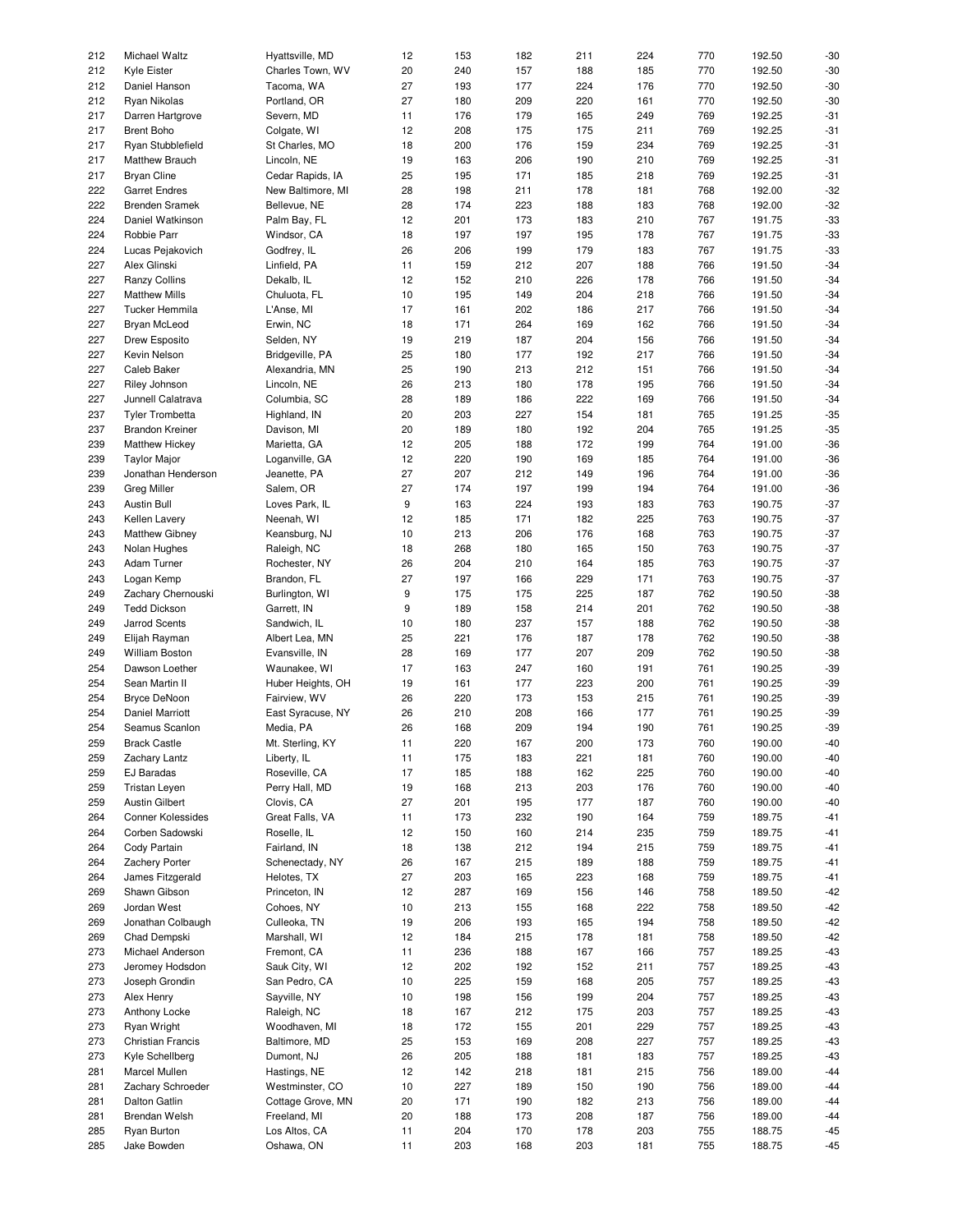| 285 | Nathan Theune              | Sheboygan, WI          | 11               | 165 | 202 | 211 | 177 | 755 | 188.75 | $-45$ |
|-----|----------------------------|------------------------|------------------|-----|-----|-----|-----|-----|--------|-------|
|     |                            |                        |                  |     |     |     |     |     |        |       |
| 285 | Alexander Aguirre          | Tracy, CA              | 12               | 199 | 171 | 211 | 174 | 755 | 188.75 | $-45$ |
| 285 | Andy Cora                  | Mt. Sterling, KY       | 19               | 154 | 218 | 224 | 159 | 755 | 188.75 | $-45$ |
| 285 | <b>Brandon Knowles</b>     | Westminster, CO        | 20               | 201 | 213 | 169 | 172 | 755 | 188.75 | $-45$ |
|     |                            |                        |                  |     |     |     |     |     |        |       |
| 285 | Nick Agnew                 | Arlington, TN          | 20               | 217 | 175 | 168 | 195 | 755 | 188.75 | $-45$ |
| 285 | Christopher Deocampo       | Sayreville, NJ         | 20               | 159 | 167 | 246 | 183 | 755 | 188.75 | $-45$ |
| 285 | Aaron Goad                 | Bloomington, IN        | 20               | 190 | 203 | 200 | 162 | 755 | 188.75 | $-45$ |
|     |                            |                        |                  |     |     |     |     |     |        |       |
| 285 | Donald Cooper              | Seguin, TX             | 28               | 179 | 187 | 206 | 183 | 755 | 188.75 | $-45$ |
| 295 | <b>Brandon Kennard</b>     | Wapakoneta, OH         | 9                | 178 | 185 | 189 | 202 | 754 | 188.50 | $-46$ |
| 295 | Justin Mickelson           | Sheboygan, WI          | 11               | 180 | 182 | 191 | 201 | 754 | 188.50 | $-46$ |
|     |                            |                        |                  |     |     |     |     |     |        |       |
| 295 | Sam Manausa                | North Myrtle Beach, SC | 12               | 193 | 229 | 156 | 176 | 754 | 188.50 | $-46$ |
| 295 | Ryan Sage                  | Roebling, NJ           | 18               | 164 | 185 | 203 | 202 | 754 | 188.50 | $-46$ |
| 295 | Kenneth Livengood          | Ravena, NY             | 26               | 191 | 180 | 214 | 169 | 754 | 188.50 | $-46$ |
|     |                            |                        |                  |     |     |     |     |     |        |       |
| 295 | <b>Ryan Dewey</b>          | Mount Juliet, TN       | 28               | 233 | 187 | 137 | 197 | 754 | 188.50 | $-46$ |
| 301 | Tre' Manning               | Ft Sam Houston, TX     | 12               | 171 | 257 | 157 | 168 | 753 | 188.25 | $-47$ |
| 301 | <b>Zachary Singer</b>      | Buffalo Grove, IL      | 12               | 190 | 144 | 194 | 225 | 753 | 188.25 | $-47$ |
| 301 | <b>Tyler Kelley</b>        | Pocatello, ID          | 10               | 155 | 250 | 179 | 169 | 753 | 188.25 | $-47$ |
|     |                            |                        |                  |     |     |     |     |     |        |       |
| 301 | <b>Welby Spanton</b>       | Carmichael, CA         | 18               | 180 | 155 | 257 | 161 | 753 | 188.25 | $-47$ |
| 301 | Brennan Haugh              | Faribault, MN          | 25               | 199 | 179 | 172 | 203 | 753 | 188.25 | $-47$ |
| 301 | Nicholas Sommer            | Roscoe, IL             | 25               | 153 | 252 | 155 | 193 | 753 | 188.25 | $-47$ |
|     |                            |                        |                  |     |     |     |     |     |        |       |
| 301 | Josh Brown                 | Wichita, KS            | 25               | 183 | 169 | 234 | 167 | 753 | 188.25 | $-47$ |
| 301 | Aaron Mudlong              | West Chicago, IL       | 27               | 212 | 197 | 160 | 184 | 753 | 188.25 | $-47$ |
| 301 | David Dedman               | Atlantic Beach, FL     | 19               | 231 | 157 | 178 | 187 | 753 | 188.25 | $-47$ |
|     |                            |                        |                  |     |     |     |     |     |        |       |
| 310 | Tom Hankey                 | Great Barrington, MA   | 9                | 254 | 166 | 188 | 144 | 752 | 188.00 | $-48$ |
| 310 | Bryan Mancini              | Seekonk, MA            | 12               | 192 | 198 | 180 | 182 | 752 | 188.00 | $-48$ |
| 310 | Christian Carcioppolo      | Winter Springs, FL     | 12               | 148 | 213 | 206 | 185 | 752 | 188.00 | $-48$ |
|     |                            |                        |                  |     |     |     |     |     |        |       |
| 310 | Jacob Nadeau               | Hutchinson, MN         | 10               | 163 | 234 | 169 | 186 | 752 | 188.00 | $-48$ |
| 310 | Corey Hegberg              | Rosemount, MN          | 25               | 179 | 222 | 169 | 182 | 752 | 188.00 | $-48$ |
| 310 | <b>Gunther Grinde</b>      | Prior Lake, MN         | 25               | 173 | 185 | 182 | 212 | 752 | 188.00 | $-48$ |
|     |                            |                        |                  |     |     |     |     |     |        |       |
| 316 | Javier Lemmons             | Tonganoxie, KS         | $\boldsymbol{9}$ | 210 | 139 | 191 | 211 | 751 | 187.75 | $-49$ |
| 316 | <b>Austin Day</b>          | Indianapolis, IN       | 11               | 245 | 162 | 187 | 157 | 751 | 187.75 | $-49$ |
| 316 | Robert Wayne               | Oelwein, IA            | 12               | 162 | 167 | 206 | 216 | 751 | 187.75 | $-49$ |
|     |                            |                        |                  |     |     |     |     |     |        |       |
| 316 | <b>Larry Tripamer</b>      | Belvidere, IL          | 12               | 227 | 161 | 194 | 169 | 751 | 187.75 | $-49$ |
| 316 | <b>Wesley Parker</b>       | Louisville, KY         | 10               | 127 | 186 | 234 | 204 | 751 | 187.75 | $-49$ |
| 316 | <b>Blake Buffaloe</b>      | Raleigh, NC            | 18               | 159 | 204 | 194 | 194 | 751 | 187.75 | $-49$ |
|     |                            |                        |                  |     |     |     |     |     |        |       |
| 316 | <b>Clayton Bridges III</b> | Anderson, SC           | 20               | 192 | 193 | 188 | 178 | 751 | 187.75 | $-49$ |
| 323 | Dylan Dobran               | Centerville, OH        | 17               | 204 | 201 | 170 | 175 | 750 | 187.50 | $-50$ |
| 323 | <b>Phillip Bolt</b>        | Lakewood, WA           | 27               | 210 | 202 | 183 | 155 | 750 | 187.50 | $-50$ |
| 323 | Hunter Kempton             | Buzzards Bay, MA       | 28               | 166 | 206 | 184 | 194 | 750 | 187.50 | $-50$ |
|     |                            |                        |                  |     |     |     |     |     |        |       |
| 326 | Alex Jimenez               | Lawrence, KS           | 9                | 169 | 202 | 163 | 215 | 749 | 187.25 | $-51$ |
| 326 | Dennis Lane                | Latta, SC              | 11               | 166 | 207 | 177 | 199 | 749 | 187.25 | $-51$ |
| 326 | <b>Calvin Akers</b>        | South Beloit, IL       | 12               | 184 | 177 | 182 | 206 | 749 | 187.25 | $-51$ |
|     |                            |                        |                  |     |     |     |     |     |        |       |
| 326 | <b>Brandon Brown</b>       | Indianapolis, IN       | 10               | 161 | 183 | 181 | 224 | 749 | 187.25 | $-51$ |
| 326 | <b>Blake Earnest</b>       | Wood River, NE         | 26               | 185 | 179 | 214 | 171 | 749 | 187.25 | $-51$ |
| 331 | Joshua Schneider           | Fond Du Lac, WI        | 12               | 213 | 145 | 200 | 190 | 748 | 187.00 | $-52$ |
|     |                            |                        |                  |     |     |     |     |     |        |       |
| 331 | Maxwell Sloan              | Chicago, IL            | 12               | 192 | 165 | 199 | 192 | 748 | 187.00 | $-52$ |
| 331 | Michael McKee              | Springfield, OH        | 10               | 194 | 171 | 181 | 202 | 748 | 187.00 | $-52$ |
| 331 | Chris McCarty              | Columbus, OH           | 10               | 142 | 168 | 218 | 220 | 748 | 187.00 | $-52$ |
|     |                            |                        |                  |     |     |     |     |     |        |       |
| 331 | Andrew Cannuli             | Moorestown, NJ         | 17               | 174 | 192 | 198 | 184 | 748 | 187.00 | $-52$ |
| 331 | Kristopher Yadao           | Pearl City, HI         | 25               | 216 | 174 | 190 | 168 | 748 | 187.00 | $-52$ |
| 331 | <b>Billy Foertsch</b>      | Chicago, IL            | 25               | 210 | 146 | 170 | 222 | 748 | 187.00 | $-52$ |
|     |                            |                        |                  |     |     |     |     |     |        |       |
| 338 | Kennison Andrews           | Oceanside, CA          | 10               | 159 | 185 | 192 | 211 | 747 | 186.75 | $-53$ |
| 338 | Malik Grove                | Mason, OH              | 17               | 188 | 144 | 204 | 211 | 747 | 186.75 | $-53$ |
| 338 | Gordon Granger             | Richmond, VA           | 17               | 235 | 187 | 166 | 159 | 747 | 186.75 | $-53$ |
|     |                            |                        |                  |     |     |     |     |     |        |       |
| 338 | Keegan Baatz               | Sioux Falls, SD        | 18               | 212 | 193 | 206 | 136 | 747 | 186.75 | $-53$ |
| 338 | <b>CJ Bakoylis</b>         | Davenport, IA          | 19               | 147 | 244 | 177 | 179 | 747 | 186.75 | $-53$ |
| 338 | Trenton Johnston           | Fremont, NE            | 26               | 140 | 179 | 201 | 227 | 747 | 186.75 | $-53$ |
|     |                            |                        |                  |     |     |     |     |     |        |       |
| 338 | Jomar J Alvarado           | Saint Cloud, FL        | 28               | 184 | 190 | 179 | 194 | 747 | 186.75 | $-53$ |
| 338 | Jarrod Jourdan             | Papillion, NE          | 28               | 199 | 171 | 190 | 187 | 747 | 186.75 | $-53$ |
| 338 | Jonathan Pascal            | Pembroke Pines, FL     | 28               | 209 | 162 | 201 | 175 | 747 | 186.75 | $-53$ |
|     |                            |                        |                  |     |     |     |     |     |        |       |
| 347 | Marcus Zinn                | Portland, MI           | 12               | 187 | 178 | 187 | 194 | 746 | 186.50 | $-54$ |
| 347 | <b>Justin Meyers</b>       | Ark, VA                | 12               | 194 | 206 | 146 | 200 | 746 | 186.50 | $-54$ |
| 347 | Nathan Eder                | Lithia, FL             | 12               | 188 | 214 | 203 | 141 | 746 | 186.50 | $-54$ |
| 347 | Alejandro Maldonado        | Trujillo Alto, PR      | 20               | 161 | 169 | 196 | 220 | 746 | 186.50 | $-54$ |
|     |                            |                        |                  |     |     |     |     |     |        |       |
| 347 | Justin Kime                | Stewartville, MN       | 20               | 202 | 161 | 171 | 212 | 746 | 186.50 | $-54$ |
| 347 | <b>Brandon Dubuc</b>       | Auburn, ME             | 25               | 158 | 189 | 161 | 238 | 746 | 186.50 | $-54$ |
| 347 | David Northouse            | Byron Center, MI       | 27               | 150 | 209 | 209 | 178 | 746 | 186.50 | $-54$ |
|     |                            |                        |                  |     |     |     |     |     |        |       |
| 354 | Carson Opela               | Rio Rancho, NM         | 9                | 206 | 205 | 180 | 154 | 745 | 186.25 | $-55$ |
| 354 | Seth Wideman               | Amherst, WI            | 9                | 157 | 174 | 200 | 214 | 745 | 186.25 | $-55$ |
| 354 | Nicholas Squires           | Pendleton, IN          | 17               | 176 | 178 | 188 | 203 | 745 | 186.25 | $-55$ |
|     |                            |                        |                  |     |     |     |     |     |        |       |
| 354 | David Hooper               | Greenville, SC         | 25               | 202 | 194 | 185 | 164 | 745 | 186.25 | $-55$ |
| 358 | Daniel Cole                | Durand, MI             | 10               | 223 | 183 | 158 | 180 | 744 | 186.00 | $-56$ |
| 358 | Nicholas Caruana           | Holbrook, NY           | 10               | 198 | 179 | 179 | 188 | 744 | 186.00 | $-56$ |
| 358 | Jarryd Cornelious          | Baton Rouge, LA        | 17               | 223 | 200 | 143 | 178 |     | 186.00 | $-56$ |
|     |                            |                        |                  |     |     |     |     | 744 |        |       |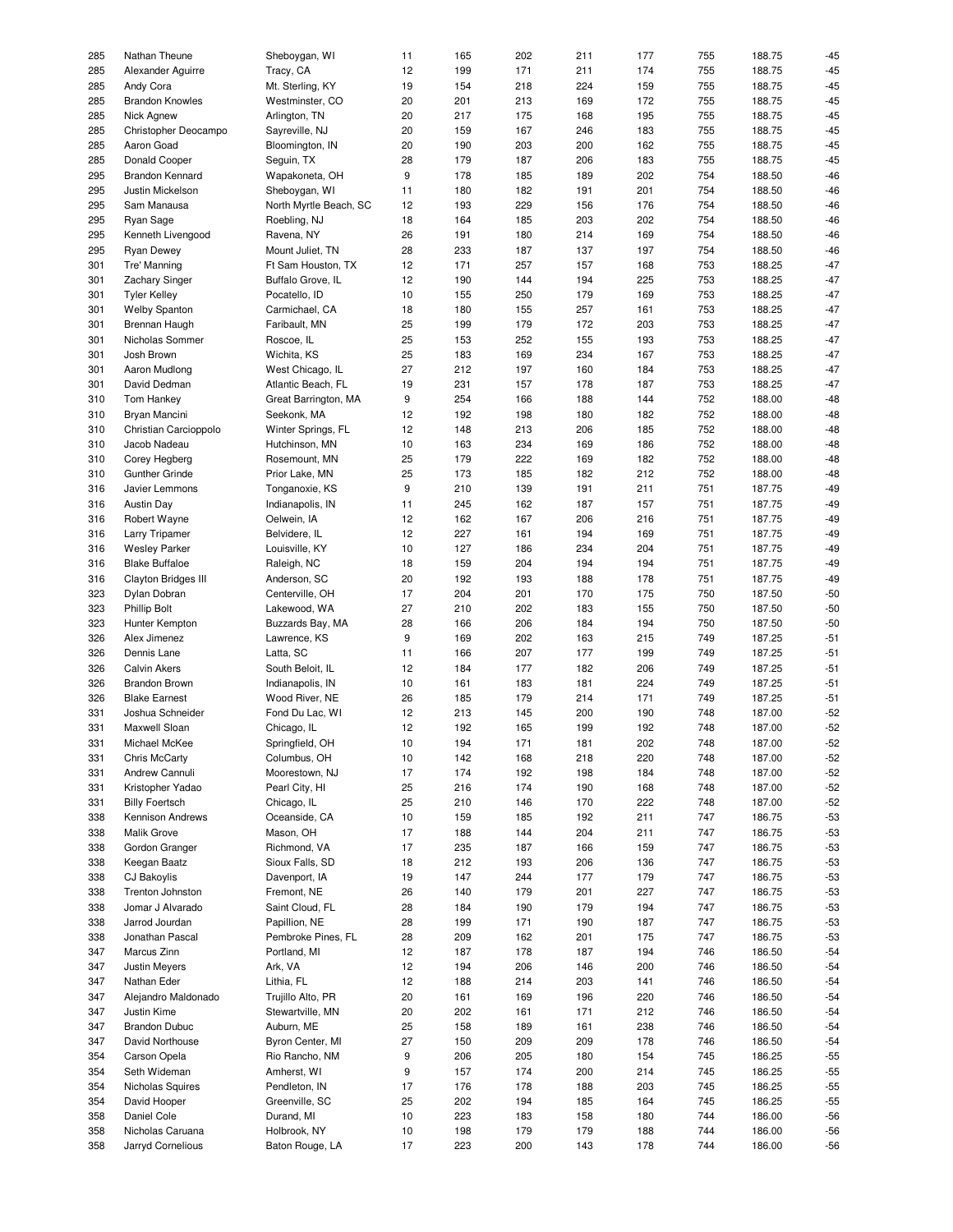| 358        | Jacob Myers                        | St Petersburg, FL                | 20               | 170        | 175        | 219        | 180        | 744        | 186.00           | $-56$          |
|------------|------------------------------------|----------------------------------|------------------|------------|------------|------------|------------|------------|------------------|----------------|
|            |                                    |                                  |                  |            |            |            |            |            |                  |                |
| 358        | <b>Brandon Richard</b>             | Burton, MI                       | 28               | 212        | 164        | 182        | 186        | 744        | 186.00           | $-56$          |
| 363        | Morgan Moore                       | Aurora, CO                       | 9                | 184        | 202        | 168        | 189        | 743        | 185.75           | $-57$          |
| 363        | <b>Riley Corneil</b>               | Billings, MT                     | 17               | 141        | 242        | 156        | 204        | 743        | 185.75           | $-57$          |
|            |                                    |                                  |                  |            |            |            |            |            | 185.75           | $-57$          |
| 363        | Adam Ziervogel                     | Columbia, MO                     | 18               | 191        | 161        | 172        | 219        | 743        |                  |                |
| 363        | Jack Freeman                       | Soddy Daisy, TN                  | 28               | 185        | 235        | 159        | 164        | 743        | 185.75           | $-57$          |
| 367        | Austin Long                        | Sunbury, PA                      | 12               | 224        | 170        | 137        | 211        | 742        | 185.50           | $-58$          |
| 367        | <b>Adam Beasley</b>                | Fort Worth, TX                   | 10               | 195        | 234        | 175        | 138        | 742        | 185.50           | $-58$          |
|            |                                    |                                  |                  |            |            |            |            |            |                  |                |
| 367        | Cameron Hanson                     | St. Louis, MO                    | 19               | 134        | 233        | 194        | 181        | 742        | 185.50           | $-58$          |
| 367        | Christopher Wiley                  | Freeport, IL                     | 25               | 172        | 199        | 147        | 224        | 742        | 185.50           | $-58$          |
| 367        | Joshua Truong                      | Rochester, NY                    | 26               | 182        | 181        | 190        | 189        | 742        | 185.50           | $-58$          |
|            |                                    |                                  |                  |            |            |            |            |            |                  |                |
| 372        | Jonathan Chapman                   | Cornelius, NC                    | $\boldsymbol{9}$ | 181        | 219        | 179        | 162        | 741        | 185.25           | $-59$          |
| 372        | Adam Clauss                        | Saginaw, MI                      | 12               | 200        | 190        | 160        | 191        | 741        | 185.25           | $-59$          |
| 372        | Kyle Johnson                       | Cocoa, FL                        | 12               | 192        | 203        | 182        | 164        | 741        | 185.25           | $-59$          |
|            |                                    |                                  |                  |            |            |            |            |            |                  |                |
| 372        | Joseph Alvord                      | South Lyon, MI                   | 10               | 181        | 194        | 179        | 187        | 741        | 185.25           | $-59$          |
| 372        | <b>Christian Prechtl</b>           | Dunkirk, NY                      | 17               | 207        | 141        | 204        | 189        | 741        | 185.25           | $-59$          |
| 372        | Dalton Green                       | Clayton, NC                      | 18               | 167        | 182        | 228        | 164        | 741        | 185.25           | $-59$          |
|            |                                    |                                  |                  |            |            |            |            |            |                  |                |
| 372        | Michael Alfers                     | Huntersville, NC                 | 18               | 203        | 162        | 188        | 188        | 741        | 185.25           | $-59$          |
| 372        | Scott Vedros                       | Gretna, LA                       | 18               | 163        | 181        | 236        | 161        | 741        | 185.25           | $-59$          |
| 372        | Maxwell Roers                      | Maple Grove, MN                  | 25               | 179        | 187        | 169        | 206        | 741        | 185.25           | $-59$          |
|            |                                    |                                  |                  |            |            |            |            |            |                  |                |
| 372        | Jake Farley                        | Fort Thomas, KY                  | 25               | 161        | 156        | 200        | 224        | 741        | 185.25           | $-59$          |
| 382        | <b>Tyler Britt</b>                 | Florence, SC                     | 11               | 179        | 184        | 178        | 199        | 740        | 185.00           | $-60$          |
| 382        | Zachary Vitelli                    | Annandale, NJ                    | 12               | 186        | 190        | 199        | 165        | 740        | 185.00           | $-60$          |
| 382        | <b>Terry Salvant III</b>           |                                  | 17               | 187        | 204        |            | 160        | 740        | 185.00           | $-60$          |
|            |                                    | Memphis, TN                      |                  |            |            | 189        |            |            |                  |                |
| 382        | Roman Dacasin                      | Daly City, CA                    | 20               | 171        | 156        | 203        | 210        | 740        | 185.00           | $-60$          |
| 382        | Seth Gass                          | Dix, IL                          | 20               | 139        | 191        | 192        | 218        | 740        | 185.00           | $-60$          |
| 382        | Nolan Ortbahn                      | Pierre, SD                       | 27               | 154        | 197        | 185        | 204        | 740        | 185.00           | $-60$          |
|            |                                    |                                  |                  |            |            |            |            |            |                  |                |
| 388        | <b>Matthew Carpenter</b>           | San Diego, CA                    | 10               | 167        | 189        | 182        | 201        | 739        | 184.75           | $-61$          |
| 388        | Robert Obrecht                     | Springfield, MO                  | 17               | 183        | 98         | 234        | 224        | 739        | 184.75           | $-61$          |
| 388        | Ryan Goddard                       | West Chester, PA                 | 17               | 198        | 178        | 140        | 223        | 739        | 184.75           | $-61$          |
|            |                                    |                                  |                  |            |            |            |            |            |                  |                |
| 388        | <b>Kevin Plyley</b>                | Richmond, IN                     | 18               | 182        | 134        | 257        | 166        | 739        | 184.75           | $-61$          |
| 388        | <b>Austin Schultz</b>              | Valparaiso, IN                   | 20               | 219        | 149        | 172        | 199        | 739        | 184.75           | $-61$          |
| 388        | Philip Khuu                        | Skokie, IL                       | 20               | 190        | 208        | 178        | 163        | 739        | 184.75           | $-61$          |
|            |                                    |                                  |                  |            |            |            |            |            |                  |                |
| 388        | Christian (Blake) Louton           | San Antonio, TX                  | 27               | 190        | 186        | 213        | 150        | 739        | 184.75           | $-61$          |
| 388        | Hunter Jones                       | Cape Girardeau, MO               | 27               | 190        | 162        | 207        | 180        | 739        | 184.75           | $-61$          |
| 388        | Igar Rodriguez                     | Miami, FL                        | 28               | 156        | 178        | 182        | 223        | 739        | 184.75           | $-61$          |
|            |                                    |                                  |                  |            |            |            |            |            |                  | $-62$          |
| 397        | Dawson Jones                       | Machesney Park, IL               | 9                | 183        | 169        | 211        | 175        | 738        | 184.50           |                |
| 397        | Bryan Hahlen                       | Greenwood, SC                    | 11               | 212        | 183        | 143        | 200        | 738        | 184.50           | $-62$          |
| 397        | Justin Stow                        | Southbury, CT                    | 17               | 198        | 164        | 229        | 147        | 738        | 184.50           | $-62$          |
| 397        | Ricardo Mesa                       | Miami, FL                        | 19               | 191        | 158        | 179        | 210        | 738        | 184.50           | $-62$          |
|            |                                    |                                  |                  |            |            |            |            |            |                  |                |
| 397        | Thorsten Przychocki                | Sebring, FL                      | 19               | 170        | 171        | 159        | 238        | 738        | 184.50           | $-62$          |
| 397        | Lochlaen Neurohr                   | Round Rock, TX                   | 26               | 177        | 184        | 198        | 179        | 738        | 184.50           | $-62$          |
| 397        | Devon Squier                       | Shortsville, NY                  | 26               | 210        | 163        | 172        | 193        | 738        | 184.50           | $-62$          |
|            |                                    |                                  |                  |            |            |            |            |            |                  |                |
| 397        | <b>Richard Allison</b>             | Ypsilanti, MI                    | 26               | 196        | 199        | 164        | 179        | 738        | 184.50           | $-62$          |
| 405        | Jacob Freand                       | Jerseyville, IL                  | 10               | 198        | 204        | 169        | 166        | 737        | 184.25           | $-63$          |
| 405        | Sean Wilcox                        | Altamonte Sprgs, FL              | 10               | 169        | 196        | 160        | 212        | 737        | 184.25           | $-63$          |
|            |                                    |                                  |                  |            |            |            |            |            |                  |                |
| 405        | Josh Vaughn                        | Dunkirk, IN                      | 17               | 161        | 248        | 206        | 122        | 737        | 184.25           | $-63$          |
| 405        | Christian Denoon                   | Fairview, WV                     | 17               | 156        | 229        | 210        | 142        | 737        | 184.25           | $-63$          |
| 405        | Robert Gronefeld                   | Louisville, KY                   | 20               | 204        | 187        | 167        | 179        | 737        | 184.25           | $-63$          |
|            |                                    |                                  |                  |            |            |            |            |            |                  |                |
| 405        | Alexander England                  | Bloomington, IN                  |                  |            |            |            |            |            |                  |                |
| 405        |                                    |                                  | 20               | 188        | 197        | 188        | 164        | 737        | 184.25           | $-63$          |
|            | Zachary Bobbett                    | Port Byron, NY                   | 26               | 176        | 243        | 176        | 142        | 737        | 184.25           | $-63$          |
|            |                                    |                                  |                  |            |            |            |            |            |                  |                |
| 412        | Jonah Starmer                      | Waukee, IA                       | 12               | 191        | 211        | 151        | 183        | 736        | 184.00           | $-64$          |
| 412        | <b>Blake Schmidt</b>               | Fond Du Lac, WI                  | 12               | 171        | 167        | 166        | 232        | 736        | 184.00           | $-64$          |
| 412        | Marc Gonzalez                      | Chicago, IL                      | 17               | 139        | 212        | 211        | 174        | 736        | 184.00           | $-64$          |
|            |                                    |                                  |                  |            |            |            |            |            |                  |                |
| 412        | Jacob Dupre                        | Houma, LA                        | 18               | 177        | 201        | 190        | 168        | 736        | 184.00           | $-64$          |
| 412        | David Santay                       | Mokena, IL                       | 28               | 185        | 216        | 201        | 134        | 736        | 184.00           | $-64$          |
| 412        | <b>Blake Eldridge</b>              | Davenport, IA                    | 28               | 177        | 208        | 182        | 169        | 736        | 184.00           | $-64$          |
| 418        | Pierce Field                       | Shirley, NY                      | 9                | 242        | 172        | 169        | 152        | 735        | 183.75           | $-65$          |
|            |                                    |                                  |                  |            |            |            |            |            |                  |                |
| 418        | Bryan Bilanin                      | Gilbertsville, PA                | 11               | 140        | 189        | 209        | 197        | 735        | 183.75           | $-65$          |
| 418        | <b>Bret Downs</b>                  | Brick, NJ                        | 12               | 156        | 161        | 220        | 198        | 735        | 183.75           | $-65$          |
| 418        | Jeffrey Geise                      | Lima, OH                         | 17               | 179        | 186        | 195        | 175        | 735        | 183.75           | $-65$          |
|            |                                    |                                  |                  |            |            |            |            |            |                  |                |
| 418        | Nathan Porter                      | Pleasant View, UT                | 18               | 172        | 175        | 186        | 202        | 735        | 183.75           | $-65$          |
| 418        | Camden Gutshall                    | Thompsons Station, TN            | 19               | 167        | 202        | 210        | 156        | 735        | 183.75           | $-65$          |
| 418        | Isaiah Smith                       | Florissant, MO                   | 20               | 124        | 217        | 193        | 201        | 735        | 183.75           | $-65$          |
| 418        | <b>Zachary Tackett</b>             | Virginia Beach, VA               |                  | 155        | 192        | 226        | 162        | 735        | 183.75           |                |
|            |                                    |                                  | 20               |            |            |            |            |            |                  | $-65$          |
| 418        | Jake Grund                         | Irma, WI                         | 28               | 202        | 132        | 213        | 188        | 735        | 183.75           | $-65$          |
| 427        | <b>Collin Day</b>                  | Loves Park, IL                   | 9                | 176        | 197        | 172        | 189        | 734        | 183.50           | $-66$          |
| 427        | D'Ontae Rhone                      | Dallas, TX                       | 10               | 168        | 193        | 167        | 206        | 734        | 183.50           | $-66$          |
|            |                                    |                                  |                  |            |            |            |            |            |                  |                |
| 427        | <b>Matthew Forry</b>               | Dover, PA                        | 10               | 198        | 171        | 155        | 210        | 734        | 183.50           | $-66$          |
| 427        | lan Draughon                       | Broken Arrow, OK                 | 20               | 200        | 223        | 170        | 141        | 734        | 183.50           | $-66$          |
| 427        | Jason Hilowitz                     | Virginia Beach, VA               | 28               | 190        | 183        | 163        | 198        | 734        | 183.50           | $-66$          |
|            |                                    |                                  |                  |            |            |            |            |            |                  |                |
| 432        | Daniel Althouse                    | Womelsdorf, PA                   | 9                | 139        | 225        | 197        | 172        | 733        | 183.25           | $-67$          |
| 432<br>434 | Joshua Krueger<br>Jacob Moorefield | Green Bay, WI<br>Chattanooga, TN | 27<br>9          | 190<br>182 | 199<br>213 | 142<br>146 | 202<br>191 | 733<br>732 | 183.25<br>183.00 | $-67$<br>$-68$ |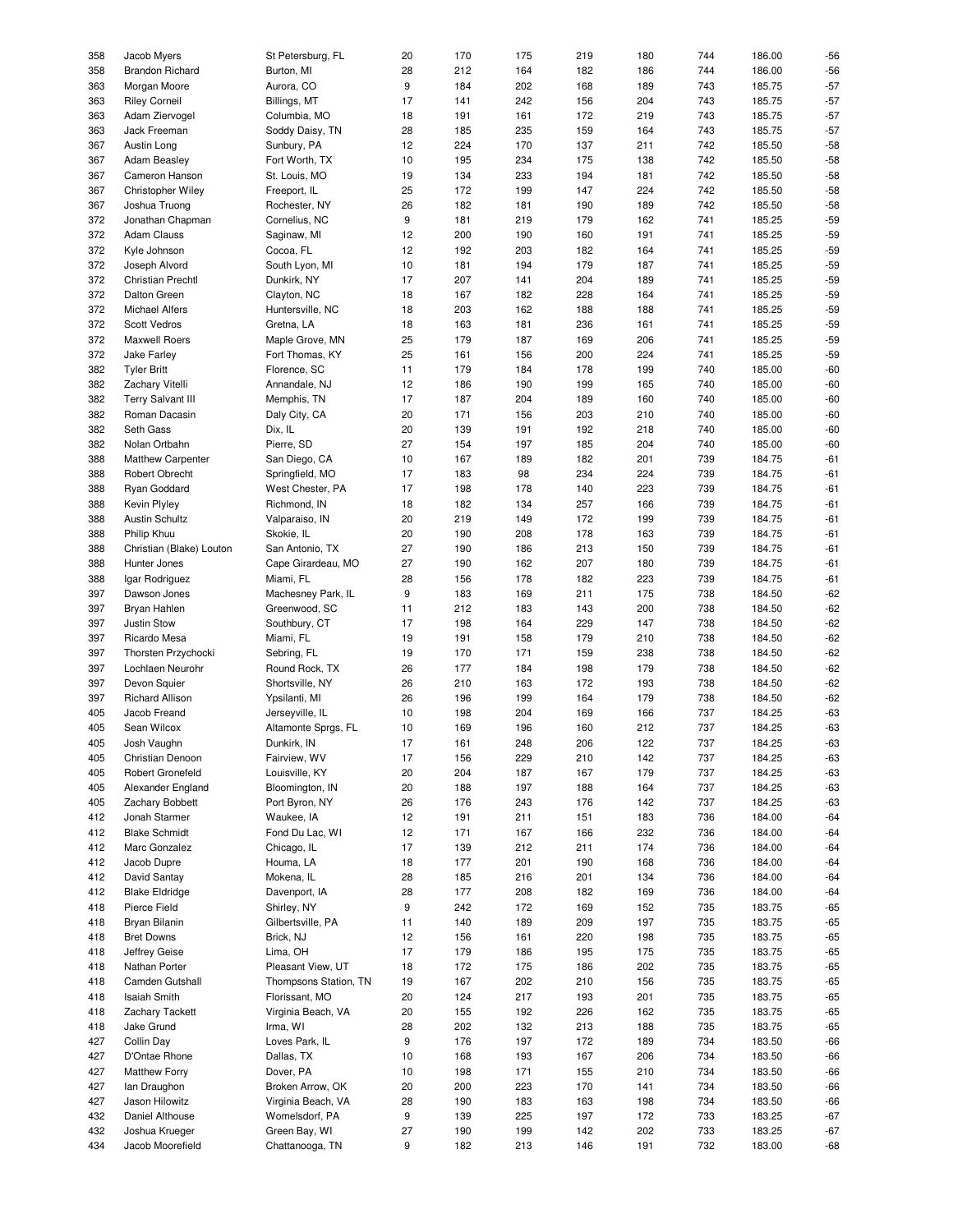| 434 | <b>Zackary Terry</b>    | Schenectady, NY      | 11               | 154 | 148 | 196 | 234 | 732 | 183.00 | $-68$   |
|-----|-------------------------|----------------------|------------------|-----|-----|-----|-----|-----|--------|---------|
| 434 | Austin Kercher          | Gillette, WY         | 12               | 192 | 203 | 139 | 198 | 732 | 183.00 | $-68$   |
|     |                         |                      |                  |     |     |     |     |     |        |         |
| 434 | Alexander Seymour       | Hurdle Mills, NC     | 18               | 160 | 171 | 204 | 197 | 732 | 183.00 | $-68$   |
| 434 | Bryan Dirksen           | Clarksville, TN      | 19               | 178 | 187 | 180 | 187 | 732 | 183.00 | $-68$   |
| 434 | Keegan Ratobylski       | Clinton Township, MI | 20               | 167 | 183 | 211 | 171 | 732 | 183.00 | $-68$   |
| 434 | Rashaad Jordan          | Tucson, AZ           | 25               | 154 | 203 | 152 | 223 | 732 | 183.00 | $-68$   |
| 434 | Chad Stephen            | Flint, MI            | 26               | 172 | 219 | 165 | 176 | 732 | 183.00 | $-68$   |
|     |                         |                      |                  |     |     |     |     |     |        | $-68$   |
| 434 | Shawn Stacy             | Hampton, VA          | 28               | 218 | 151 | 156 | 207 | 732 | 183.00 |         |
| 443 | Alec Howser             | Herndon, VA          | 9                | 151 | 206 | 185 | 189 | 731 | 182.75 | $-69$   |
| 443 | Kenneth Merrick         | Port Saint Lucie, FL | 9                | 149 | 175 | 226 | 181 | 731 | 182.75 | $-69$   |
| 443 | Nicholas Campanelli     | Linden, NJ           | 11               | 210 | 158 | 196 | 167 | 731 | 182.75 | $-69$   |
| 443 | Andrew Olson            | Sun Prairie, WI      | 12               | 225 | 163 | 159 | 184 | 731 | 182.75 | $-69$   |
|     |                         |                      |                  |     |     |     |     |     |        |         |
| 443 | <b>Brad Delmarle</b>    | Warren, MI           | 18               | 204 | 172 | 163 | 192 | 731 | 182.75 | $-69$   |
| 443 | Matthew Hedgespeth      | Campbellsville, KY   | 19               | 159 | 216 | 180 | 176 | 731 | 182.75 | $-69$   |
| 443 | Jeffrey Severson        | Portage, IN          | 20               | 134 | 201 | 191 | 205 | 731 | 182.75 | $-69$   |
| 443 | Kyle Johnston           | South Bend, IN       | 28               | 233 | 122 | 167 | 209 | 731 | 182.75 | $-69$   |
| 451 | Jordan Dawkins          | Cibolo, TX           | $\boldsymbol{9}$ | 167 | 168 | 192 | 203 | 730 | 182.50 | $-70$   |
|     |                         |                      |                  |     |     |     |     |     |        |         |
| 451 | Eric Blessing           | Indianapolis, IN     | 9                | 169 | 190 | 147 | 224 | 730 | 182.50 | $-70$   |
| 451 | Alec Reseland           | Urbandale, IA        | 27               | 158 | 197 | 170 | 205 | 730 | 182.50 | $-70$   |
| 454 | Christian Melman        | Fort Worth, TX       | 10               | 149 | 199 | 198 | 183 | 729 | 182.25 | $-71$   |
| 455 | Jace Miyagi             | Chicago, IL          | 12               | 170 | 206 | 159 | 193 | 728 | 182.00 | $-72$   |
| 455 | Jarod Fisher            | Sachse, TX           | 20               | 144 | 207 | 187 | 190 | 728 | 182.00 | $-72$   |
|     |                         |                      |                  |     |     |     |     |     |        |         |
| 455 | Connell Kelleher        | Chicago, IL          | 20               | 182 | 140 | 210 | 196 | 728 | 182.00 | $-72$   |
| 455 | Nicholas Sanok          | Green Bay, WI        | 27               | 158 | 162 | 200 | 208 | 728 | 182.00 | $-72$   |
| 459 | Nicholas Flake          | Pomfret Center, CT   | 11               | 187 | 222 | 132 | 186 | 727 | 181.75 | $-73$   |
| 459 | <b>Zacary Preston</b>   | Grambrills, MD       | 11               | 199 | 162 | 180 | 186 | 727 | 181.75 | $-73$   |
| 459 | Lowell Lynde            | Elgin, IL            | 12               | 169 | 172 | 196 | 190 | 727 | 181.75 | $-73$   |
|     |                         |                      |                  |     |     |     |     |     |        |         |
| 459 | Daniel Powell           | Des Plaines, IL      | 12               | 210 | 119 | 214 | 184 | 727 | 181.75 | $-73$   |
| 459 | Jacob Stewart           | Bay City, MI         | 10               | 200 | 160 | 171 | 196 | 727 | 181.75 | $-73$   |
| 459 | Matthew Diamond         | Dayton, OH           | 17               | 184 | 169 | 208 | 166 | 727 | 181.75 | $-73$   |
| 459 | Zach Mitchell           | Farmington, MN       | 27               | 180 | 187 | 200 | 160 | 727 | 181.75 | $-73$   |
| 459 | Jackson Cross           | Lafayette, IN        | 27               | 192 | 178 | 192 | 165 | 727 | 181.75 | $-73$   |
|     |                         |                      |                  |     |     |     |     |     |        |         |
| 459 | <b>David Daniels</b>    | Sebring, FL          | 28               | 225 | 186 | 171 | 145 | 727 | 181.75 | $-73$   |
| 468 | Michael Dertz           | Tinley Park, IL      | 10               | 192 | 189 | 142 | 203 | 726 | 181.50 | $-74$   |
| 468 | Shawn Kollmer           | Forked River, NJ     | 10               | 188 | 169 | 226 | 143 | 726 | 181.50 | $-74$   |
| 468 | Collin Smith            | Huron, SD            | 19               | 187 | 167 | 193 | 179 | 726 | 181.50 | $-74$   |
| 468 | Dylan Catalano-Wild     | Channahon, IL        | 19               | 187 | 170 | 176 | 193 | 726 | 181.50 | $-74$   |
|     |                         |                      |                  |     |     |     |     |     |        |         |
| 468 | Andrew Heritage         | Evansville, WI       | 28               | 188 | 169 | 190 | 179 | 726 | 181.50 | $-74$   |
| 468 | Roscoe Pretlow          | Chesapeake, VA       | 28               | 155 | 171 | 200 | 200 | 726 | 181.50 | $-74$   |
| 468 | Joseph Malyack          | Wayne, NJ            | 28               | 158 | 153 | 221 | 194 | 726 | 181.50 | $-74$   |
| 475 | <b>Chase Benites</b>    | Grandville, MI       | $\boldsymbol{9}$ | 165 | 169 | 198 | 193 | 725 | 181.25 | $-75$   |
| 475 | Dylan Zimmerman         | Harrisburg, PA       | 11               | 199 | 166 | 177 | 183 | 725 | 181.25 | $-75$   |
|     |                         | London, ON           |                  |     |     |     |     |     |        | $-75$   |
| 475 | <b>Dylan Scott</b>      |                      | 12               | 169 | 222 | 169 | 165 | 725 | 181.25 |         |
| 475 | Jacob Jones             | La Crosse, WI        | 25               | 162 | 171 | 200 | 192 | 725 | 181.25 | $-75$   |
| 475 | <b>Ben Hardin</b>       | Tampa, FL            | 27               | 213 | 183 | 161 | 168 | 725 | 181.25 | $-75$   |
| 475 | Cole Garwood            | Vinton, IA           | 27               | 187 | 134 | 210 | 194 | 725 | 181.25 | $-75\,$ |
| 475 | Steven Faulkner         | Butner, NC           | 28               | 154 | 149 | 207 | 215 | 725 | 181.25 | $-75$   |
| 482 | Michael Smith           | Englewood, CO        | 10               | 225 | 170 | 157 | 172 | 724 | 181.00 | $-76$   |
|     |                         |                      |                  |     |     |     |     |     |        |         |
| 482 | <b>Christian Harris</b> | Cleveland, OH        | 20               | 196 | 183 | 166 | 179 | 724 | 181.00 | $-76$   |
| 482 | Devon Covert            | Nerstrand, MN        | 25               | 166 | 199 | 198 | 161 | 724 | 181.00 | $-76$   |
| 485 | Justin Peacock          | O'Fallon, IL         | 12               | 203 | 171 | 159 | 190 | 723 | 180.75 | $-77$   |
| 485 | Manuel Sanchez          | Chicago, IL          | 17               | 198 | 175 | 160 | 190 | 723 | 180.75 | $-77$   |
| 485 | Noah Prima              | Hammond, LA          | 18               | 181 | 165 | 199 | 178 | 723 | 180.75 | $-77$   |
|     |                         |                      |                  |     |     |     |     |     |        |         |
| 485 | Kyle Jonson             | Seattle, WA          | 20               | 174 | 147 | 179 | 223 | 723 | 180.75 | $-77$   |
| 485 | <b>Dempsey Crandell</b> | Easton, MD           | 25               | 199 | 166 | 174 | 184 | 723 | 180.75 | $-77$   |
| 490 | Kyler Gerl              | Loves Park, IL       | 9                | 159 | 232 | 158 | 173 | 722 | 180.50 | $-78$   |
| 490 | Joshua Ramos            | Oviedo, FL           | 10               | 215 | 167 | 189 | 151 | 722 | 180.50 | $-78$   |
| 490 | Hunter Machin           | Baltimore, MD        | 19               | 170 | 168 | 161 | 223 | 722 | 180.50 | $-78$   |
|     |                         |                      |                  |     |     |     |     |     |        |         |
| 490 | Andy Hayes              | Chicago, IL          | 19               | 203 | 180 | 163 | 176 | 722 | 180.50 | $-78$   |
| 490 | Cameron Wong            | Brooklyn, NY         | 26               | 178 | 180 | 187 | 177 | 722 | 180.50 | $-78$   |
| 495 | Justin Hess             | O'Fallon, IL         | 9                | 170 | 203 | 195 | 153 | 721 | 180.25 | $-79$   |
| 495 | Marques Houston         | Clearwater, FL       | 18               | 182 | 154 | 205 | 180 | 721 | 180.25 | $-79$   |
| 495 | James Neidballa         | Destrehan, LA        | 18               | 183 | 197 | 180 | 161 | 721 | 180.25 | $-79$   |
|     |                         | Kenosha, WI          |                  |     |     |     | 210 |     |        |         |
| 495 | Kyle Zagar              |                      | 19               | 225 | 120 | 166 |     | 721 | 180.25 | $-79$   |
| 495 | Spencer Waryas          | Tulsa, OK            | 20               | 202 | 160 | 188 | 171 | 721 | 180.25 | $-79$   |
| 495 | <b>Trevor Redmond</b>   | West Valley City, UT | 25               | 156 | 209 | 175 | 181 | 721 | 180.25 | $-79$   |
| 495 | Jaemes Chouinard        | Dayton, OH           | 26               | 168 | 142 | 229 | 182 | 721 | 180.25 | $-79$   |
| 502 | <b>Trevor Morgan</b>    | Kalamazoo, MI        | 11               | 189 | 189 | 183 | 159 | 720 | 180.00 | $-80$   |
| 502 | Kurtis Tewell           | New Castle, IN       | 11               | 183 | 122 | 236 | 179 | 720 | 180.00 | $-80$   |
|     |                         |                      |                  |     |     |     |     |     |        |         |
| 502 | Josh Driver             | Waterloo, WI         | 12               | 172 | 143 | 178 | 227 | 720 | 180.00 | $-80$   |
| 502 | Nathan Woods            | Sault Ste Marie, ON  | 10               | 221 | 103 | 212 | 184 | 720 | 180.00 | $-80$   |
| 502 | Joey Hansen             | Bristow, VA          | 19               | 185 | 203 | 159 | 173 | 720 | 180.00 | $-80$   |
| 502 | William Clukay          | Winchendon, MA       | 19               | 178 | 178 | 187 | 177 | 720 | 180.00 | $-80$   |
| 502 | Alex Acosta             | Bolingbrook, IL      | 26               | 173 | 196 | 193 | 158 | 720 | 180.00 | $-80$   |
|     |                         |                      |                  |     |     |     |     |     |        |         |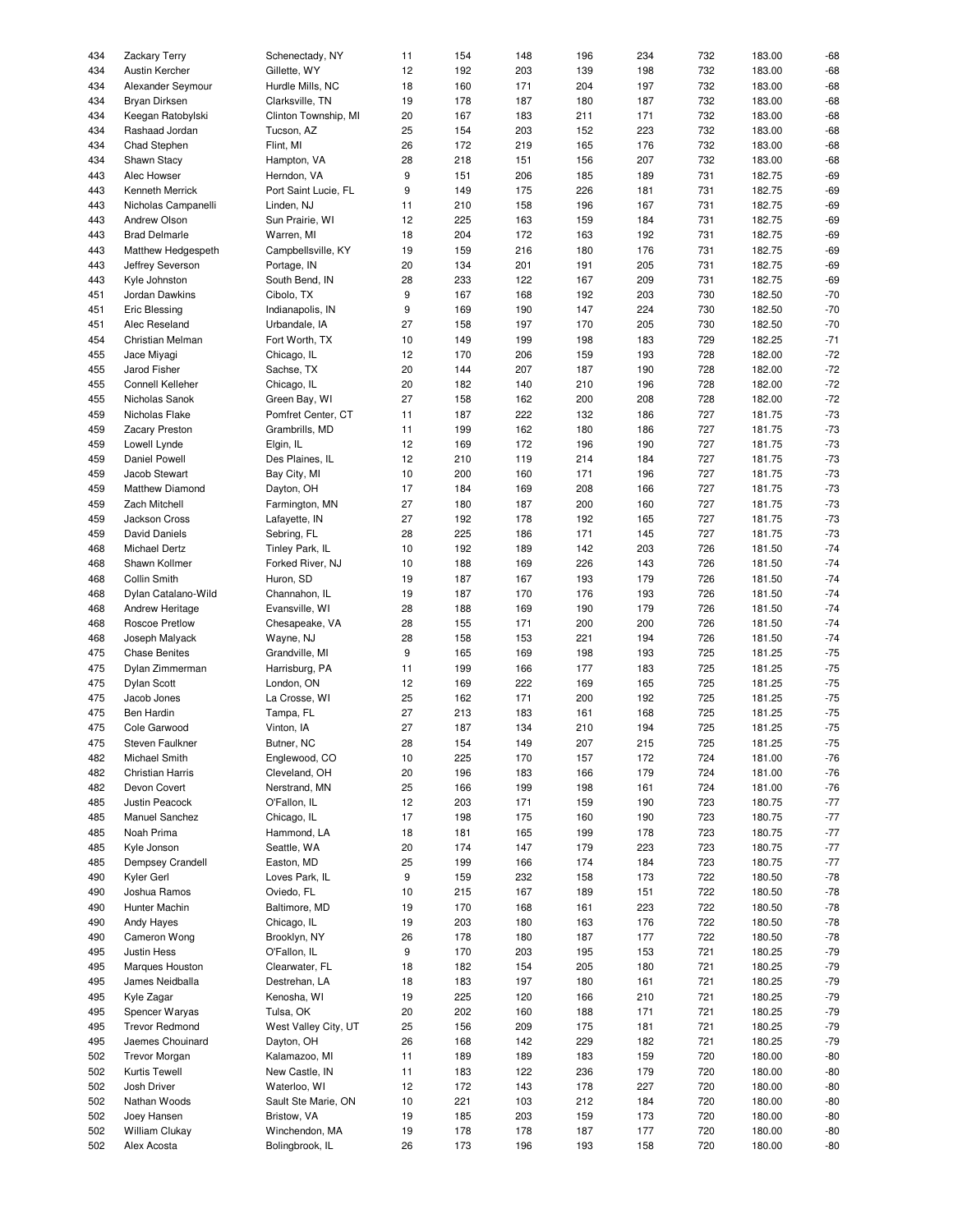| 509 | <b>Isaiah Days</b>      | Syracuse, NY        | 18               | 161 | 171 | 184 | 203 | 719 | 179.75 | $-81$ |
|-----|-------------------------|---------------------|------------------|-----|-----|-----|-----|-----|--------|-------|
|     |                         |                     |                  |     |     |     |     |     |        |       |
| 509 | <b>Bradley Behrends</b> | Oswego, IL          | 19               | 181 | 156 | 202 | 180 | 719 | 179.75 | $-81$ |
| 509 | Devon Gunderson         | Elmira, NY          | 26               | 182 | 200 | 177 | 160 | 719 | 179.75 | $-81$ |
| 509 | Carson Clark            | Lowell, MI          | 28               | 178 | 182 | 165 | 194 | 719 | 179.75 | $-81$ |
|     |                         |                     |                  |     |     |     |     |     | 179.50 | $-82$ |
| 513 | Joey Ciufo              | Bel Air, MD         | 19               | 180 | 157 | 210 | 171 | 718 |        |       |
| 513 | <b>Tyler Harcourt</b>   | Pinole, CA          | 20               | 205 | 177 | 171 | 165 | 718 | 179.50 | $-82$ |
| 513 | James Heim              | Buffalo, NY         | 26               | 176 | 139 | 177 | 226 | 718 | 179.50 | $-82$ |
| 513 | Dean Mudlong            | West Chicago, IL    | 27               | 174 | 185 | 194 | 165 | 718 | 179.50 | $-82$ |
|     |                         |                     |                  |     |     |     |     |     |        |       |
| 513 | <b>Tyler Lerman</b>     | Scarborough, ME     | 27               | 180 | 191 | 161 | 186 | 718 | 179.50 | $-82$ |
| 518 | Mason Moore             | Aurora, CO          | $\boldsymbol{9}$ | 198 | 173 | 146 | 200 | 717 | 179.25 | $-83$ |
| 518 | <b>Brandon Smith</b>    | New City, NY        | 10               | 164 | 181 | 182 | 190 | 717 | 179.25 | $-83$ |
|     |                         |                     |                  |     |     |     |     |     |        |       |
| 518 | Williams Skinner        | Plainfield, IN      | 18               | 173 | 201 | 164 | 179 | 717 | 179.25 | $-83$ |
| 518 | Justin Hall             | Naples, FL          | 20               | 177 | 157 | 179 | 204 | 717 | 179.25 | $-83$ |
| 518 | Cory Coffey             | Southgate, MI       | 26               | 178 | 160 | 146 | 233 | 717 | 179.25 | $-83$ |
|     |                         |                     |                  |     |     |     |     |     |        |       |
| 518 | <b>Tyler Lowenstein</b> | Penfield, NY        | 26               | 187 | 171 | 179 | 180 | 717 | 179.25 | $-83$ |
| 518 | Cody Rogers             | Milledgeville, GA   | 26               | 207 | 173 | 165 | 172 | 717 | 179.25 | $-83$ |
| 518 | Jeremy Labombard        | Tampa, FL           | 28               | 158 | 211 | 183 | 165 | 717 | 179.25 | $-83$ |
|     |                         |                     |                  |     |     |     |     |     |        |       |
| 526 | Jacob Koles             | Oregon, OH          | 11               | 152 | 217 | 157 | 190 | 716 | 179.00 | $-84$ |
| 526 | Kyle Brewer             | Cahokia, IL         | 10               | 174 | 192 | 206 | 144 | 716 | 179.00 | $-84$ |
| 526 | <b>Tommy Markiewicz</b> | Mentor, OH          | 17               | 153 | 187 | 170 | 206 | 716 | 179.00 | $-84$ |
|     |                         |                     |                  |     |     |     |     |     |        |       |
| 526 | Cody McDaniel           | Wake Forest, NC     | 18               | 212 | 169 | 175 | 160 | 716 | 179.00 | $-84$ |
| 526 | Raychon Brown           | Bronx, NY           | 26               | 128 | 206 | 167 | 215 | 716 | 179.00 | $-84$ |
| 531 | Zachary (Zac) Ludwig    | Archdale, NC        | 12               | 193 | 207 | 141 | 174 | 715 | 178.75 | $-85$ |
|     |                         |                     |                  |     |     |     |     |     |        |       |
| 531 | Stephen McLanahan       | Apex, NC            | 12               | 167 | 159 | 186 | 203 | 715 | 178.75 | $-85$ |
| 531 | Adam Morse              | West Des Moines, IA | 27               | 215 | 195 | 152 | 153 | 715 | 178.75 | $-85$ |
| 531 | Kai Devine              | Minooka, IL         | 28               | 158 | 193 | 187 | 177 | 715 | 178.75 | $-85$ |
|     |                         |                     |                  |     |     |     |     |     |        |       |
| 535 | Eric Ullian             | New Lenox, IL       | 10               | 187 | 212 | 160 | 155 | 714 | 178.50 | $-86$ |
| 535 | John Slavich            | Roselle, IL         | 17               | 188 | 133 | 189 | 204 | 714 | 178.50 | $-86$ |
| 535 | Adrian Willoughby       | Austintown, OH      | 17               | 192 | 190 | 213 | 119 | 714 | 178.50 | $-86$ |
|     |                         |                     |                  |     |     |     |     |     |        |       |
| 535 | <b>Brandon Guerin</b>   | Bayshore, NY        | 19               | 220 | 160 | 155 | 179 | 714 | 178.50 | $-86$ |
| 535 | <b>Patrick Dalton</b>   | New Castle, IN      | 20               | 152 | 200 | 187 | 175 | 714 | 178.50 | $-86$ |
| 535 | Sergio Torres           | Henderson, NV       | 26               | 172 | 185 | 186 | 171 | 714 | 178.50 | $-86$ |
|     |                         |                     |                  |     |     |     |     |     |        |       |
| 535 | Noah Melfe              | Havertown, PA       | 26               | 182 | 180 | 170 | 182 | 714 | 178.50 | $-86$ |
| 535 | <b>Easton Andreas</b>   | Montevideo, MN      | 26               | 130 | 180 | 170 | 234 | 714 | 178.50 | $-86$ |
| 535 | Jonathan Kleer          | Crescent, PA        | 27               | 200 | 164 | 172 | 178 | 714 | 178.50 | $-86$ |
|     |                         |                     |                  |     |     |     |     |     |        |       |
| 535 | <b>Tyler DeJonge</b>    | Zeeland, MI         | 27               | 163 | 156 | 215 | 180 | 714 | 178.50 | $-86$ |
| 545 | Lucas Pinkus            | Buffalo Grove, IL   | 9                | 172 | 152 | 194 | 195 | 713 | 178.25 | $-87$ |
| 545 | Daniel Hartman          | Commack, NY         | 11               | 232 | 155 | 163 | 163 | 713 | 178.25 | $-87$ |
| 545 | Kyle Dauphin            | Shiloh, IL          | 10               | 237 | 154 | 170 | 152 | 713 | 178.25 | $-87$ |
|     |                         |                     |                  |     |     |     |     |     |        |       |
| 545 | Steven Welsh            | Patchogue, NY       | 10               | 192 | 170 | 164 | 187 | 713 | 178.25 | $-87$ |
| 545 | Jake Kramer             | La Crosse, WI       | 17               | 179 | 196 | 137 | 201 | 713 | 178.25 | $-87$ |
| 545 | Zach Bremer             |                     |                  | 212 | 173 | 172 | 156 | 713 | 178.25 | $-87$ |
|     |                         | Lake City, MN       | 18               |     |     |     |     |     |        |       |
| 545 | <b>Richard Marten</b>   | Great Falls, MT     | 25               | 195 | 151 | 158 | 209 | 713 | 178.25 | $-87$ |
| 545 | Zachary Arachikavitz    | Freeport, IL        | 25               | 185 | 188 | 182 | 158 | 713 | 178.25 | $-87$ |
| 553 | Colin Fairman           | Springfield, MA     | $\boldsymbol{9}$ | 189 | 166 | 191 | 166 | 712 | 178.00 | $-88$ |
|     |                         |                     |                  |     |     |     |     |     |        |       |
| 553 | Gage Stelling           | Apopka, FL          | 12               | 155 | 209 | 176 | 172 | 712 | 178.00 | $-88$ |
| 553 | David Farmer            | Tullahoma, TN       | 12               | 180 | 142 | 198 | 192 | 712 | 178.00 | $-88$ |
| 553 | Christian Drescher      | O Fallon, MO        | 18               | 147 | 162 | 208 | 195 | 712 | 178.00 | $-88$ |
|     |                         |                     |                  |     |     |     |     |     |        |       |
| 553 | Brenden Kosanke         | Portage, MI         | 12               | 200 | 167 | 155 | 190 | 712 | 178.00 | $-88$ |
| 553 | <b>Brandon Thorpe</b>   | Sarasota, FL        | 26               | 211 | 192 | 138 | 171 | 712 | 178.00 | $-88$ |
| 559 | <b>Travis Knox</b>      | Augusta, GA         | 10               | 188 | 193 | 174 | 156 | 711 | 177.75 | $-89$ |
|     |                         |                     |                  |     |     |     |     |     |        |       |
| 559 | Robert Borowski         | Lexington, KY       | 17               | 162 | 174 | 182 | 193 | 711 | 177.75 | $-89$ |
| 559 | Myles Mitchell          | Marshalltown, IA    | 18               | 152 | 190 | 189 | 180 | 711 | 177.75 | $-89$ |
| 559 | Christopher Trotta      | Shirley, NY         | 19               | 211 | 192 | 126 | 182 | 711 | 177.75 | $-89$ |
|     |                         |                     |                  |     |     |     |     |     |        |       |
| 559 | Jonathan Zewiey         | North Reading, MA   | 19               | 189 | 185 | 137 | 200 | 711 | 177.75 | $-89$ |
| 559 | Donovan Koff            | Las Vegas, NV       | 28               | 156 | 204 | 162 | 189 | 711 | 177.75 | $-89$ |
| 565 | Ryan Liederbach         | Northfield, OH      | 9                | 172 | 191 | 188 | 159 | 710 | 177.50 | $-90$ |
|     |                         |                     |                  |     |     |     |     |     |        |       |
| 565 | Jordan Kirby            | Westport, MA        | 9                | 128 | 198 | 208 | 176 | 710 | 177.50 | $-90$ |
| 565 | Austin Windham          | Wetumpka, AL        | 10               | 172 | 214 | 133 | 191 | 710 | 177.50 | $-90$ |
| 565 | Chad Conard             | Geismar, LA         | 18               | 170 | 164 | 177 | 199 | 710 | 177.50 | $-90$ |
|     |                         |                     |                  |     |     |     |     |     |        |       |
| 565 | Joshua Large            | Tonawanda, NY       | 18               | 158 | 163 | 223 | 166 | 710 | 177.50 | $-90$ |
| 565 | Matthew Rodriguez       | North Arlington, NJ | 19               | 211 | 171 | 179 | 149 | 710 | 177.50 | $-90$ |
| 565 | Peyton Smith            | Loganville, GA      | 25               | 199 | 136 | 186 | 189 | 710 | 177.50 | $-90$ |
|     | Logan Glover            | Enterprise, AL      |                  | 168 |     |     |     |     |        | $-91$ |
| 572 |                         |                     | 9                |     | 186 | 169 | 186 | 709 | 177.25 |       |
| 572 | Ryan Bare               | Sanford, FL         | 10               | 210 | 147 | 175 | 177 | 709 | 177.25 | $-91$ |
| 572 | Nicholas Cenzoprano     | Cary, NC            | 18               | 191 | 173 | 170 | 175 | 709 | 177.25 | $-91$ |
| 572 | Mark Liffiton           | Bethesda, MD        | 18               | 137 | 187 |     | 177 | 709 | 177.25 | $-91$ |
|     |                         |                     |                  |     |     | 208 |     |     |        |       |
| 572 | Kyle Bean               | Mount Vernon, IL    | 19               | 201 | 196 | 152 | 160 | 709 | 177.25 | $-91$ |
| 572 | Kole Matzke             | Laporte, IN         | 20               | 210 | 161 | 167 | 171 | 709 | 177.25 | $-91$ |
| 572 | Donnie Baker            | Ravena, NY          | 20               | 178 | 218 | 166 | 147 | 709 | 177.25 | $-91$ |
|     |                         |                     |                  |     |     |     |     |     |        |       |
| 572 | <b>Trevor Cross</b>     | Mooresville, NC     | 26               | 162 | 189 | 191 | 167 | 709 | 177.25 | $-91$ |
| 580 | Ethan Brander           | Cherry Valley, IL   | 11               | 140 | 188 | 218 | 162 | 708 | 177.00 | $-92$ |
| 580 | Cole Skelley            | North Canton, OH    | 10               | 160 | 178 | 180 | 190 | 708 | 177.00 | $-92$ |
| 580 | Alex Alesio             | Schenectady, NY     | 10               | 152 | 142 | 222 | 192 | 708 | 177.00 | $-92$ |
|     |                         |                     |                  |     |     |     |     |     |        |       |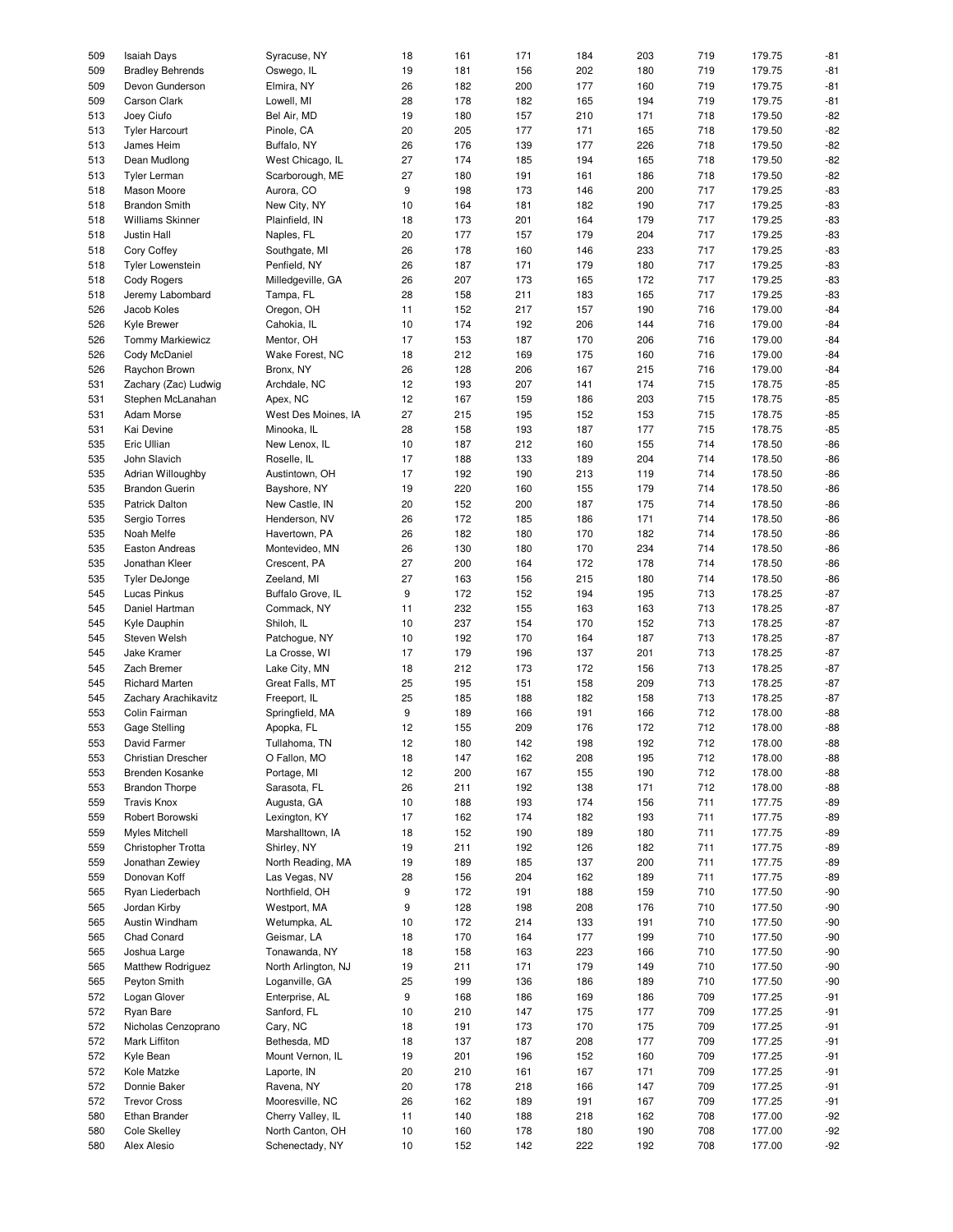| 580 | Salvatore Capriglione        | West Palm Beach, FL  | 10               | 141 | 172 | 196 | 199 | 708 | 177.00 | $-92$  |
|-----|------------------------------|----------------------|------------------|-----|-----|-----|-----|-----|--------|--------|
| 580 | Devin Crepp                  | Ellwood City, PA     | 10               | 184 | 147 | 210 | 167 | 708 | 177.00 | $-92$  |
| 580 | <b>Wyatt Patterson</b>       | Westmoreland, TN     | 17               | 161 | 168 | 193 | 186 | 708 | 177.00 | $-92$  |
|     |                              |                      |                  |     |     |     |     |     |        |        |
| 580 | <b>Ty Sexton</b>             | Greenville, IL       | 20               | 149 | 192 | 204 | 163 | 708 | 177.00 | $-92$  |
| 580 | Kyle Souther                 | Statesville, NC      | 25               | 165 | 204 | 170 | 169 | 708 | 177.00 | $-92$  |
| 580 | <b>Tommy Strauss</b>         | Three Lakes, WI      | 25               | 183 | 173 | 183 | 169 | 708 | 177.00 | $-92$  |
| 580 | <b>Tanner Pettit</b>         | Rochester, NY        | 26               | 147 | 197 | 191 | 173 | 708 | 177.00 | $-92$  |
|     |                              |                      |                  |     |     |     |     |     |        |        |
| 580 | <b>Trustin Givens</b>        | Rockford, IL         | 27               | 179 | 118 | 215 | 196 | 708 | 177.00 | $-92$  |
| 580 | Jackson Short                | Brooksville, FL      | 28               | 187 | 210 | 198 | 113 | 708 | 177.00 | $-92$  |
| 592 | Nicholas Munson              | Cottage Grove, MN    | 9                | 155 | 180 | 212 | 160 | 707 | 176.75 | $-93$  |
| 592 | Dakota Solonka               | Indianapolis, IN     | 11               | 179 | 156 | 173 | 199 | 707 | 176.75 | $-93$  |
|     |                              |                      |                  |     |     |     |     |     |        |        |
| 592 | Joshua Imhoff                | Cabot, AR            | 18               | 197 | 166 | 221 | 123 | 707 | 176.75 | $-93$  |
| 592 | Ryan Lee                     | Los Angeles, CA      | 20               | 200 | 179 | 160 | 168 | 707 | 176.75 | $-93$  |
| 592 | lan Johnson                  | Lincoln, NE          | 26               | 211 | 157 | 156 | 183 | 707 | 176.75 | $-93$  |
| 592 | Jacob Gosse                  | Vinton, IA           | 27               | 187 | 152 | 191 | 177 | 707 | 176.75 | $-93$  |
|     |                              |                      | 27               |     |     |     |     |     |        |        |
| 592 | Cade Hartsfield              | San Antonio, TX      |                  | 194 | 160 | 212 | 141 | 707 | 176.75 | $-93$  |
| 599 | Jackson Davis                | Tornado, WV          | 12               | 146 | 185 | 180 | 195 | 706 | 176.50 | $-94$  |
| 599 | Vincent Schneider            | Staten Island, NY    | 12               | 194 | 144 | 224 | 144 | 706 | 176.50 | $-94$  |
| 599 | <b>Andrew Eyster</b>         | Rockford, IL         | 20               | 170 | 157 | 175 | 204 | 706 | 176.50 | $-94$  |
|     |                              |                      |                  |     |     |     |     |     |        |        |
| 599 | Darren Forkey                | Waterville, ME       | 27               | 148 | 181 | 178 | 199 | 706 | 176.50 | $-94$  |
| 599 | <b>Trevor Blessing Light</b> | Urbandale, IA        | 27               | 176 | 194 | 169 | 167 | 706 | 176.50 | $-94$  |
| 604 | Allen Halacy                 | Douglas, MA          | $\boldsymbol{9}$ | 167 | 156 | 216 | 166 | 705 | 176.25 | $-95$  |
| 604 | <b>Brad Kokan</b>            | Baden, PA            | $\boldsymbol{9}$ | 186 | 167 | 147 | 205 | 705 | 176.25 | $-95$  |
|     |                              |                      |                  |     |     |     |     |     |        |        |
| 604 | Jack Berkowitz               | Waxhaw, NC           | 9                | 154 | 173 | 133 | 245 | 705 | 176.25 | $-95$  |
| 604 | Alec Boyhtari                | Duluth, MN           | 11               | 145 | 145 | 207 | 208 | 705 | 176.25 | $-95$  |
| 604 | Patrick Hoey                 | Latham, NY           | 10               | 210 | 185 | 159 | 151 | 705 | 176.25 | $-95$  |
| 604 | Jack Vandermeulen            | Madison, NJ          | 17               | 166 | 179 | 193 | 167 | 705 | 176.25 | $-95$  |
|     |                              |                      |                  |     |     |     |     |     |        |        |
| 604 | <b>Tyler Lewis</b>           | Ponchatoula, LA      | 18               | 167 | 172 | 200 | 166 | 705 | 176.25 | $-95$  |
| 604 | Jonathan Hart                | Metairie, LA         | 18               | 178 | 178 | 148 | 201 | 705 | 176.25 | $-95$  |
| 604 | Kasey Sullivan               | Cumberland, MD       | 19               | 182 | 192 | 173 | 158 | 705 | 176.25 | $-95$  |
| 604 |                              | Durand, IL           | 27               | 153 | 235 | 159 | 158 | 705 | 176.25 | $-95$  |
|     | Clayton Coogan               |                      |                  |     |     |     |     |     |        |        |
| 604 | <b>Ross Dewey</b>            | Mount Juliet, TN     | 28               | 201 | 189 | 153 | 162 | 705 | 176.25 | $-95$  |
| 615 | Andrew Benslay               | Indianapolis, IN     | 11               | 187 | 155 | 178 | 184 | 704 | 176.00 | $-96$  |
| 615 | <b>Cody Schmitt</b>          | Elkhart Lake, WI     | 12               | 193 | 154 | 157 | 200 | 704 | 176.00 | $-96$  |
| 615 | Dakota Deutsch               | Laurel, MD           | 18               | 171 | 204 | 172 | 157 | 704 | 176.00 | $-96$  |
|     |                              |                      |                  |     |     |     |     |     |        |        |
| 615 | <b>Daniel Doss</b>           | Clearwater, FL       | 18               | 183 | 184 | 186 | 151 | 704 | 176.00 | $-96$  |
| 615 | Christopher Haley            | Murfreesboro, TN     | 18               | 160 | 183 | 180 | 181 | 704 | 176.00 | $-96$  |
| 615 | Cory Shorter                 | Easton, MD           | 25               | 158 | 190 | 187 | 169 | 704 | 176.00 | $-96$  |
| 615 | Christian Caban              | Park City, IL        | 27               | 133 | 183 | 226 | 162 | 704 | 176.00 | $-96$  |
|     |                              |                      |                  |     |     |     |     |     |        |        |
| 615 | Jerry Jennings               | Yakima, WA           | 27               | 178 | 151 | 192 | 183 | 704 | 176.00 | $-96$  |
| 615 | Jacob Kostoff                | Trinity, FL          | 28               | 180 | 151 | 176 | 197 | 704 | 176.00 | $-96$  |
| 624 | Devin Chalifour              | Dearborn Heights, MI | $\boldsymbol{9}$ | 183 | 193 | 166 | 161 | 703 | 175.75 | $-97$  |
| 624 | Justin DeMartin              | Flemington, NJ       | 12               | 176 | 191 | 156 | 180 | 703 | 175.75 | $-97$  |
|     |                              |                      |                  |     |     |     |     |     |        |        |
| 624 | Darius Moye                  | Macon, GA            | 10               | 170 | 152 | 224 | 157 | 703 | 175.75 | $-97$  |
| 624 | Allan Chrisman               | Adel, GA             | 10               | 135 | 199 | 189 | 180 | 703 | 175.75 | $-97$  |
| 624 | Kodie Lovejoy                | Wakonda, SD          | 17               | 181 | 195 | 203 | 124 | 703 | 175.75 | $-97$  |
| 624 | <b>Chad Gilbert</b>          | Georgetown, KY       | 17               | 179 | 193 | 174 | 157 | 703 | 175.75 | $-97$  |
|     |                              |                      |                  |     |     |     |     |     |        |        |
| 624 | Sean Taylor                  | Hastings, MI         | 27               | 177 | 188 | 146 | 192 | 703 | 175.75 | $-97$  |
| 631 | Kyle Bilawsky                | Fords, NJ            | 11               | 155 | 201 | 188 | 158 | 702 | 175.50 | $-98$  |
| 631 | <b>Phillip Blake</b>         | Titusville, FL       | 12               | 138 | 196 | 200 | 168 | 702 | 175.50 | $-98$  |
| 631 | Drew Turberville             | Tupelo, MS           | 10               | 146 | 222 | 156 |     |     | 175.50 | $-98$  |
|     |                              |                      |                  |     |     |     | 178 | 702 |        |        |
| 631 | <b>Austin Wiley</b>          | San Antonio, TX      | 17               | 168 | 156 | 170 | 208 | 702 | 175.50 | $-98$  |
| 631 | Jake Taylor                  | Blaine, MN           | 25               | 189 | 173 | 197 | 143 | 702 | 175.50 | $-98$  |
| 631 | Rusty Johnston               | Austin, TX           | 28               | 173 | 193 | 158 | 178 | 702 | 175.50 | $-98$  |
| 637 | Sam Bortnick                 |                      | 11               | 134 |     | 177 | 185 |     | 175.25 | $-99$  |
|     |                              | East Brunswick, NJ   |                  |     | 205 |     |     | 701 |        |        |
| 637 | <b>Travis Bowman</b>         | Pinellas Park, FL    | 18               | 182 | 146 | 167 | 206 | 701 | 175.25 | $-99$  |
| 637 | Edward Zurawski              | Woodstock, IL        | 18               | 187 | 142 | 198 | 174 | 701 | 175.25 | $-99$  |
| 637 | Daniel Coleman               | Winston Salem, NC    | 20               | 177 | 178 | 179 | 167 | 701 | 175.25 | $-99$  |
|     |                              | Louisville, KY       | 25               | 170 |     |     |     |     |        | $-99$  |
| 637 | James Jordan                 |                      |                  |     | 183 | 180 | 168 | 701 | 175.25 |        |
| 637 | Taran Heersma                | Shelby Township, MI  | 25               | 149 | 191 | 169 | 192 | 701 | 175.25 | $-99$  |
| 643 | David Zweiban                | Manassas, VA         | 9                | 174 | 149 | 143 | 234 | 700 | 175.00 | $-100$ |
| 643 | <b>Terrance Stayce</b>       | Springfield, MO      | 17               | 149 | 193 | 207 | 151 | 700 | 175.00 | $-100$ |
|     |                              |                      |                  |     |     |     |     |     |        |        |
| 643 | Josiah Youngblood            | Columbia, MO         | 18               | 165 | 202 | 155 | 178 | 700 | 175.00 | $-100$ |
| 643 | Alec Erny                    | Jasper, IN           | 18               | 177 | 217 | 155 | 151 | 700 | 175.00 | $-100$ |
| 643 | Matthew Long                 | Soddy Daisy, TN      | 19               | 158 | 195 | 178 | 169 | 700 | 175.00 | $-100$ |
| 643 | James Berckhemer             | Melbourne, FL        | 20               | 195 | 180 | 153 | 172 | 700 | 175.00 | $-100$ |
|     |                              |                      |                  |     |     |     |     |     |        |        |
| 643 | <b>Tyler Harris</b>          | Commerce City, CO    | 28               | 181 | 173 | 191 | 155 | 700 | 175.00 | $-100$ |
| 643 | Jordan Shepherd              | Noblesville, IN      | 28               | 130 | 211 | 179 | 180 | 700 | 175.00 | $-100$ |
| 651 | <b>Brandon Freese</b>        | Marshalltown, IA     | 11               | 179 | 125 | 192 | 203 | 699 | 174.75 | $-101$ |
| 651 | Anthony Favaloro             | Manteca, CA          | 12               | 197 | 176 | 150 | 176 | 699 | 174.75 | $-101$ |
|     |                              |                      |                  |     |     |     |     |     |        |        |
| 651 | Douglas Gray                 | Belleville, IL       | 17               | 182 | 188 | 165 | 164 | 699 | 174.75 | $-101$ |
| 651 | <b>Brandon Smith</b>         | Plymouth, IN         | 18               | 126 | 178 | 221 | 174 | 699 | 174.75 | $-101$ |
| 655 | Eli Denmead                  | Fremont, CA          | 11               | 239 | 183 | 124 | 152 | 698 | 174.50 | $-102$ |
| 655 | Zachary Carter               | Portage, IN          | 20               | 149 | 217 | 152 | 180 | 698 | 174.50 | $-102$ |
|     |                              |                      |                  |     |     |     |     |     |        |        |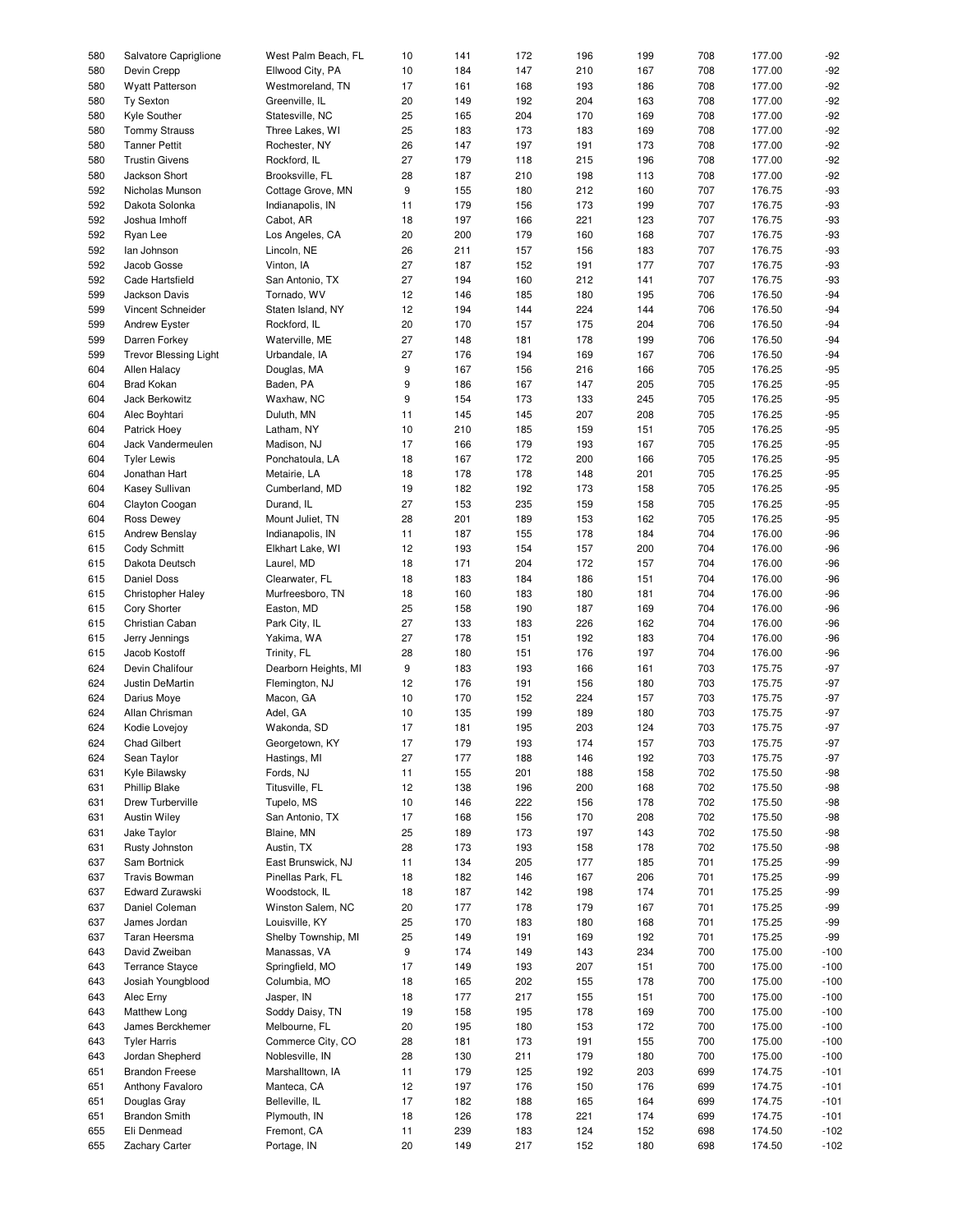| 655 | Luciano Otiniano         | Caguas, PR              | 20 | 140 | 188 | 173 | 197 | 698 | 174.50 | $-102$ |
|-----|--------------------------|-------------------------|----|-----|-----|-----|-----|-----|--------|--------|
|     |                          |                         |    |     |     |     |     |     |        |        |
| 655 | Seth Cushman             | Rockford, IL            | 25 | 223 | 161 | 172 | 142 | 698 | 174.50 | $-102$ |
| 655 | John Simmer              | Andover, MN             | 26 | 152 | 205 | 183 | 158 | 698 | 174.50 | $-102$ |
| 655 | Nick Moyer               | Apopka, FL              | 26 | 186 | 177 | 213 | 122 | 698 | 174.50 | $-102$ |
|     |                          |                         |    |     |     |     |     |     |        |        |
| 661 | <b>Drew Hicks</b>        | Grimes, IA              | 12 | 190 | 178 | 179 | 150 | 697 | 174.25 | $-103$ |
| 661 | Jorge R Rodriguez        | Yauco, PR               | 10 | 151 | 186 | 190 | 170 | 697 | 174.25 | $-103$ |
| 661 | <b>Brandon Allen</b>     | Saint Louis, MO         | 20 | 159 | 213 | 146 | 179 | 697 | 174.25 | $-103$ |
|     |                          |                         |    |     |     |     |     |     |        |        |
| 661 | Michael Gleason          | Orlando, FL             | 20 | 169 | 190 | 137 | 201 | 697 | 174.25 | $-103$ |
| 661 | Leon Laroya              | Honolulu, HI            | 25 | 179 | 165 | 171 | 182 | 697 | 174.25 | $-103$ |
| 661 | Domenic Volo             | Fairport, NY            | 26 | 187 | 159 | 190 | 161 | 697 | 174.25 | $-103$ |
|     |                          |                         |    |     |     |     |     |     |        |        |
| 661 | <b>Trevor Smith</b>      | Sycamore, IL            | 27 | 163 | 200 | 164 | 170 | 697 | 174.25 | $-103$ |
| 668 | Zachary Benevides        | Carver, MA              | 10 | 166 | 157 | 210 | 163 | 696 | 174.00 | $-104$ |
| 668 | Elijah Buck              | Gray, TN                | 10 | 188 | 141 | 164 | 203 | 696 | 174.00 | $-104$ |
|     |                          |                         |    |     |     |     |     |     |        |        |
| 668 | <b>Timothy Cagle</b>     | Pinole, CA              | 20 | 158 | 207 | 177 | 154 | 696 | 174.00 | $-104$ |
| 668 | Cooper Tate              | Hugo, MN                | 25 | 155 | 214 | 159 | 168 | 696 | 174.00 | $-104$ |
| 668 | <b>Brady Edwards</b>     | Lithia, FL              | 27 | 170 | 191 | 173 | 162 | 696 | 174.00 | $-104$ |
|     |                          |                         |    |     |     |     |     |     |        |        |
| 673 | Josh Hendricks           | Greer, SC               | 11 | 168 | 152 | 154 | 221 | 695 | 173.75 | $-105$ |
| 673 | Zachary Brandt           | Kalamazoo, MI           | 11 | 235 | 118 | 160 | 182 | 695 | 173.75 | $-105$ |
| 673 | Quiyah Pesce             | Egg Harbor Township, NJ | 10 | 177 | 211 | 135 | 172 | 695 | 173.75 | $-105$ |
|     |                          |                         |    |     |     |     |     |     |        |        |
| 673 | <b>Thomas Gunter</b>     | Baltimore, MD           | 19 | 138 | 174 | 199 | 184 | 695 | 173.75 | $-105$ |
| 673 | Paul Loomis              | Warren, MI              | 18 | 175 | 170 | 153 | 197 | 695 | 173.75 | $-105$ |
| 673 | Kyle Pijarowski          | Tinley Park, IL         | 26 | 168 | 148 | 194 | 185 | 695 | 173.75 | $-105$ |
|     |                          |                         |    |     |     |     |     |     |        |        |
| 673 | Gage Schatz              | West Fargo, ND          | 26 | 159 | 155 | 159 | 222 | 695 | 173.75 | $-105$ |
| 673 | Nick Behrens             | Lansing, MI             | 28 | 161 | 153 | 191 | 190 | 695 | 173.75 | $-105$ |
| 682 | Sam Brandt               | Fremont, MI             | 10 | 177 | 192 | 172 | 153 | 694 | 173.50 | $-106$ |
|     |                          |                         |    |     |     |     |     |     |        |        |
| 682 | Andrew Lazarchick        | Brick, NJ               | 17 | 220 | 185 | 133 | 156 | 694 | 173.50 | $-106$ |
| 682 | Kyle Ward                | Byron, IL               | 17 | 162 | 143 | 166 | 223 | 694 | 173.50 | $-106$ |
| 682 | Alec Johnson             | Largo, FL               | 18 | 197 | 199 | 155 | 143 | 694 | 173.50 | $-106$ |
|     |                          |                         |    |     |     |     |     |     |        |        |
| 682 | <b>Braijon Carter</b>    | Chicago, IL             | 19 | 180 | 193 | 156 | 165 | 694 | 173.50 | $-106$ |
| 682 | Noah Zwit                | Homer Glen, IL          | 19 | 135 | 186 | 151 | 222 | 694 | 173.50 | $-106$ |
| 682 | Derek Vonarx             | Saint Louis, MO         | 25 | 144 | 181 | 195 | 174 | 694 | 173.50 | $-106$ |
|     |                          |                         |    |     |     |     |     |     |        |        |
| 689 | Kenston Fuller           | Roxboro, NC             | 9  | 185 | 179 | 173 | 156 | 693 | 173.25 | $-107$ |
| 689 | Alexander Mramor         | Delaware, OH            | 11 | 182 | 161 | 167 | 183 | 693 | 173.25 | $-107$ |
| 689 | Andy Campbell            | Fort Thomas, KY         | 17 | 142 | 209 | 182 | 160 | 693 | 173.25 | $-107$ |
|     |                          |                         |    |     |     |     |     |     |        |        |
| 689 | <b>Austin Montgomery</b> | Elizabethtown, KY       | 19 | 143 | 169 | 177 | 204 | 693 | 173.25 | $-107$ |
| 689 | Evan Halperin            | Yorktown Heights, NY    | 19 | 146 | 147 | 189 | 211 | 693 | 173.25 | $-107$ |
| 689 | <b>Brady Adler</b>       | Madison, IN             | 25 | 224 | 152 | 159 | 158 | 693 | 173.25 | $-107$ |
|     |                          |                         |    |     |     |     |     |     |        |        |
| 689 | <b>William Hrivnak</b>   | Pickerington, OH        | 25 | 177 | 171 | 158 | 187 | 693 | 173.25 | $-107$ |
| 689 | Nicholas Pondillo        | Troy, NY                | 25 | 146 | 220 | 163 | 164 | 693 | 173.25 | $-107$ |
|     |                          |                         |    |     |     |     |     |     | 173.25 |        |
| 689 | Antony (AJ) Sherinian    | New Braunfels, TX       | 25 | 219 | 162 | 127 | 185 | 693 |        | $-107$ |
| 689 | <b>Brandon Donohue</b>   | Webster, NY             | 26 | 193 | 138 | 192 | 170 | 693 | 173.25 | $-107$ |
| 689 | Ryan Lopano              | Little River, SC        | 26 | 181 | 162 | 172 | 178 | 693 | 173.25 | $-107$ |
|     |                          |                         |    |     |     |     |     |     |        |        |
| 689 | Jarred Bradshaw          | Lebanon, TN             | 26 | 194 | 175 | 171 | 153 | 693 | 173.25 | $-107$ |
| 689 | Nathan Starke            | Colorado Springs, CO    | 27 | 179 | 162 | 175 | 177 | 693 | 173.25 | $-107$ |
| 689 | Collin Young             | Seattle, WA             | 28 | 126 | 180 | 185 | 202 | 693 | 173.25 | $-107$ |
|     |                          |                         |    |     |     |     |     |     |        |        |
| 689 | <b>Christopher Myers</b> | Panama City, FL         | 28 | 191 | 192 | 169 | 141 | 693 | 173.25 | $-107$ |
| 673 | Eric Bator               | Brunswick, OH           | 9  | 197 | 166 | 157 | 175 | 695 | 173.75 | $-105$ |
| 704 | Evan Place               | Powell, OH              | 9  | 167 | 134 | 157 | 234 | 692 | 173.00 | $-108$ |
|     |                          |                         |    |     |     |     |     |     |        |        |
| 704 | Jacob Hatfield           | Spotsylvania, VA        | 19 | 125 | 150 | 215 | 202 | 692 | 173.00 | $-108$ |
| 704 | <b>Matthew Rice</b>      | Lagrangeville, NY       | 19 | 201 | 179 | 153 | 159 | 692 | 173.00 | $-108$ |
| 704 | John Zilk                | Virginia Beach, VA      | 20 | 184 | 154 | 179 | 175 | 692 | 173.00 | $-108$ |
|     |                          |                         |    |     |     |     |     |     |        |        |
| 704 | Austin Horton            | Naples, FL              | 20 | 165 | 181 | 182 | 164 | 692 | 173.00 | $-108$ |
| 704 | Joseph Nielsen           | Broken Bow, NE          | 26 | 138 | 159 | 194 | 201 | 692 | 173.00 | $-108$ |
| 710 | Jared Schmit             | Green Bay, WI           | 12 | 202 | 172 | 146 | 171 | 691 | 172.75 | $-109$ |
|     |                          |                         |    |     |     |     |     |     |        |        |
| 710 | Kristofer Koesema        | Joliet, IL              | 10 | 174 | 174 | 193 | 150 | 691 | 172.75 | $-109$ |
| 710 | Clay Hartman             | Collinsville, IL        | 17 | 221 | 170 | 121 | 179 | 691 | 172.75 | $-109$ |
| 710 | Caleb Demel              | Salina, KS              | 26 | 160 | 172 | 172 | 187 | 691 | 172.75 | $-109$ |
|     |                          |                         |    |     |     |     |     |     |        |        |
| 710 | Kyle Gilbert             | Phelan, CA              | 26 | 136 | 196 | 183 | 176 | 691 | 172.75 | $-109$ |
| 710 | Kristian Sieradzki       | Seminole, FL            | 28 | 201 | 148 | 166 | 176 | 691 | 172.75 | $-109$ |
| 716 | <b>Anthony Butler</b>    | South Holland, IL       | 12 | 162 | 173 | 172 | 183 | 690 | 172.50 | $-110$ |
|     |                          |                         |    |     |     |     |     |     |        |        |
| 716 | <b>Brian Edwards</b>     | Avon, IN                | 12 | 169 | 158 | 181 | 182 | 690 | 172.50 | $-110$ |
| 716 | Justin O'shaughnessy     | Canton, MI              | 12 | 207 | 188 | 159 | 136 | 690 | 172.50 | $-110$ |
| 716 | Eric Capizzi             | Staten Island, NY       | 10 | 181 | 144 |     | 174 |     | 172.50 | $-110$ |
|     |                          |                         |    |     |     | 191 |     | 690 |        |        |
| 716 | Allen Wilkerson          | Ocean Springs, MS       | 10 | 192 | 171 | 192 | 135 | 690 | 172.50 | $-110$ |
| 716 | <b>Trey Kauffman</b>     | Prairieville, LA        | 17 | 168 | 140 | 194 | 188 | 690 | 172.50 | $-110$ |
| 716 | William (Clay) Adams     | Plano, TX               |    | 193 | 170 | 161 | 166 | 690 | 172.50 | $-110$ |
|     |                          |                         | 18 |     |     |     |     |     |        |        |
| 716 | Zach Kreke               | Beckemeyer, IL          | 18 | 202 | 158 | 170 | 160 | 690 | 172.50 | $-110$ |
| 716 | Dylan Johnson            | Duncan, OK              | 19 | 190 | 170 | 157 | 173 | 690 | 172.50 | $-110$ |
|     |                          |                         |    |     |     |     |     |     |        |        |
| 716 | Ryan Carlisi             | Trenton, NJ             | 19 | 148 | 197 | 161 | 184 | 690 | 172.50 | $-110$ |
| 716 | <b>Troy White</b>        | Carolina Beach, NC      | 25 | 136 | 212 | 177 | 165 | 690 | 172.50 | $-110$ |
| 716 | Sean Connelly            | Depere, WI              | 27 | 166 | 158 | 192 | 174 | 690 | 172.50 | $-110$ |
|     |                          |                         |    |     |     |     |     |     |        |        |
| 716 | Marcus Samuels           | Panama City, FL         | 28 | 158 | 177 | 180 | 175 | 690 | 172.50 | $-110$ |
| 729 | Matthew Spause           | Hanover, MD             | 11 | 185 | 161 | 173 | 170 | 689 | 172.25 | $-111$ |
| 729 | Jacob Boris              | Tabernacle, NJ          | 11 | 189 | 191 | 166 | 143 | 689 | 172.25 | $-111$ |
|     |                          |                         |    |     |     |     |     |     |        |        |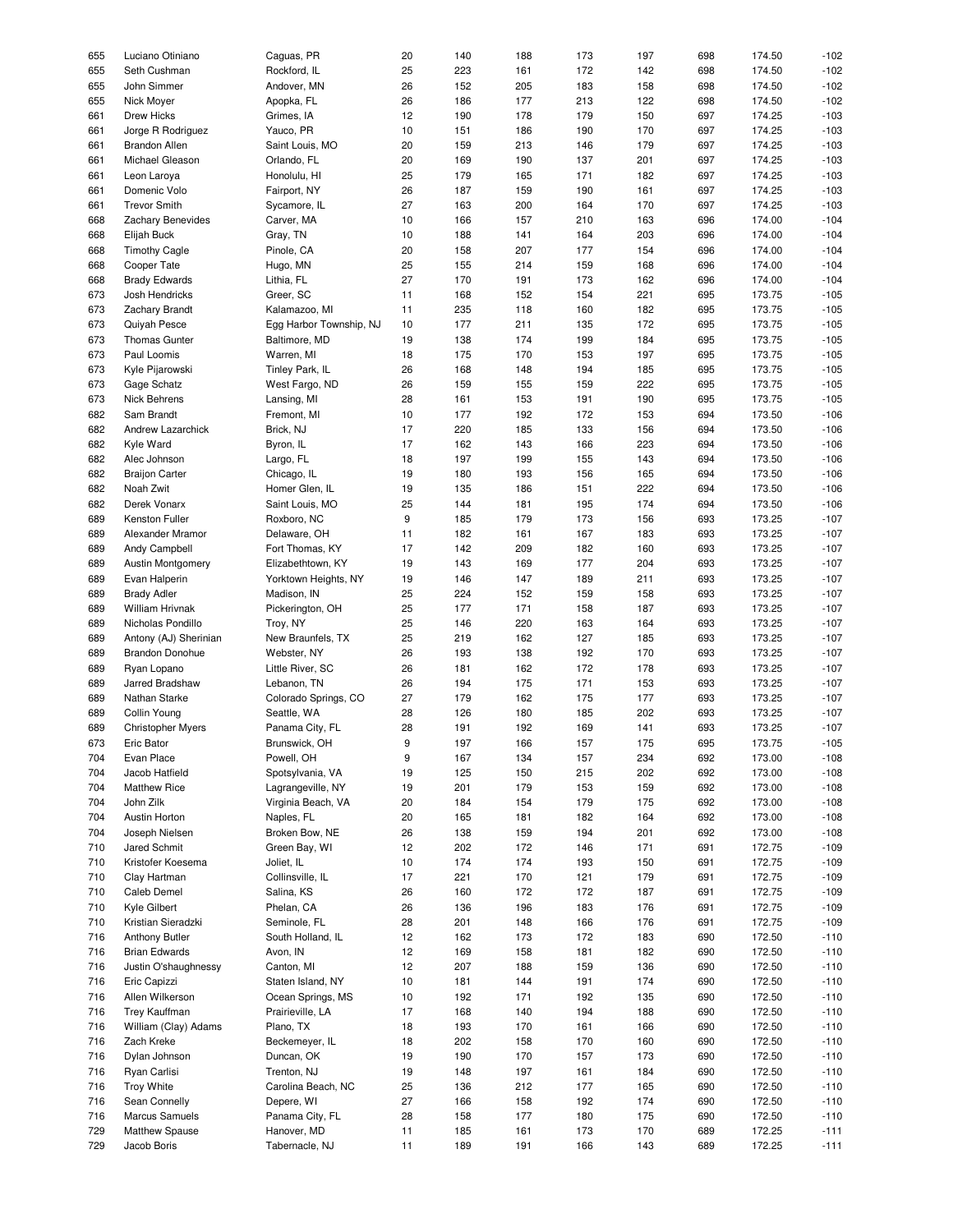| 729        | <b>Matthew Dumont</b>          | Derby, VT                    | 12       | 165        | 169        | 170        | 185        | 689        | 172.25           | $-111$           |
|------------|--------------------------------|------------------------------|----------|------------|------------|------------|------------|------------|------------------|------------------|
| 729        | Aleksander Zajchowski          | Roscoe, IL                   | 17       | 171        | 188        | 174        | 156        | 689        | 172.25           | $-111$           |
|            |                                |                              |          |            |            |            |            |            |                  |                  |
| 729        | Frederic Taylor                | Baker, LA                    | 18       | 125        | 213        | 174        | 177        | 689        | 172.25           | $-111$           |
| 734        | Jacob Nimtz                    | Loves Park, IL               | 9        | 172        | 164        | 162        | 190        | 688        | 172.00           | $-112$           |
| 734        | James Bomboy                   | Lawton, OK                   | 9        | 183        | 204        | 138        | 163        | 688        | 172.00           | $-112$           |
| 734        | <b>Brandon Magennis</b>        | Fort Mill, SC                | 9        | 136        | 225        | 116        | 211        | 688        | 172.00           | $-112$           |
| 734        | John Drost                     | Woodbridge, NJ               | 11       | 137        | 175        | 198        | 178        | 688        | 172.00           | $-112$           |
|            |                                |                              |          |            |            |            |            |            |                  |                  |
| 734        | <b>Garrett Bartlett</b>        | Troy, NY                     | 12       | 172        | 193        | 160        | 163        | 688        | 172.00           | $-112$           |
| 734        | Erik Trigger                   | Swartz Creek, MI             | 10       | 172        | 170        | 182        | 164        | 688        | 172.00           | $-112$           |
| 734        | Noah Baird                     | Franklin, NC                 | 17       | 153        | 203        | 156        | 176        | 688        | 172.00           | $-112$           |
| 734        | Jacob Horrell                  | Lexington, KY                | 17       | 172        | 176        | 175        | 165        | 688        | 172.00           | $-112$           |
|            | Livio Bolzon                   |                              |          |            |            |            |            |            |                  | $-112$           |
| 734        |                                | Chicago, IL                  | 18       | 173        | 173        | 155        | 187        | 688        | 172.00           |                  |
| 734        | Alexander Edstrom              | Salamanca, NY                | 18       | 205        | 160        | 163        | 160        | 688        | 172.00           | $-112$           |
| 734        | Robert Bloom                   | Virginia Beach, VA           | 20       | 215        | 169        | 146        | 158        | 688        | 172.00           | $-112$           |
| 734        | Joshua Johnson                 | Heath, TX                    | 20       | 168        | 191        | 159        | 170        | 688        | 172.00           | $-112$           |
| 734        | Jordan Chavez                  | Crest Hill, IL               | 20       | 233        | 135        | 165        | 155        | 688        | 172.00           | $-112$           |
|            |                                |                              |          |            |            |            |            |            |                  |                  |
| 734        | Keenan Kihara                  | Pearl City, HI               | 25       | 176        | 153        | 192        | 167        | 688        | 172.00           | $-112$           |
| 734        | Andrew Yenna                   | Brooklyn, NY                 | 26       | 192        | 162        | 156        | 178        | 688        | 172.00           | $-112$           |
| 734        | Logan Williams                 | Anchorage, AK                | 27       | 154        | 134        | 182        | 218        | 688        | 172.00           | $-112$           |
| 734        | <b>Chandler Carr</b>           | Lutz, FL                     | 28       | 158        | 200        | 177        | 153        | 688        | 172.00           | $-112$           |
| 734        | Justin Everitt                 | Lowell, MI                   | 28       |            | 177        | 135        | 220        | 688        | 172.00           | $-112$           |
|            |                                |                              |          | 156        |            |            |            |            |                  |                  |
| 734        | Norman Baldwin                 | Alto, MI                     | 28       | 164        | 127        | 224        | 173        | 688        | 172.00           | $-112$           |
| 753        | <b>Brandon Wolf</b>            | Schenectady, NY              | 11       | 153        | 193        | 211        | 130        | 687        | 171.75           | $-113$           |
| 753        | Devyn Humphress                | Wentzille, MO                | 10       | 187        | 162        | 180        | 158        | 687        | 171.75           | $-113$           |
| 753        | James Wakefield                | Orangevale, CA               | 18       | 138        | 202        | 168        | 179        | 687        | 171.75           | $-113$           |
|            |                                |                              |          |            |            |            |            |            |                  |                  |
| 753        | Christian Chiarito             | Schenectady, NY              | 28       | 181        | 193        | 154        | 159        | 687        | 171.75           | $-113$           |
| 757        | Alfred Oliveira                | Rocklin, CA                  | 11       | 158        | 185        | 179        | 164        | 686        | 171.50           | $-114$           |
| 757        | <b>Baker Schmidt</b>           | Fond Du Lac, WI              | 12       | 200        | 158        | 157        | 171        | 686        | 171.50           | $-114$           |
| 757        | Elijah Simmons                 | White Plains, NY             | 19       | 202        | 158        | 172        | 154        | 686        | 171.50           | $-114$           |
|            |                                |                              |          |            |            |            |            |            |                  |                  |
| 757        | Fabian Ponce                   | Carolina, PR                 | 20       | 169        | 178        | 166        | 173        | 686        | 171.50           | $-114$           |
| 761        | Alexander Sorge                | Monmouth Jct, NJ             | 11       | 127        | 192        | 180        | 186        | 685        | 171.25           | $-115$           |
| 761        | Khyle Bentley                  | Macon, GA                    | 10       | 169        | 152        | 165        | 199        | 685        | 171.25           | $-115$           |
| 761        | Vincent Pontecorvo             | Bedford, TX                  | 10       | 169        | 146        | 198        | 172        | 685        | 171.25           | $-115$           |
| 761        | Hunter Schlegel                | Dayton, OH                   | 19       | 201        | 154        | 147        | 183        | 685        | 171.25           | $-115$           |
|            |                                |                              |          |            |            |            |            |            |                  |                  |
| 761        | Keith Davis                    | Kernersville, NC             | 20       | 156        | 180        | 201        | 148        | 685        | 171.25           | $-115$           |
| 761        | <b>Bryan Kimmel</b>            | Apollo Beach, FL             | 27       | 150        | 155        | 183        | 197        | 685        | 171.25           | $-115$           |
| 767        | Dustin Mahmot                  | Gaithersburg, MD             | 9        | 145        | 161        | 161        | 217        | 684        | 171.00           | $-116$           |
| 767        | Logan Dalbol                   | West Fargo, ND               | 11       | 176        | 167        | 188        | 153        | 684        | 171.00           | $-116$           |
| 767        | Jacob Mickelson                | Sheboygan, WI                | 11       | 166        | 181        | 147        | 190        | 684        | 171.00           | $-116$           |
|            |                                |                              |          |            |            |            |            |            |                  |                  |
| 767        | Jonathan Niemiec               | Bay City, MI                 | 12       | 153        | 187        | 159        | 185        | 684        | 171.00           | $-116$           |
| 767        | Alex Stigliano                 | Clark, NJ                    | 10       | 165        | 172        | 179        | 168        | 684        | 171.00           | $-116$           |
| 767        | Alec Samples                   | Evington, VA                 | 10       | 203        | 194        | 155        | 132        | 684        | 171.00           | $-116$           |
| 767        | Jeffery (Jay) Oliver           | Mayfield, KY                 | 10       | 194        | 167        | 147        | 176        | 684        | 171.00           | $-116$           |
|            |                                |                              |          |            |            |            |            |            |                  |                  |
| 767        | Conner Novak                   | Northfield, OH               | 17       | 164        | 135        | 237        | 148        | 684        | 171.00           | $-116$           |
| 767        | Jack McDonell                  | Chicago, IL                  | 18       | 160        | 168        | 171        | 185        | 684        | 171.00           | $-116$           |
| 767        | Jacob Bassell                  | Jacksonville, FL             | 20       | 170        | 145        | 214        | 155        | 684        | 171.00           | $-116$           |
| 767        | Jack Baggs                     | Plainfield, IL               | 26       | 171        | 180        | 148        | 185        | 684        | 171.00           | $-116$           |
| 767        | Derek Poole                    | Rockford, IL                 | 27       | 158        | 176        | 159        | 191        | 684        | 171.00           | $-116$           |
|            |                                |                              |          |            |            |            |            |            |                  |                  |
| 767        | Mitchel Guzzle                 | Rock Falls, IL               | 27       | 165        | 161        | 213        | 145        | 684        | 171.00           | $-116$           |
| 767        | Gage Echevarria                | Panama City, FL              | 28       | 191        | 185        | 156        | 152        | 684        | 171.00           | $-116$           |
| 781        | Nicholas Pope                  | Heath, OH                    | 9        | 138        | 181        | 203        | 161        | 683        | 170.75           | $-117$           |
| 781        | Donovan Grubaugh               | Salem, OR                    | 17       | 155        | 162        | 174        | 192        | 683        | 170.75           | $-117$           |
|            | <b>Garrett Humphryes</b>       | Vance, AL                    |          |            |            |            |            |            |                  |                  |
| 781        |                                |                              | 17       | 185        | 211        | 152        | 135        | 683        | 170.75           | $-117$           |
| 781        | <b>Terry Creech</b>            | Fairfield, OH                | 17       | 167        | 181        | 181        | 154        | 683        | 170.75           | $-117$           |
| 781        | Quentin Nietz                  | Pickerington, OH             | 25       | 168        | 172        | 184        | 159        | 683        | 170.75           | $-117$           |
| 781        | Scott Hill                     | Taylorville, IL              | 25       | 168        | 173        | 178        | 164        | 683        | 170.75           | $-117$           |
| 787        | Mitchell Hehn                  | Cincinnati, OH               | 11       | 169        | 191        | 162        | 160        | 682        | 170.50           | $-118$           |
|            |                                |                              |          |            |            |            |            |            |                  |                  |
| 787        | Adam Cifra                     | Struthers, OH                | 12       | 169        | 176        | 148        | 189        | 682        | 170.50           | $-118$           |
| 787        | Daniel Havens                  | Leesburg, FL                 | 12       | 203        | 144        | 162        | 173        | 682        | 170.50           | $-118$           |
| 787        | Zack Denton                    | Waverly, IA                  | 10       | 187        | 119        | 190        | 186        | 682        | 170.50           | $-118$           |
| 787        | Dustin Brakefield              | Lebanon, TN                  | 17       | 177        | 158        | 187        | 160        | 682        | 170.50           | $-118$           |
| 787        | <b>Matthew Baum</b>            | Rowlett, TX                  | 18       | 147        | 170        | 138        | 227        | 682        | 170.50           | $-118$           |
|            |                                |                              |          |            |            |            |            |            |                  |                  |
| 787        | <b>Casey Friese</b>            | Rockport, WV                 | 26       | 170        | 192        | 180        | 140        | 682        | 170.50           | $-118$           |
| 794        | Dawson Miller                  | Huntingtown, MD              | 9        | 160        | 191        | 171        | 159        | 681        | 170.25           | $-119$           |
| 794        | <b>Cameron Bennett</b>         | Alexandria, LA               | 10       | 234        | 128        | 154        | 165        | 681        | 170.25           | $-119$           |
| 794        | Spenser Moore                  | Greeneville, TN              | 19       | 144        | 136        | 176        | 225        | 681        | 170.25           | $-119$           |
| 794        | <b>Matthew Meyers</b>          | Yorktown Heights, NY         |          | 122        | 213        | 165        |            | 681        | 170.25           | $-119$           |
|            |                                |                              | 19       |            |            |            | 181        |            |                  |                  |
|            | Jesse Brown                    | New Castle, DE               | 19       | 175        | 219        | 149        | 138        | 681        | 170.25           | $-119$           |
| 794        |                                |                              | 20       | 189        | 162        | 138        | 192        | 681        | 170.25           | $-119$           |
| 794        | Diego Santiago                 | Toa Alta, PR                 |          |            |            |            |            |            |                  |                  |
| 794        | Alex Burchard                  | Cortland, IL                 | 25       | 113        | 181        | 142        | 245        | 681        | 170.25           | $-119$           |
|            |                                |                              |          |            |            |            |            |            |                  |                  |
| 794        | Deandrew Clark                 | Upper Marlboro, MD           | 26       | 186        | 168        | 147        | 180        | 681        | 170.25           | $-119$           |
| 794        | Doug Stump                     | Carleton, MI                 | 26       | 212        | 159        | 153        | 157        | 681        | 170.25           | $-119$           |
| 803<br>803 | Gerald Houston<br>Julian Ellis | Clearwater, FL<br>Frisco, TX | 18<br>20 | 160<br>155 | 199<br>177 | 183<br>190 | 138<br>158 | 680<br>680 | 170.00<br>170.00 | $-120$<br>$-120$ |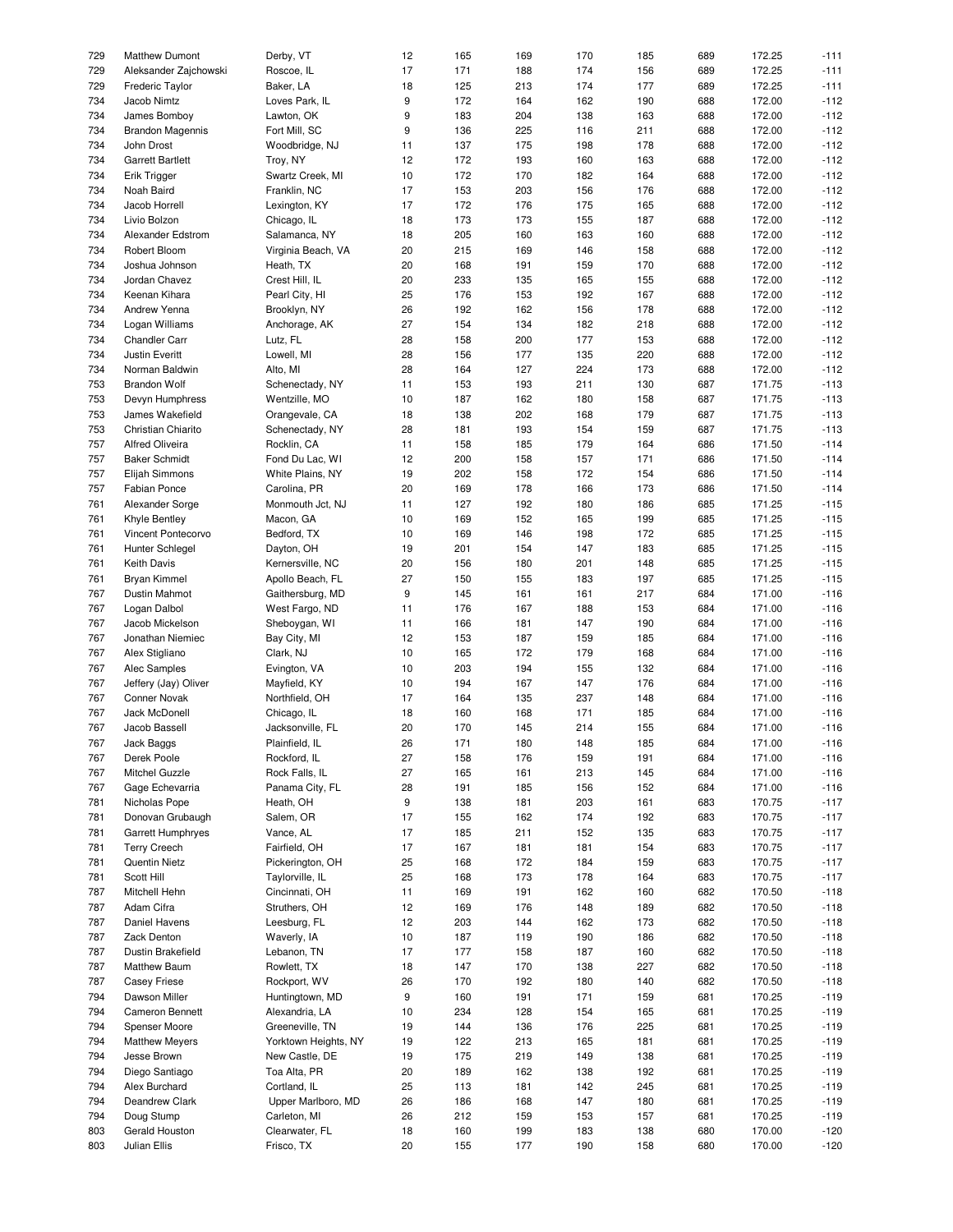| 803 | Daniel Feehan         | West Babylon, NY      | 26 | 184 | 146 | 190 | 160 | 680 | 170.00 | $-120$ |
|-----|-----------------------|-----------------------|----|-----|-----|-----|-----|-----|--------|--------|
| 803 | Kyler Adams           | Hutchinson, MN        | 26 | 176 | 179 | 161 | 164 | 680 | 170.00 | $-120$ |
|     |                       |                       |    |     |     |     |     |     |        |        |
| 803 | <b>Brandon Mooney</b> | Roscoe, IL            | 27 | 139 | 177 | 154 | 210 | 680 | 170.00 | $-120$ |
| 803 | Logan Enerson         | Grayslake, IL         | 27 | 160 | 213 | 160 | 147 | 680 | 170.00 | $-120$ |
|     |                       |                       |    |     |     |     |     |     |        |        |
| 803 | <b>Tyler Davis</b>    | Zephyrhills, FL       | 28 | 155 | 155 | 191 | 179 | 680 | 170.00 | $-120$ |
| 810 | Levi Schoenbaechler   | Evansville, IN        | 11 | 236 | 154 | 142 | 147 | 679 | 169.75 | $-121$ |
| 810 | Nick Haugen           | Menomonee Falls, WI   | 12 | 179 | 176 | 157 | 167 | 679 | 169.75 | $-121$ |
| 810 | Francis Vitelli       | Annandale, NJ         | 12 | 189 | 143 | 155 | 192 | 679 | 169.75 | $-121$ |
|     |                       |                       |    |     |     |     |     |     |        |        |
| 810 | <b>Tommy Brewer</b>   | Rogersville, MO       | 17 | 207 | 183 | 156 | 133 | 679 | 169.75 | $-121$ |
| 810 | Jason Waltman         | Phoenixville, PA      | 19 | 180 | 147 | 179 | 173 | 679 | 169.75 | $-121$ |
| 810 | <b>Ryan Gentes</b>    | Manchester, NH        | 20 | 150 | 173 | 183 | 173 | 679 | 169.75 | $-121$ |
|     |                       |                       |    |     |     |     |     |     |        |        |
| 810 | Christopher Smith     | Palm Harbor, FL       | 28 | 177 | 152 | 195 | 155 | 679 | 169.75 | $-121$ |
| 817 | Quinn Sheehy          | Sun Prairie, WI       | 12 | 159 | 165 | 162 | 192 | 678 | 169.50 | $-122$ |
| 817 | Parker Aucoin         | Greenwell Springs, LA | 12 | 204 | 169 | 160 | 145 | 678 | 169.50 | $-122$ |
|     |                       |                       |    |     |     |     |     |     |        |        |
| 819 | Hayden Capper         | Carlisle, PA          | 18 | 133 | 174 | 204 | 166 | 677 | 169.25 | $-123$ |
| 819 | <b>Brendan Adams</b>  | Flint, MI             | 19 | 179 | 166 | 184 | 148 | 677 | 169.25 | $-123$ |
| 819 | <b>Tyler Hoppe</b>    | Rockford, IL          | 25 | 166 | 127 | 181 | 203 | 677 | 169.25 | $-123$ |
| 819 | Montana Hines         | Louisville, KY        | 26 | 169 | 162 | 197 | 149 | 677 | 169.25 | $-123$ |
|     |                       |                       |    |     |     |     |     |     |        |        |
| 819 | Alex Lewis            | Maryville, TN         | 28 | 180 | 148 | 172 | 177 | 677 | 169.25 | $-123$ |
| 824 | <b>Heath Atkins</b>   | Columbia City, IN     | 10 | 151 | 189 | 168 | 168 | 676 | 169.00 | $-124$ |
| 824 | Kasey Horwath         | Madison, WI           | 17 | 182 | 166 | 180 | 148 | 676 | 169.00 | $-124$ |
|     |                       |                       |    |     |     |     |     |     |        |        |
| 824 | <b>Brett Hansen</b>   | Vermillion, SD        | 17 | 178 | 154 | 154 | 190 | 676 | 169.00 | $-124$ |
| 824 | Josh Kragh            | Minot, ND             | 17 | 185 | 167 | 136 | 188 | 676 | 169.00 | $-124$ |
| 824 | Zac Sharpe            | Willow Spring, NC     | 18 | 201 | 132 | 151 | 192 | 676 | 169.00 | $-124$ |
|     |                       |                       |    |     |     |     |     |     |        |        |
| 824 | Patrick Huebschman    | Jasper, IN            | 18 | 148 | 160 | 176 | 192 | 676 | 169.00 | $-124$ |
| 824 | <b>Tyler Guerin</b>   | Bayshore, NY          | 19 | 149 | 201 | 162 | 164 | 676 | 169.00 | $-124$ |
| 824 | Izak Atherton         | Owensboro, KY         | 26 | 199 | 157 | 146 | 174 | 676 | 169.00 | $-124$ |
|     |                       |                       | 27 |     |     |     |     |     |        | $-124$ |
| 824 | R. Alexander Diercks  | Marion, IA            |    | 190 | 178 | 156 | 152 | 676 | 169.00 |        |
| 824 | Michael Creel         | Woodinville, WA       | 28 | 176 | 148 | 177 | 175 | 676 | 169.00 | $-124$ |
| 824 | Isaac Richardson      | Seattle, WA           | 28 | 174 | 172 | 193 | 137 | 676 | 169.00 | $-124$ |
| 824 | <b>Tommy Gigioli</b>  | Laurel, MD            | 28 | 166 | 156 | 174 | 180 | 676 | 169.00 | $-124$ |
|     |                       |                       |    |     |     |     |     |     |        |        |
| 836 | Evan Howell           | Homer, MI             | 9  | 174 | 222 | 136 | 143 | 675 | 168.75 | $-125$ |
| 836 | <b>Garrett Gaster</b> | Woodward, OK          | 11 | 144 | 182 | 166 | 183 | 675 | 168.75 | $-125$ |
| 836 | Henry Borgstrom       | Yankton, SD           | 17 | 143 | 161 | 161 | 210 | 675 | 168.75 | $-125$ |
|     |                       |                       |    |     |     |     |     |     |        |        |
| 836 | <b>Drake Slates</b>   | Wichita, KS           | 26 | 182 | 152 | 162 | 179 | 675 | 168.75 | $-125$ |
| 836 | Connor Kottke         | Lake Zurich, IL       | 28 | 178 | 192 | 157 | 148 | 675 | 168.75 | $-125$ |
| 841 | Mac Leightner         | Springfield, VA       | 9  | 152 | 195 | 140 | 187 | 674 | 168.50 | $-126$ |
| 841 |                       | Toms River, NJ        | 10 | 142 | 201 | 167 | 164 | 674 | 168.50 | $-126$ |
|     | James Bolish          |                       |    |     |     |     |     |     |        |        |
| 841 | Daniel Hummel         | Belleville, IL        | 10 | 139 | 179 | 202 | 154 | 674 | 168.50 | $-126$ |
| 841 | <b>Cory Matthews</b>  | Alpharetta, GA        | 17 | 165 | 168 | 139 | 202 | 674 | 168.50 | $-126$ |
| 841 | Alan Koch             | Slocomb, AL           | 17 | 176 | 173 | 168 | 157 | 674 | 168.50 | $-126$ |
|     |                       |                       |    |     |     |     |     |     |        |        |
| 841 | Hunter Lankford       | Athens, TN            | 18 | 190 | 168 | 160 | 156 | 674 | 168.50 | $-126$ |
| 841 | Nicholas Jewell       | Grand Island, NE      | 26 | 181 | 172 | 157 | 164 | 674 | 168.50 | $-126$ |
| 841 | Jakob Harzewski       | Dixmont, ME           | 27 | 153 | 176 | 161 | 184 | 674 | 168.50 | $-126$ |
|     |                       |                       |    |     |     |     |     |     |        |        |
| 849 | Ryan Franz            | Orange Park, FL       | 9  | 151 | 171 | 162 | 189 | 673 | 168.25 | $-127$ |
| 849 | Daniel Petriello      | Commack, NY           | 11 | 139 | 145 | 203 | 186 | 673 | 168.25 | $-127$ |
| 849 | Ryan Koesema          | Joliet, IL            | 10 | 148 | 168 | 166 | 191 | 673 | 168.25 | $-127$ |
|     |                       |                       |    |     |     |     |     |     |        |        |
| 849 | Evan Kaag             | Saint Louis, MO       | 25 | 145 | 166 | 193 | 169 | 673 | 168.25 | $-127$ |
| 849 | Kyle Bowman           | Hoffman Estates, IL   | 25 | 177 | 144 | 160 | 192 | 673 | 168.25 | $-127$ |
| 849 | Dominick Casale       | North Babylon, NY     | 26 | 169 | 210 | 153 | 141 | 673 | 168.25 | $-127$ |
| 849 | Matteo Cittadino      | Webster, NY           | 26 | 150 | 215 | 137 | 171 | 673 | 168.25 | $-127$ |
|     |                       |                       |    |     |     |     |     |     |        |        |
| 856 | Steve Volling         | Bolingbrook, IL       | 18 | 186 | 160 | 179 | 147 | 672 | 168.00 | $-128$ |
| 856 | Dylan Aiello          | Naples, FL            | 20 | 164 | 169 | 129 | 210 | 672 | 168.00 | $-128$ |
| 856 | Luke Grams            | Michigan City, IN     | 20 | 189 | 183 | 132 | 168 | 672 | 168.00 | $-128$ |
|     |                       |                       |    |     |     |     |     |     |        |        |
| 856 | Alex Fleetwood        | Westerville, OH       | 25 | 130 | 216 | 171 | 155 | 672 | 168.00 | $-128$ |
| 856 | <b>Reginald Petty</b> | Chicago, IL           | 26 | 186 | 175 | 192 | 119 | 672 | 168.00 | $-128$ |
| 856 | Jacob Bennett         | Imperial, MO          | 27 | 202 | 159 | 148 | 163 | 672 | 168.00 | $-128$ |
|     |                       |                       |    |     |     |     |     |     |        |        |
| 862 | Connor Bixby          | Evansville, IN        | 11 | 146 | 172 | 161 | 192 | 671 | 167.75 | $-129$ |
| 862 | Joseph Valeri         | Bristol, PA           | 17 | 167 | 181 | 158 | 165 | 671 | 167.75 | $-129$ |
| 862 | Trevor Frauenkron     | Winona, MN            | 27 | 155 | 158 | 181 | 177 | 671 | 167.75 | $-129$ |
| 862 | Aidghan Ziegler       | Seattle, WA           | 28 | 149 | 172 | 170 | 180 | 671 | 167.75 | $-129$ |
|     |                       |                       |    |     |     |     |     |     |        |        |
| 866 | Isaiah Mackley-Boone  | Fulton, MO            | 9  | 212 | 151 | 151 | 156 | 670 | 167.50 | $-130$ |
| 866 | Andrew Thorne         | Washington, DC        | 17 | 146 | 179 | 173 | 172 | 670 | 167.50 | $-130$ |
| 866 | Hayden Childs         | Lynnwood, WA          | 28 | 158 | 200 | 157 | 155 | 670 | 167.50 | $-130$ |
|     |                       |                       |    |     |     |     |     |     |        |        |
| 866 | Austin Castillo       | Lynn Haven, FL        | 28 | 147 | 189 | 178 | 156 | 670 | 167.50 | $-130$ |
| 870 | Jordan Lam            | Cambridge, ON         | 11 | 136 | 190 | 174 | 169 | 669 | 167.25 | $-131$ |
| 870 | Lucas Leandro         | Sayreville, NJ        | 11 | 146 | 155 | 211 | 157 | 669 | 167.25 | $-131$ |
|     |                       |                       |    |     |     |     |     |     |        |        |
| 870 | Steven Kushner        | Skokie, IL            | 12 | 156 | 195 | 156 | 162 | 669 | 167.25 | $-131$ |
| 870 | Jordan Fenner         | Neenah, WI            | 18 | 145 | 179 | 205 | 140 | 669 | 167.25 | $-131$ |
| 870 | Christopher Spencer   | Kendallville, IN      | 19 | 128 | 166 | 188 | 187 | 669 | 167.25 | $-131$ |
| 870 | Corey Gill            | Calumet City, IL      | 19 | 161 | 145 | 146 | 217 | 669 | 167.25 | $-131$ |
|     |                       |                       |    |     |     |     |     |     |        |        |
| 870 | Scott Landeck         | Cumming, GA           | 25 | 183 | 134 | 189 | 163 | 669 | 167.25 | $-131$ |
| 870 | Nathan Jacques        | Sylvester, GA         | 25 | 172 | 143 | 172 | 182 | 669 | 167.25 | $-131$ |
| 870 | Jim Barnett           | Pierre, SD            | 27 | 170 | 145 | 145 | 209 | 669 | 167.25 | $-131$ |
|     |                       |                       |    |     |     |     |     |     |        |        |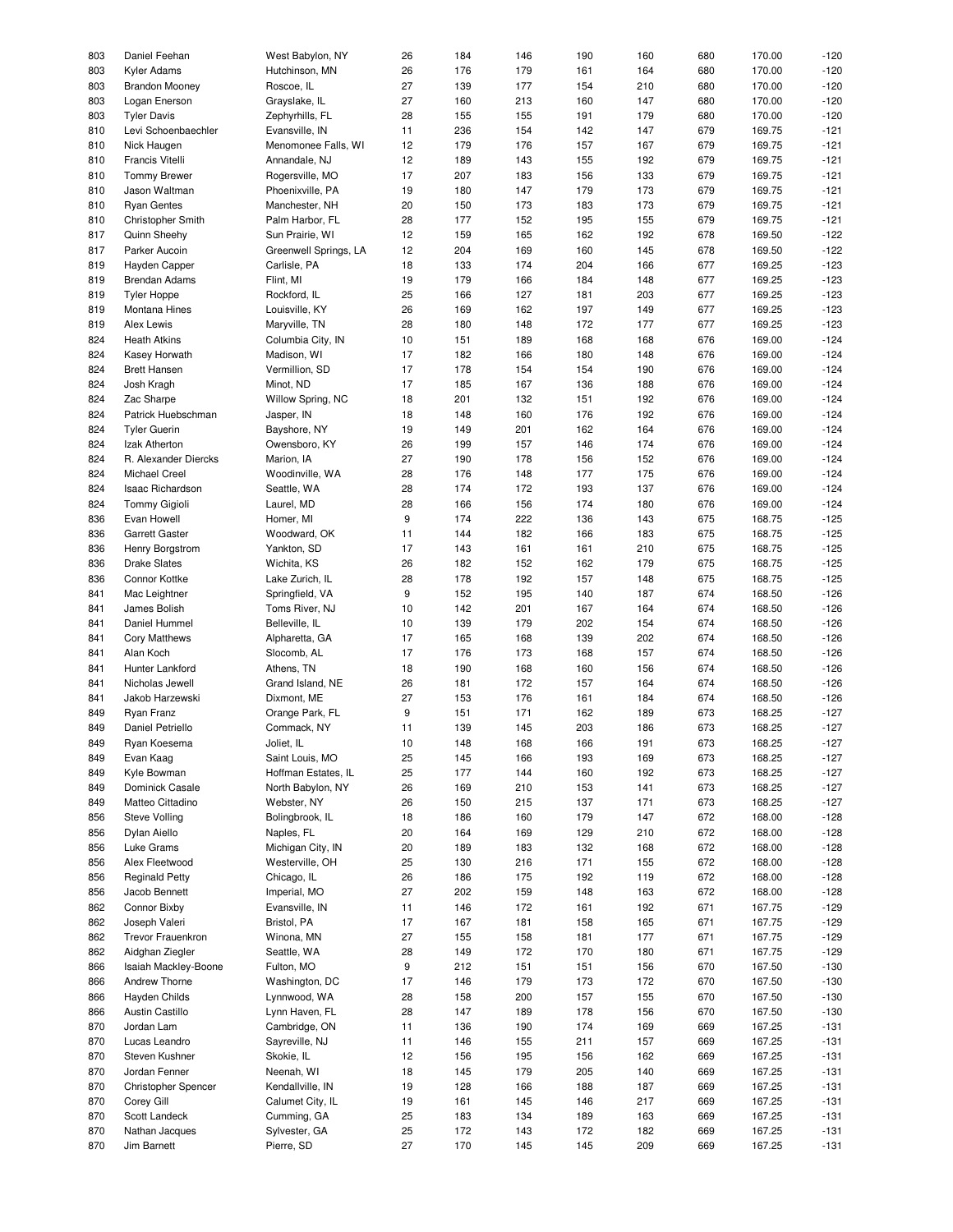| 870 | Jopfel Gafate           | Las Vegas, NV           | 28               | 172 | 182 | 167 | 148 | 669 | 167.25 | $-131$ |
|-----|-------------------------|-------------------------|------------------|-----|-----|-----|-----|-----|--------|--------|
| 880 | James Watkinson         | Palm Bay, FL            | 12               | 235 | 134 | 181 | 118 | 668 | 167.00 | $-132$ |
|     |                         |                         |                  |     |     |     |     |     |        |        |
| 880 | Nick Penny              | Apex, NC                | 18               | 153 | 199 | 126 | 190 | 668 | 167.00 | $-132$ |
| 880 | McKinley Knopp          | Campbellsville, KY      | 19               | 161 | 156 | 195 | 156 | 668 | 167.00 | $-132$ |
| 883 | Andrew McCann           | Lawton, OK              | $\boldsymbol{9}$ | 153 | 183 | 150 | 181 | 667 | 166.75 | $-133$ |
|     |                         |                         |                  |     |     |     |     |     |        |        |
| 883 | Christian Baitinger     | Greenfield Center, NY   | 11               | 159 | 171 | 178 | 159 | 667 | 166.75 | $-133$ |
| 883 | <b>Matthew Owens</b>    | Oak Ridge, TN           | 10               | 124 | 200 | 184 | 159 | 667 | 166.75 | $-133$ |
| 883 | Sean Getchell           | Lees Summit, MO         | 17               | 174 | 199 | 149 | 145 | 667 | 166.75 | $-133$ |
|     |                         |                         |                  |     |     |     |     |     |        |        |
| 883 | Logan Langer            | Owatonna, MN            | 25               | 171 | 137 | 191 | 168 | 667 | 166.75 | $-133$ |
| 883 | Gavin Pisetta           | Troy, IL                | 27               | 163 | 166 | 150 | 188 | 667 | 166.75 | $-133$ |
| 889 | Jay Hadcock             | Johnstown, NY           | $\boldsymbol{9}$ | 182 | 184 | 160 | 140 | 666 | 166.50 | $-134$ |
| 889 | lan Huetter             | Des Plaines, IL         | 12               | 186 | 146 | 189 | 145 | 666 | 166.50 | $-134$ |
|     |                         |                         |                  |     |     |     |     |     |        |        |
| 889 | Eric Pike               | Rochester, MN           | 10               | 154 | 172 | 181 | 159 | 666 | 166.50 | $-134$ |
| 889 | <b>Tucker Riffle</b>    | Charlotte, MI           | 17               | 160 | 168 | 143 | 195 | 666 | 166.50 | $-134$ |
| 889 | <b>Brandon Pendley</b>  | Utica, KY               | 26               | 172 | 137 | 211 | 146 | 666 | 166.50 | $-134$ |
| 894 |                         |                         | $\boldsymbol{9}$ | 171 |     | 201 | 157 |     | 166.25 | $-135$ |
|     | <b>Cortney Rhodes</b>   | San Antonio, TX         |                  |     | 136 |     |     | 665 |        |        |
| 894 | Sinjin Slater           | Fond Du Lac, WI         | 12               | 168 | 170 | 160 | 167 | 665 | 166.25 | $-135$ |
| 894 | Collin Lovejoy          | Wakonda, SD             | 17               | 139 | 198 | 160 | 168 | 665 | 166.25 | $-135$ |
| 894 | Jonathan Kanno          | Honolulu, HI            | 19               | 149 | 161 | 177 | 178 | 665 | 166.25 | $-135$ |
|     |                         |                         |                  |     |     |     |     |     |        |        |
| 894 | Zac Miller              | Powell, OH              | 19               | 158 | 159 | 170 | 178 | 665 | 166.25 | $-135$ |
| 894 | <b>Tyler Winters</b>    | Kingston, NY            | 19               | 137 | 185 | 140 | 203 | 665 | 166.25 | $-135$ |
| 894 | Jonathon Womble         | Cleveland, TN           | 20               | 127 | 177 | 182 | 179 | 665 | 166.25 | $-135$ |
|     | <b>Briley Haugh</b>     |                         |                  |     |     |     |     |     |        | $-135$ |
| 894 |                         | Faribault, MN           | 25               | 175 | 187 | 142 | 161 | 665 | 166.25 |        |
| 902 | Alex Dupuy              | Kenner, LA              | 18               | 143 | 170 | 180 | 171 | 664 | 166.00 | $-136$ |
| 902 | Jonathan Studer         | Channahon, IL           | 19               | 176 | 150 | 177 | 161 | 664 | 166.00 | $-136$ |
| 902 | Jordan Coose            | Houma, LA               | 20               | 169 | 198 | 161 | 136 | 664 | 166.00 | $-136$ |
|     |                         |                         |                  |     |     |     |     |     |        |        |
| 902 | <b>Phillip Pryor</b>    | Spotsylvania, VA        | 25               | 159 | 176 | 191 | 138 | 664 | 166.00 | $-136$ |
| 902 | Hunter Sanders          | Andover, MN             | 25               | 178 | 232 | 133 | 121 | 664 | 166.00 | $-136$ |
| 902 | Zachary Sullivan        | Racine, WI              | 26               | 153 | 148 | 194 | 169 | 664 | 166.00 | $-136$ |
|     |                         |                         |                  |     |     |     |     |     |        |        |
| 908 | Caleb James             | Indian Trail, NC        | $\boldsymbol{9}$ | 155 | 190 | 157 | 161 | 663 | 165.75 | $-137$ |
| 908 | Joey Stevens            | Cincinnati, OH          | 11               | 182 | 146 | 178 | 157 | 663 | 165.75 | $-137$ |
| 908 | Kyle Klapan             | Butte, MT               | 11               | 210 | 117 | 178 | 158 | 663 | 165.75 | $-137$ |
| 908 | Joseph Vann             | Staten Island, NY       | 10               | 151 | 163 | 148 | 201 | 663 | 165.75 | $-137$ |
|     |                         |                         |                  |     |     |     |     |     |        |        |
| 908 | Layton Yarus            | Du Bois, PA             | 18               | 172 | 178 | 170 | 143 | 663 | 165.75 | $-137$ |
| 908 | Stephen Sabo            | Imperial, MO            | 25               | 120 | 184 | 177 | 182 | 663 | 165.75 | $-137$ |
| 908 | Jonathan Dean           | Casco, MI               | 28               | 180 | 142 | 188 | 153 | 663 | 165.75 | $-137$ |
| 915 | Noah Anderson           | White House, TN         | $\boldsymbol{9}$ | 157 | 132 | 197 | 176 | 662 | 165.50 | $-138$ |
|     |                         |                         |                  |     |     |     |     |     |        |        |
| 915 | Stephen McMillan        | Oakville, ON            | 11               | 203 | 141 | 158 | 160 | 662 | 165.50 | $-138$ |
| 915 | Christopher Johnson     | Philadelphia, PA        | 17               | 170 | 154 | 204 | 134 | 662 | 165.50 | $-138$ |
| 915 | Andrew Bourgeois        | Blossvale, NY           | 25               | 162 | 178 | 157 | 165 | 662 | 165.50 | $-138$ |
|     |                         |                         |                  |     |     |     |     |     |        |        |
| 915 | Dylan Lamon             | Sevierville, TN         | 26               | 188 | 170 | 147 | 157 | 662 | 165.50 | $-138$ |
| 915 | Jacob Mullen            | Bellingham, WA          | 27               | 177 | 150 | 144 | 191 | 662 | 165.50 | $-138$ |
| 915 | <b>Matthew Douglas</b>  | Bangor, ME              | 27               | 182 | 168 | 161 | 151 | 662 | 165.50 | $-138$ |
| 915 | Jacob Bloomfield        | Hickory, NC             | 28               | 178 | 146 | 152 | 186 | 662 | 165.50 | $-138$ |
|     |                         |                         |                  |     |     |     |     |     |        |        |
| 923 | Zachary Garcia          | Parker, CO              | 11               | 151 | 186 | 181 | 143 | 661 | 165.25 | $-139$ |
| 923 | Ryan O'Harra            | Galloway, OH            | 17               | 145 | 175 | 158 | 183 | 661 | 165.25 | $-139$ |
| 923 | James Schirripa         | Killeen, TX             | 18               | 173 | 209 | 145 | 134 | 661 | 165.25 | $-139$ |
|     |                         |                         |                  |     |     |     |     |     |        |        |
| 923 | Christian Miller        | Homosassa, FL           | 19               | 175 | 180 | 163 | 143 | 661 | 165.25 | $-139$ |
| 923 | <b>Tommy Frost</b>      | O Fallon, IL            | 20               | 138 | 163 | 208 | 152 | 661 | 165.25 | $-139$ |
| 923 | Frank Terpo             | Brooklyn, NY            | 26               | 174 | 191 | 149 | 147 | 661 | 165.25 | $-139$ |
| 923 | Shaun Quinn             | Evergreen Park, IL      | 27               | 160 | 144 | 139 | 218 | 661 | 165.25 | $-139$ |
|     |                         |                         |                  |     |     |     |     |     |        |        |
| 930 | Keaton Green            | Princeton, IN           | 11               | 172 | 144 | 196 | 148 | 660 | 165.00 | $-140$ |
| 930 | <b>Austin Harris</b>    | New Albany, MS          | 17               | 210 | 150 | 140 | 160 | 660 | 165.00 | $-140$ |
| 930 | Donald Denton           | Willis, Tx              | 18               | 144 | 191 | 159 | 166 | 660 | 165.00 | $-140$ |
| 930 | <b>Zachary Marlow</b>   | Hopkinsville, KY        | 19               | 165 | 132 | 196 | 167 | 660 | 165.00 | $-140$ |
|     |                         |                         |                  |     |     |     |     |     |        |        |
| 930 | <b>Matthew Stephens</b> | Egg Harbor Township, NJ | 19               | 128 | 188 | 140 | 204 | 660 | 165.00 | $-140$ |
| 930 | Preston Swanson         | Baxter, MN              | 20               | 149 | 181 | 211 | 119 | 660 | 165.00 | $-140$ |
| 930 | Israel (Kollier) Pavy   | Madison, IN             | 25               | 178 | 138 | 163 | 181 | 660 | 165.00 | $-140$ |
| 930 | Philip Weyl             | Ewa Beach, HI           | 25               | 197 | 139 | 116 |     |     | 165.00 | $-140$ |
|     |                         |                         |                  |     |     |     | 208 | 660 |        |        |
| 930 | Logan Goodman           | Sullivan, IN            | 25               | 219 | 154 | 151 | 136 | 660 | 165.00 | $-140$ |
| 930 | <b>Matthew Eggert</b>   | Tinley Park, IL         | 26               | 160 | 150 | 183 | 167 | 660 | 165.00 | $-140$ |
| 940 | Nicholas Teague         | Apopka, FL              | 12               | 211 | 173 | 125 | 150 | 659 | 164.75 | $-141$ |
|     |                         |                         |                  |     |     |     |     |     |        |        |
| 940 | Daniel Quan             | Woodbridge, ON          | 12               | 169 | 178 | 165 | 147 | 659 | 164.75 | $-141$ |
| 940 | Kaleb Moses             | Memphis, TN             | 17               | 183 | 147 | 159 | 170 | 659 | 164.75 | $-141$ |
| 940 | Justin Nelson           | Grosse Ile, MI          | 19               | 184 | 152 | 154 | 169 | 659 | 164.75 | $-141$ |
| 940 | Joshua Looman           | Oakland, ME             | 25               | 145 | 114 | 235 | 165 | 659 | 164.75 | $-141$ |
|     |                         |                         |                  |     |     |     |     |     |        |        |
| 940 | John Medvec             | Struthers, OH           | 28               | 138 | 165 | 197 | 159 | 659 | 164.75 | $-141$ |
| 946 | Austin Foate            | Macomb, MI              | 9                | 212 | 162 | 117 | 167 | 658 | 164.50 | $-142$ |
| 946 | William Kaso            | Aldie, VA               | 9                | 170 | 199 | 144 | 145 | 658 | 164.50 | $-142$ |
| 946 | Thomas White            | Commack, NY             | 11               | 211 | 157 | 143 | 147 | 658 | 164.50 | $-142$ |
|     |                         |                         |                  |     |     |     |     |     |        |        |
| 946 | Anthony Bellonio        | Piscataway, NJ          | 10               | 147 | 203 | 178 | 130 | 658 | 164.50 | $-142$ |
| 946 | Matthew Hebert          | Tecumseh, ON            | 10               | 176 | 146 | 169 | 167 | 658 | 164.50 | $-142$ |
| 946 | Arturo Cadena           | Chicago, IL             | 17               | 148 | 155 | 170 | 185 | 658 | 164.50 | $-142$ |
| 946 | <b>Ethan Eister</b>     | Charles Town, WV        | 20               | 132 | 154 | 212 | 160 | 658 |        | $-142$ |
|     |                         |                         |                  |     |     |     |     |     | 164.50 |        |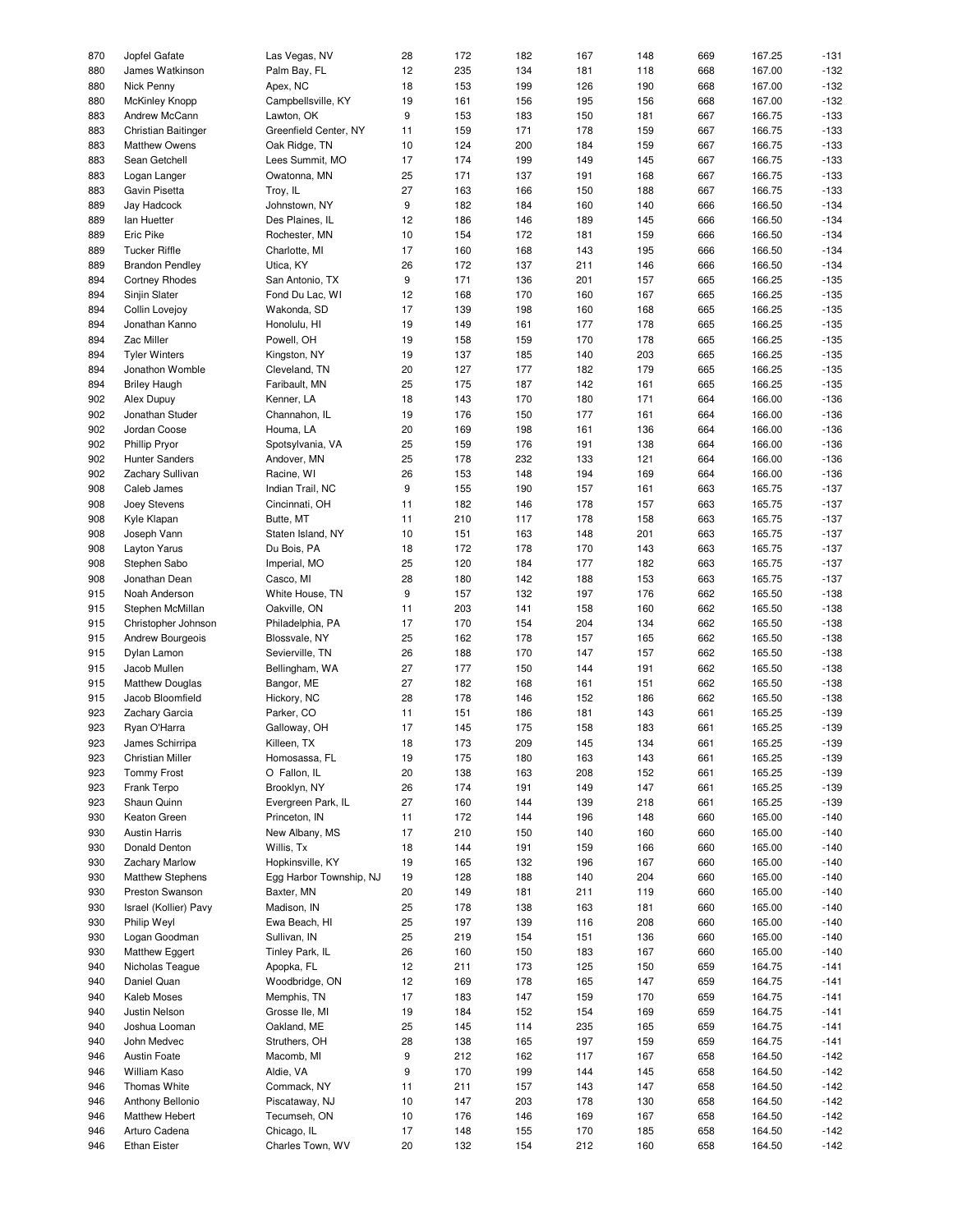| 946  | Zackry Corter          | Titusville, FL      | 25 | 164 | 164 | 175 | 155 | 658 | 164.50 | $-142$ |
|------|------------------------|---------------------|----|-----|-----|-----|-----|-----|--------|--------|
| 946  | Ian Nieuwendaal        | Riverview, FL       | 27 | 188 | 138 | 128 | 204 | 658 | 164.50 | $-142$ |
|      |                        |                     |    |     |     |     |     |     |        |        |
| 955  | Cody Cammarata         | Lancaster, NY       | 11 | 163 | 178 | 161 | 155 | 657 | 164.25 | $-143$ |
| 955  | Michael Vandeest       | Maize, KS           | 10 | 178 | 149 | 163 | 167 | 657 | 164.25 | $-143$ |
| 955  |                        |                     | 18 |     |     |     | 179 |     |        |        |
|      | Austin Jordan          | Knox, IN            |    | 157 | 132 | 189 |     | 657 | 164.25 | $-143$ |
| 955  | <b>Timothy Woods</b>   | Virginia Beach, VA  | 20 | 175 | 188 | 147 | 147 | 657 | 164.25 | $-143$ |
| 959  | Steve Plaszky          | Fairlawn, NJ        | 9  | 175 | 129 | 147 | 205 | 656 | 164.00 | $-144$ |
| 959  | <b>Mathieu Morin</b>   |                     | 12 | 169 | 127 | 149 | 211 | 656 | 164.00 | $-144$ |
|      |                        | Cocoa, FL           |    |     |     |     |     |     |        |        |
| 959  | Danny Reichwein        | Cincinnati, OH      | 12 | 197 | 145 | 176 | 138 | 656 | 164.00 | $-144$ |
| 959  | Adam Gault             | Raleigh, NC         | 18 | 161 | 166 | 159 | 170 | 656 | 164.00 | $-144$ |
| 959  | Nick Gibson            | Stillwater, MN      | 25 | 160 | 179 | 138 | 179 | 656 | 164.00 | $-144$ |
|      |                        |                     |    |     |     |     |     |     |        |        |
| 959  | <b>Brenden Kuhns</b>   | Montgomery, IL      | 28 | 140 | 179 | 160 | 177 | 656 | 164.00 | $-144$ |
| 959  | Ben Downs              | Virginia Beach, VA  | 28 | 148 | 173 | 155 | 180 | 656 | 164.00 | $-144$ |
| 959  | Montez Thompson        |                     | 28 | 157 | 164 | 155 | 180 | 656 | 164.00 | $-144$ |
|      |                        | Indianapolis, IN    |    |     |     |     |     |     |        |        |
| 967  | Justin Simpson         | Granite City, IL    | 9  | 150 | 152 | 161 | 192 | 655 | 163.75 | $-145$ |
| 967  | Jacob Merki            | Tucson, AZ          | 17 | 142 | 185 | 158 | 170 | 655 | 163.75 | $-145$ |
| 967  | Shawn Carson           | Fuquay Varina, NC   | 18 | 189 | 158 | 163 | 145 | 655 | 163.75 | $-145$ |
|      |                        |                     |    |     |     |     |     |     |        |        |
| 967  | Jerred Perry           | Danville, KY        | 20 | 185 | 178 | 135 | 157 | 655 | 163.75 | $-145$ |
| 967  | <b>Chris Syfrett</b>   | Orlando, FL         | 20 | 200 | 149 | 167 | 139 | 655 | 163.75 | $-145$ |
| 967  |                        |                     |    |     |     |     | 192 |     | 163.75 | $-145$ |
|      | Robert Kekahbah        | North Platte, NE    | 26 | 156 | 145 | 162 |     | 655 |        |        |
| 973  | Zach Price             | Athens, TN          | 9  | 207 | 159 | 172 | 116 | 654 | 163.50 | $-146$ |
| 973  | Marcus Cole            | Golden, CO          | 9  | 137 | 191 | 188 | 138 | 654 | 163.50 | $-146$ |
|      |                        |                     |    |     |     |     |     |     |        |        |
| 973  | Christopher Wilson     | Centreville, VA     | 9  | 137 | 203 | 169 | 145 | 654 | 163.50 | $-146$ |
| 973  | Quentin Fox            | Carmel, IN          | 9  | 138 | 155 | 181 | 180 | 654 | 163.50 | $-146$ |
| 973  | Dawson Walters         | St. Charles, IL     | 12 | 171 | 183 | 158 | 142 | 654 | 163.50 | $-146$ |
|      |                        |                     |    |     |     |     |     |     |        |        |
| 973  | Anthony Meola          | Murphy, NC          | 10 | 176 | 134 | 197 | 147 | 654 | 163.50 | $-146$ |
| 973  | Ricardo Leal           | Preston, MO         | 17 | 177 | 158 | 189 | 130 | 654 | 163.50 | $-146$ |
| 973  | Robert Bennett         | Dunnigan, CA        | 17 | 131 | 179 | 159 | 185 | 654 | 163.50 | $-146$ |
|      |                        |                     |    |     |     |     |     |     |        |        |
| 973  | <b>Ted Tapas</b>       | Long Grove, IL      | 19 | 148 | 141 | 211 | 154 | 654 | 163.50 | $-146$ |
| 973  | Garrett Anfinson       | Le Sueur, MN        | 25 | 167 | 164 | 144 | 179 | 654 | 163.50 | $-146$ |
| 973  | Connor Jacobson        | Faribault, MN       | 25 | 126 | 203 | 156 | 169 | 654 | 163.50 | $-146$ |
|      |                        |                     |    |     |     |     |     |     |        |        |
| 973  | Michael Rachal         | Lafayette, LA       | 28 | 180 | 193 | 156 | 125 | 654 | 163.50 | $-146$ |
| 985  | Justus Lewis           | Hanover, MD         | 9  | 137 | 188 | 168 | 160 | 653 | 163.25 | $-147$ |
| 985  | Kyle Molto             | London, ON          | 11 | 126 | 134 | 194 | 199 | 653 | 163.25 | $-147$ |
|      |                        |                     |    |     |     |     |     |     |        |        |
| 985  | Andrew McGovern        | East Haven, CT      | 12 | 152 | 182 | 162 | 157 | 653 | 163.25 | $-147$ |
| 985  | Nathan Stubler         | La Salle, IL        | 17 | 185 | 167 | 161 | 140 | 653 | 163.25 | $-147$ |
| 985  | <b>Blake Weavil</b>    | Clemmons, NC        | 20 | 173 | 174 | 167 | 139 | 653 | 163.25 | $-147$ |
|      |                        |                     |    |     |     |     |     |     |        |        |
| 990  | Nash Medico            | Frostproof, FL      | 11 | 170 | 148 | 179 | 155 | 652 | 163.00 | $-148$ |
| 990  | John Helbach           | Sheboygan, WI       | 11 | 141 | 164 | 157 | 190 | 652 | 163.00 | $-148$ |
| 990  | Richard Hochecker      | Ballwin, MO         | 10 | 163 | 136 | 167 | 186 | 652 | 163.00 | $-148$ |
|      |                        |                     |    |     |     |     |     |     |        |        |
| 990  | Jon Langevin           | Eastlake, CO        | 10 | 163 | 142 | 150 | 197 | 652 | 163.00 | $-148$ |
| 990  | Kyle Dotson            | Tullahoma, TN       | 18 | 166 | 150 | 155 | 181 | 652 | 163.00 | $-148$ |
| 990  | Zach Johnson           | Branford, CT        | 19 | 147 | 141 | 195 | 169 | 652 | 163.00 | $-148$ |
|      |                        |                     |    |     |     |     |     |     |        |        |
| 990  | Zayne LaForty          | Clermont, FL        | 27 | 211 | 147 | 138 | 156 | 652 | 163.00 | $-148$ |
| 997  | Johnny Baggett         | White House, TN     | 9  | 138 | 180 | 174 | 159 | 651 | 162.75 | $-149$ |
| 997  | <b>Gregory Francis</b> | Chester, VA         | 11 | 164 | 146 | 187 | 154 | 651 | 162.75 | $-149$ |
|      |                        |                     |    |     |     |     |     |     |        |        |
| 997  | Aaron Pierson          | Greenfield, IN      | 11 | 158 | 161 | 185 | 147 | 651 | 162.75 | $-149$ |
| 997  | JC Gunther             | Raleigh, NC         | 18 | 179 | 163 | 156 | 153 | 651 | 162.75 | $-149$ |
| 997  | Sebastian Bekkaoui     | Brooklyn, NY        | 26 | 159 | 161 | 160 | 171 | 651 | 162.75 | $-149$ |
|      |                        |                     |    |     |     |     |     |     |        |        |
| 997  | <b>Tyler Hunter</b>    | Smithton, IL        | 27 | 131 | 182 | 156 | 182 | 651 | 162.75 | $-149$ |
| 997  | Jonathan Lovett        | Columbia, SC        | 28 | 143 | 145 | 200 | 163 | 651 | 162.75 | $-149$ |
| 1004 | Aaron Major            | Brockton, MA        | 11 | 169 | 174 | 176 | 131 | 650 | 162.50 | $-150$ |
|      |                        |                     |    |     |     |     |     |     |        |        |
| 1004 | Gianni Coste           | Sierra Vista, AZ    | 17 | 129 | 201 | 179 | 141 | 650 | 162.50 | $-150$ |
| 1006 | <b>Richy Zenner</b>    | Hawthorn Woods, IL  | 11 | 181 | 144 | 144 | 180 | 649 | 162.25 | $-151$ |
| 1006 | Aaron Tibbett          | Rockford, IL        | 11 | 166 | 149 | 168 | 166 | 649 | 162.25 | $-151$ |
|      |                        |                     |    |     |     |     |     |     |        |        |
| 1006 | <b>Ben Rynes</b>       | Forest Hill, MD     | 17 | 176 | 148 | 149 | 176 | 649 | 162.25 | $-151$ |
| 1006 | Aaron Debor            | Natrona Heights, PA | 17 | 144 | 179 | 182 | 144 | 649 | 162.25 | $-151$ |
| 1006 | <b>Thomas Nicholls</b> | Melbourne, FL       | 26 | 165 | 159 | 180 | 145 | 649 | 162.25 | $-151$ |
|      |                        |                     |    |     |     |     |     |     |        |        |
| 1006 | Joshua Connors         | Tampa, FL           | 28 | 194 | 151 | 118 | 186 | 649 | 162.25 | $-151$ |
| 1012 | Joshua Mabry           | Tucson, AZ          | 17 | 172 | 140 | 159 | 177 | 648 | 162.00 | $-152$ |
| 1012 | Kody Westerfield       | Owensboro, KY       | 25 | 140 | 176 | 164 | 168 | 648 | 162.00 | $-152$ |
|      |                        |                     |    |     |     |     |     |     |        |        |
| 1012 | Josh Kennedy           | Blaine, MN          | 26 | 156 | 172 | 152 | 168 | 648 | 162.00 | $-152$ |
| 1012 | Liam Reloba            | Miami, FL           | 28 | 117 | 148 | 172 | 211 | 648 | 162.00 | $-152$ |
| 1012 | Aaron Althoff          | North Plains, OR    | 28 | 154 | 133 | 212 | 149 | 648 | 162.00 | $-152$ |
|      |                        |                     |    |     |     |     |     |     |        |        |
| 1017 | Josh Turberville       | Tupelo, MS          | 10 | 146 | 178 | 155 | 168 | 647 | 161.75 | $-153$ |
| 1017 | <b>Tanner Schmitz</b>  | Faribault, MN       | 25 | 153 | 168 | 157 | 169 | 647 | 161.75 | $-153$ |
| 1017 | Derrick Sickler        | Northfield, NJ      | 26 | 148 | 186 | 162 | 151 | 647 | 161.75 | $-153$ |
|      |                        |                     |    |     |     |     |     |     |        |        |
| 1017 | Mathew Woodall         | Norfolk, VA         | 28 | 158 | 141 | 196 | 152 | 647 | 161.75 | $-153$ |
| 1021 | <b>Ben Kratky</b>      | Carmel, IN          | 11 | 166 | 160 | 155 | 165 | 646 | 161.50 | $-154$ |
| 1021 | LaVon Hampton          | Indianapolis, IN    | 18 | 183 | 147 | 153 | 163 | 646 | 161.50 | $-154$ |
|      |                        |                     |    |     |     |     |     |     |        |        |
| 1021 | <b>Eduardo Santos</b>  | Carolina, PR        | 25 | 145 | 164 | 153 | 184 | 646 | 161.50 | $-154$ |
| 1021 | Marty Freeborn         | Dyer, IN            | 27 | 149 | 150 | 160 | 187 | 646 | 161.50 | $-154$ |
| 1025 | Matt Hibbard           | Mukwonago, WI       | 11 | 142 | 207 | 135 | 161 | 645 | 161.25 | $-155$ |
|      |                        | Staten Island, NY   |    | 149 |     |     |     |     |        | $-155$ |
| 1025 | Jonathan Guash         |                     | 10 |     | 152 | 136 | 208 | 645 | 161.25 |        |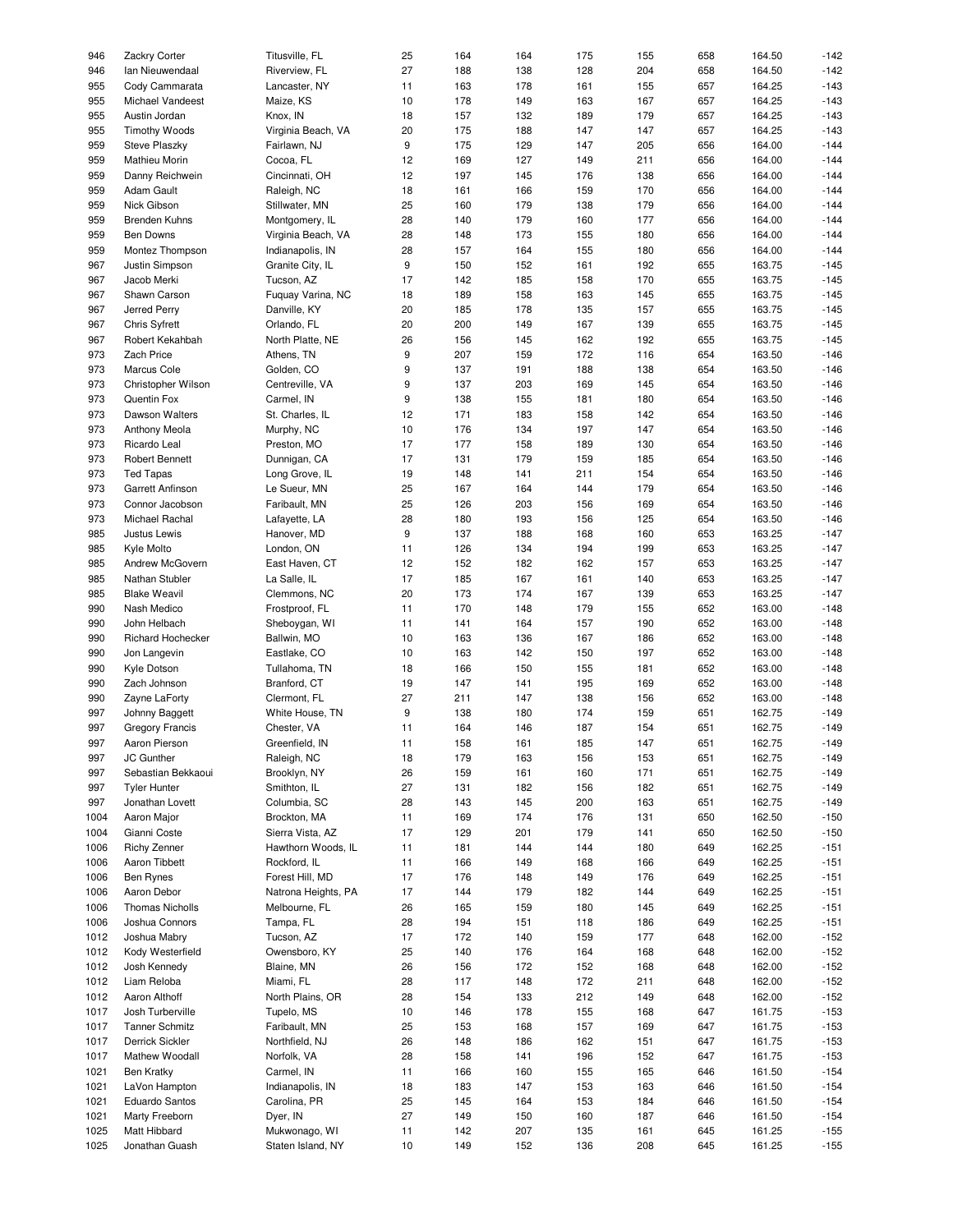| 1025 | <b>Trenton Farmer</b>       | Utica, KY            | 17               | 163 | 179 | 164 | 139 | 645 | 161.25 | $-155$ |
|------|-----------------------------|----------------------|------------------|-----|-----|-----|-----|-----|--------|--------|
| 1025 | Sean Mantzel                | Seffner, FL          | 17               | 205 | 159 | 136 | 145 | 645 | 161.25 | $-155$ |
|      |                             |                      |                  |     |     |     |     |     |        |        |
| 1025 | Joshua Fearing              | Tucson, AZ           | 17               | 120 | 135 | 175 | 215 | 645 | 161.25 | $-155$ |
| 1025 | <b>Mike McKittrick</b>      | Bayonne, NJ          | 19               | 165 | 161 | 131 | 188 | 645 | 161.25 | $-155$ |
| 1025 | <b>Preston Moeller</b>      | Green Bay, WI        | 20               | 201 | 159 | 136 | 149 | 645 | 161.25 | $-155$ |
| 1025 | Nico Mead                   | Algonquin, IL        | 25               | 159 | 187 | 150 | 149 | 645 | 161.25 | $-155$ |
| 1025 | Mitchell Hook               | Becker, MN           | 25               | 191 | 153 | 142 | 159 | 645 | 161.25 | $-155$ |
|      |                             |                      |                  |     |     |     |     |     |        |        |
| 1025 | Dylan Shaffer               | Racine, WI           | 26               | 151 | 168 | 173 | 153 | 645 | 161.25 | $-155$ |
| 1025 | Colin Felberg               | Omaha, NE            | 26               | 123 | 196 | 144 | 182 | 645 | 161.25 | $-155$ |
| 1036 | <b>Tyler Kolassa</b>        | Center Line, MI      | 9                | 196 | 138 | 136 | 174 | 644 | 161.00 | $-156$ |
| 1036 | Keith Schooler              | Dayton, OH           | 17               | 174 | 135 | 191 | 144 | 644 | 161.00 | $-156$ |
| 1036 | <b>Brendan Holl</b>         | Sauk City, WI        | 17               | 201 | 237 | 103 | 103 | 644 | 161.00 | $-156$ |
|      |                             |                      |                  |     |     |     |     |     |        |        |
| 1036 | Jacob Lawson                | Independence, KY     | 18               | 189 | 157 | 160 | 138 | 644 | 161.00 | $-156$ |
| 1036 | Ryne Navarro                | Leesville, LA        | 18               | 172 | 116 | 145 | 211 | 644 | 161.00 | $-156$ |
| 1036 | David Halperin              | Yorktown Heights, NY | 19               | 189 | 111 | 187 | 157 | 644 | 161.00 | $-156$ |
| 1036 | <b>Bryce Campbell</b>       | Boise, ID            | 25               | 131 | 165 | 177 | 171 | 644 | 161.00 | $-156$ |
|      |                             |                      |                  |     |     |     |     |     |        |        |
| 1036 | James Stockton              | Clarksville, TN      | 25               | 167 | 128 | 185 | 164 | 644 | 161.00 | $-156$ |
| 1036 | Brennan Howard              | Trappe, MD           | 25               | 133 | 150 | 157 | 204 | 644 | 161.00 | $-156$ |
| 1036 | Marco Garcia                | Brookfield, IL       | 27               | 162 | 162 | 183 | 137 | 644 | 161.00 | $-156$ |
| 1046 | Robbie Loehner              | Jefferson City, MO   | 9                | 157 | 151 | 157 | 178 | 643 | 160.75 | $-157$ |
| 1046 | Schuyler Henderson          | Cheswick, PA         | 17               | 183 | 154 | 161 | 145 | 643 | 160.75 | $-157$ |
|      |                             |                      |                  |     |     |     |     |     |        |        |
| 1046 | <b>Christopher Goulette</b> | Clinton, ME          | 19               | 160 | 143 | 142 | 198 | 643 | 160.75 | $-157$ |
| 1046 | Justin Albert               | Baltimore, MD        | 19               | 129 | 159 | 197 | 158 | 643 | 160.75 | $-157$ |
| 1046 | Zachary Johnson             | St. Charles, MO      | 25               | 167 | 141 | 192 | 143 | 643 | 160.75 | $-157$ |
| 1046 | Andrew Wagner               | Barrington, IL       | 28               | 190 | 144 | 171 | 138 | 643 | 160.75 | $-157$ |
|      |                             |                      |                  |     |     |     |     |     |        |        |
| 1052 | Justin Brauch               | Lincoln, NE          | 19               | 157 | 176 | 132 | 177 | 642 | 160.50 | $-158$ |
| 1052 | Austin Schomig              | Channahon, IL        | 19               | 206 | 175 | 137 | 124 | 642 | 160.50 | $-158$ |
| 1052 | Ryan O'Rourke               | Bronson, MI          | 26               | 179 | 177 | 148 | 138 | 642 | 160.50 | $-158$ |
| 1052 | Alex Badger                 | Pierre, SD           | 27               | 178 | 174 | 117 | 173 | 642 | 160.50 | $-158$ |
| 1052 | Josh Arms                   | Hoffman Estates, IL  | 28               | 166 | 150 | 161 | 165 | 642 | 160.50 | $-158$ |
|      |                             |                      |                  |     |     |     |     |     |        |        |
| 1057 | Kyle Egan                   | Stoughton, MA        | 20               | 133 | 174 | 173 | 161 | 641 | 160.25 | $-159$ |
| 1057 | Thomas Rush                 | Centreville, VA      | 11               | 164 | 123 | 195 | 159 | 641 | 160.25 | $-159$ |
| 1057 | Dylan Moore                 | Evansville, IN       | 11               | 142 | 179 | 167 | 153 | 641 | 160.25 | $-159$ |
| 1057 | <b>Bryce Lawson</b>         | Freeport, IL         | 25               | 128 | 193 | 154 | 166 | 641 | 160.25 | $-159$ |
|      |                             |                      |                  |     |     |     |     |     |        |        |
| 1057 | Brandon Jerome              | Cedar Falls, IA      | 26               | 170 | 138 | 167 | 166 | 641 | 160.25 | $-159$ |
| 1057 | Caleb McNutt                | Tomah, WI            | 26               | 175 | 169 | 172 | 125 | 641 | 160.25 | $-159$ |
| 1057 | Justin Sokolowski           | East Amherst, NY     | 26               | 201 | 127 | 167 | 146 | 641 | 160.25 | $-159$ |
| 1064 | Cody Ozias                  | Knoxville, TN        | 18               | 155 | 144 | 170 | 171 | 640 | 160.00 | $-160$ |
| 1064 | <b>Tyler Pringer</b>        | Norman, OK           | 25               | 200 | 134 | 142 | 164 | 640 | 160.00 | $-160$ |
|      |                             |                      |                  |     |     |     |     |     |        |        |
| 1066 | Joey Kavanagh               | Huntsville, AL       | 26               | 165 | 169 | 161 | 144 | 639 | 159.75 | $-161$ |
| 1066 | <b>Isaac Melvin</b>         | Uniontown, PA        | 27               | 139 | 167 | 138 | 195 | 639 | 159.75 | $-161$ |
| 1066 | Zachary Sasser              | Trevor, WI           | 28               | 172 | 144 | 161 | 162 | 639 | 159.75 | $-161$ |
| 1069 | <b>Phillip Williams</b>     | New Braunfels, TX    | 18               | 151 | 157 | 155 | 175 | 638 | 159.50 | $-162$ |
|      |                             |                      |                  |     |     |     |     |     |        |        |
| 1069 | Chris O'Connell             | Yorktown Heights, NY | 19               | 157 | 129 | 183 | 169 | 638 | 159.50 | $-162$ |
| 1069 | <b>Tyler Halpern</b>        | Chesapeake, VA       | 20               | 157 | 161 | 161 | 159 | 638 | 159.50 | $-162$ |
| 1069 | <b>Bladyn Hogan</b>         | Hastings, NE         | 20               | 156 | 143 | 179 | 160 | 638 | 159.50 | $-162$ |
| 1069 | Caleb Limes                 | Wichita, KS          | 27               | 156 | 146 | 154 | 182 | 638 | 159.50 | $-162$ |
| 1074 |                             |                      | 19               |     |     | 172 |     |     | 159.25 | $-163$ |
|      | <b>Tyler Goodman</b>        | Sonora, KY           |                  | 143 | 167 |     | 155 | 637 |        |        |
| 1074 | Nicholas Riley              | Mt Zion, IL          | 25               | 169 | 155 | 160 | 153 | 637 | 159.25 | $-163$ |
| 1076 | <b>Brandon Kirby</b>        | Westport, MA         | $\boldsymbol{9}$ | 129 | 148 | 167 | 192 | 636 | 159.00 | $-164$ |
| 1076 | Dustin Mailloux             | Bloomington, IL      | 11               | 150 | 182 | 127 | 177 | 636 | 159.00 | $-164$ |
| 1076 | Jacob Brown                 | Russiaville, IN      | 17               | 136 | 161 | 191 | 148 | 636 | 159.00 | $-164$ |
|      |                             |                      |                  |     |     |     |     |     |        |        |
| 1076 | <b>Matthew Butler</b>       | Spring Hill, TN      | 19               | 126 | 148 | 158 | 204 | 636 | 159.00 | $-164$ |
| 1076 | Jared Durant                | Rice, MN             | 25               | 154 | 156 | 150 | 176 | 636 | 159.00 | $-164$ |
| 1076 | Nicolas Bravo               | Rogers, AR           | 27               | 135 | 161 | 127 | 213 | 636 | 159.00 | $-164$ |
| 1076 | Dean Fassero                | Howell, MI           | 27               | 148 | 149 | 186 | 153 | 636 | 159.00 | $-164$ |
|      |                             |                      |                  |     |     |     |     |     |        |        |
| 1076 | Kyle Miller                 | Salina, KS           | 28               | 174 | 168 | 138 | 156 | 636 | 159.00 | $-164$ |
| 1084 | Connor Fox                  | Charlotte, MI        | 11               | 152 | 191 | 132 | 160 | 635 | 158.75 | $-165$ |
| 1084 | Matt Goldberg               | West Milford, NJ     | 10               | 158 | 156 | 143 | 178 | 635 | 158.75 | $-165$ |
| 1084 | lan Ridgway                 | Naperville, IL       | 28               | 196 | 120 | 133 | 186 | 635 | 158.75 | $-165$ |
| 1087 | Nick DeCesaro               | Kenosha, WI          | 12               | 157 | 154 | 149 | 174 | 634 | 158.50 | $-166$ |
|      |                             |                      |                  |     |     |     |     |     |        |        |
| 1087 | Corey McDaniel              | Lexington, KY        | 17               | 167 | 134 | 170 | 163 | 634 | 158.50 | $-166$ |
| 1087 | Elijah Church               | Murfreesboro, TN     | 19               | 186 | 153 | 156 | 139 | 634 | 158.50 | $-166$ |
| 1087 | Ryen Middleton              | Woodbridge, VA       | 19               | 166 | 154 | 157 | 157 | 634 | 158.50 | $-166$ |
| 1087 | Bryan Bir                   | Dayton, OH           | 19               | 173 | 148 | 133 | 180 | 634 | 158.50 | $-166$ |
| 1087 | Daniel Miller               | New Castle, IN       |                  |     | 169 |     |     |     | 158.50 | $-166$ |
|      |                             |                      | 19               | 175 |     | 154 | 136 | 634 |        |        |
| 1087 | Kaleb Hansen                | La Crosse, WI        | 26               | 141 | 155 | 176 | 162 | 634 | 158.50 | $-166$ |
| 1087 | John Baeten                 | Topeka, KS           | 27               | 127 | 149 | 180 | 178 | 634 | 158.50 | $-166$ |
| 1087 | Nash Doucette               | Faribault, MN        | 27               | 135 | 211 | 106 | 182 | 634 | 158.50 | $-166$ |
| 1087 | <b>Brandon Rollins</b>      | Port St Lucie, FL    | 27               | 201 | 156 | 164 | 113 | 634 | 158.50 | $-166$ |
| 1097 | <b>Kyle Lewis</b>           |                      | 9                |     |     | 150 |     |     | 158.25 | $-167$ |
|      |                             | Lansing, MI          |                  | 150 | 182 |     | 151 | 633 |        |        |
| 1097 | Jordan Robertson            | Bloomington, IN      | 19               | 175 | 123 | 144 | 191 | 633 | 158.25 | $-167$ |
| 1099 | James Tagliaferro           | Selden, NY           | 19               | 158 | 170 | 159 | 145 | 632 | 158.00 | $-168$ |
| 1099 | <b>Brian Kennedy</b>        | Philadelphia, PA     | 19               | 164 | 137 | 182 | 149 | 632 | 158.00 | $-168$ |
|      |                             |                      |                  |     |     |     |     |     |        |        |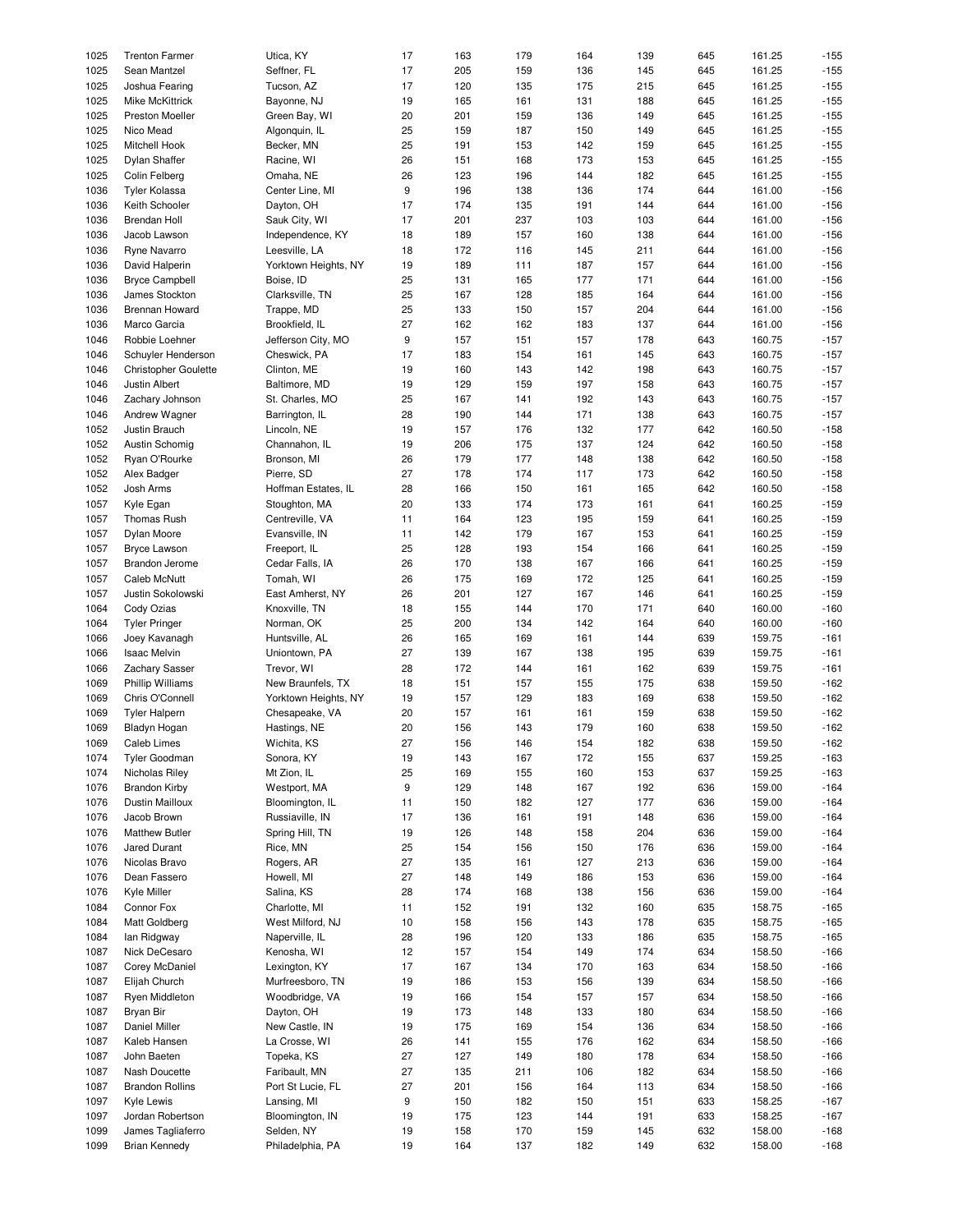| 1099 | <b>Randy Newlin</b>        | Falling Waters, WV    | 20 | 145        | 164 | 144 | 179 | 632 | 158.00 | $-168$ |
|------|----------------------------|-----------------------|----|------------|-----|-----|-----|-----|--------|--------|
| 1099 | <b>Brady Omo</b>           | Coldwater, MI         | 27 | 151        | 180 | 157 | 144 | 632 | 158.00 | $-168$ |
|      |                            |                       |    |            |     |     |     |     |        |        |
| 1099 | Robert Ashworth            | Van Buren, AR         | 27 | 160        | 138 | 154 | 180 | 632 | 158.00 | $-168$ |
| 1104 | Zach Schatz                | Elk Grove Village, IL | 9  | 170        | 140 | 157 | 164 | 631 | 157.75 | $-169$ |
| 1104 | Robert Poole               | Sanford, FL           | 27 | 180        | 128 | 140 | 183 | 631 | 157.75 | $-169$ |
| 1106 | Michael Boyce              | Schuylerville, NY     | 11 | 193        | 173 | 134 | 130 | 630 | 157.50 | $-170$ |
| 1106 | <b>Grant Schaefer</b>      | West Fargo, ND        | 19 | 191        | 132 | 149 | 158 | 630 | 157.50 | $-170$ |
|      |                            |                       |    |            |     |     |     |     |        |        |
| 1106 | <b>Mathew Mcallister</b>   | Bella Vista, AR       | 27 | 152        | 189 | 128 | 161 | 630 | 157.50 | $-170$ |
| 1109 | Nicholas Brown             | Montross, VA          | 27 | 208        | 139 | 153 | 129 | 629 | 157.25 | $-171$ |
| 1109 | Daniel Johnson             | Oak Harbor, WA        | 28 | 167        | 147 | 159 | 156 | 629 | 157.25 | $-171$ |
| 1111 | Martin Hoffman             | Connersville, IN      | 17 | 161        | 149 | 148 | 170 | 628 | 157.00 | $-172$ |
| 1111 | Andrew Krueger             | Green Bay, WI         | 27 | 146        | 136 | 169 | 177 | 628 | 157.00 | $-172$ |
|      |                            |                       |    |            |     |     |     |     |        |        |
| 1111 | Dante Kiaunis              | North Plains, OR      | 28 | 180        | 177 | 132 | 139 | 628 | 157.00 | $-172$ |
| 1114 | Nick Caner                 | Torrance, CA          | 11 | 183        | 139 | 164 | 141 | 627 | 156.75 | $-173$ |
| 1114 | <b>Brandon Kraus</b>       | Wichita, KS           | 11 | 141        | 154 | 148 | 184 | 627 | 156.75 | $-173$ |
| 1114 | Cody Johnston              | Sandusky, MI          | 10 | 161        | 135 | 203 | 128 | 627 | 156.75 | $-173$ |
| 1114 | Alec Hehir                 | Brick, NJ             | 20 | 138        | 148 | 184 | 157 | 627 | 156.75 | $-173$ |
|      |                            |                       |    |            |     |     |     |     |        |        |
| 1114 | Jonathan Beyer             | Dallas, TX            | 20 | 172        | 189 | 145 | 121 | 627 | 156.75 | $-173$ |
| 1114 | Arek Jumper                | Hollywood, FL         | 25 | 154        | 154 | 160 | 159 | 627 | 156.75 | $-173$ |
| 1114 | Ryan O'Connor              | Westerville, OH       | 27 | 155        | 135 | 190 | 147 | 627 | 156.75 | $-173$ |
| 1114 | <b>Collin Vervinck</b>     | Rochester Hills, MI   | 28 | 134        | 206 | 124 | 163 | 627 | 156.75 | $-173$ |
| 1122 | Scott Spause               | Hanover, MD           | 11 | 123        | 156 | 160 | 187 | 626 | 156.50 | $-174$ |
|      |                            |                       |    |            |     |     |     |     |        |        |
| 1122 | Cameron Waldhelm           | Brick, NJ             | 20 | 158        | 170 | 165 | 133 | 626 | 156.50 | $-174$ |
| 1124 | Jeremy Isaacs              | Howell, NJ            | 17 | 169        | 136 | 166 | 154 | 625 | 156.25 | $-175$ |
| 1124 | David Thomas               | Greensburg, PA        | 27 | 170        | 136 | 177 | 142 | 625 | 156.25 | $-175$ |
| 1124 | Stephen-Lee Delong         | Clearwater, FL        | 28 | 168        | 119 | 153 | 185 | 625 | 156.25 | $-175$ |
| 1127 | Adam Schmit                |                       | 12 | 168        |     | 122 | 153 | 623 | 155.75 | $-177$ |
|      |                            | Green Bay, WI         |    |            | 180 |     |     |     |        |        |
| 1127 | <b>Austin Englehart</b>    | Mifflinburg, PA       | 19 | 145        | 157 | 150 | 171 | 623 | 155.75 | $-177$ |
| 1127 | Mark Kramer                | Mckinney, TX          | 28 | 138        | 147 | 136 | 202 | 623 | 155.75 | $-177$ |
| 1130 | Austin Purkeypile          | Roscoe, IL            | 9  | 157        | 167 | 149 | 149 | 622 | 155.50 | $-178$ |
| 1130 | <b>Cooper Neavill</b>      | Sheridan, WY          | 17 | 170        | 168 | 156 | 128 | 622 | 155.50 | $-178$ |
| 1132 |                            |                       | 9  | 134        | 157 | 159 | 171 | 621 | 155.25 | $-179$ |
|      | <b>Brandon Spencer</b>     | Salem, WI             |    |            |     |     |     |     |        |        |
| 1132 | Damian Banghart            | Warsaw, IN            | 9  | 160        | 149 | 173 | 139 | 621 | 155.25 | $-179$ |
| 1132 | Evan Haas                  | Mason, OH             | 9  | 150        | 178 | 156 | 137 | 621 | 155.25 | $-179$ |
| 1132 | <b>Brandon Taber</b>       | Eagle Bridge, NY      | 17 | 173        | 169 | 149 | 130 | 621 | 155.25 | $-179$ |
| 1132 | Brandon Campana            | Elmwood Park, IL      | 25 | 151        | 180 | 166 | 124 | 621 | 155.25 | $-179$ |
| 1132 | <b>Anthony Evans</b>       | Beaver Dams, NY       | 26 | 174        | 169 | 141 | 137 | 621 | 155.25 | $-179$ |
|      |                            |                       |    |            |     |     |     |     |        |        |
| 1132 | <b>Christopher Kokes</b>   | Mooers, NY            | 27 | 157        | 117 | 186 | 161 | 621 | 155.25 | $-179$ |
| 1139 | Connor Hill                | Kansas City, KS       | 9  | 144        | 158 | 159 | 159 | 620 | 155.00 | $-180$ |
| 1139 | Cale Palmer                | Indianapolis, IN      | 12 | 147        | 143 | 173 | 157 | 620 | 155.00 | $-180$ |
| 1139 | <b>Christopher Shipley</b> | Rockwall, TX          | 18 | 154        | 151 | 171 | 144 | 620 | 155.00 | $-180$ |
| 1139 | Michael McClain            |                       | 19 | 155        | 172 | 158 | 135 | 620 | 155.00 | $-180$ |
|      |                            | Kingsport, TN         |    |            |     |     |     |     |        |        |
| 1143 | Dylan Lautanen             | Minot, ND             | 17 | 168        | 132 | 171 | 148 | 619 | 154.75 | $-181$ |
| 1143 | Matt Hanson                | Minneapolis, MN       | 25 | 145        | 136 | 171 | 167 | 619 | 154.75 | $-181$ |
| 1145 | Darren Johnson             | Ashburn, VA           | 9  | 125        | 164 | 166 | 163 | 618 | 154.50 | $-182$ |
| 1145 | Ty Peterson                | Amherst, WI           | 9  | 177        | 157 | 146 | 138 | 618 | 154.50 | $-182$ |
| 1145 | Nick Corbin                |                       | 11 | 133        | 162 | 165 | 158 | 618 | 154.50 | $-182$ |
|      |                            | White House, TN       |    |            |     |     |     |     |        |        |
| 1145 | Kurtis Murphy              | Belleville, IL        | 12 | 167        | 146 | 181 | 124 | 618 | 154.50 | $-182$ |
| 1145 | Alex Pierce                | Orange Park, FL       | 20 | 186        | 137 | 171 | 124 | 618 | 154.50 | $-182$ |
| 1145 | Aaron Anderson             | North Bend, NE        | 26 | 143        | 155 | 175 | 145 | 618 | 154.50 | $-182$ |
| 1145 | Seth Myers                 | Winona, MN            | 27 | 165        | 166 | 140 | 147 | 618 | 154.50 | $-182$ |
|      |                            |                       |    |            |     |     |     |     |        |        |
| 1152 | Eddie Langdon              | Bonaire, GA           | 12 | 166        | 167 | 141 | 143 | 617 | 154.25 | $-183$ |
| 1152 | Pablo Gaztambide           | San Juan, PR          | 20 | 159        | 136 | 158 | 164 | 617 | 154.25 | $-183$ |
| 1152 | Sean Espey                 | Grayson, GA           | 25 | 194        | 148 | 163 | 112 | 617 | 154.25 | $-183$ |
| 1152 | Keaton Rossi               | Roanoke, IN           | 26 | 141        | 145 | 166 | 165 | 617 | 154.25 | $-183$ |
| 1152 | Alexander Jensen           | Chicago, IL           | 27 | 166        | 167 | 131 | 153 | 617 | 154.25 | $-183$ |
| 1157 | James Reitano              | East Brunswick, NJ    | 17 | 152        | 132 | 144 | 188 | 616 | 154.00 | $-184$ |
|      |                            |                       |    |            |     |     |     |     |        |        |
| 1157 | Sam Espiritu               | Henderson, NV         | 28 | 147        | 183 | 145 | 141 | 616 | 154.00 | $-184$ |
| 1159 | Cody Stisher               | Mableton, GA          | 9  | 127        | 176 | 165 | 147 | 615 | 153.75 | $-185$ |
| 1159 | <b>Brandon Gaines</b>      | Laurel, MD            | 11 | 125        | 180 | 155 | 155 | 615 | 153.75 | $-185$ |
| 1161 | Jeremy Scott               | West Milford, NJ      | 9  | 156        | 151 | 152 | 155 | 614 | 153.50 | $-186$ |
|      |                            |                       |    | 179        |     |     |     |     |        |        |
| 1161 | Aaron Dodd                 | Rome, GA              | 11 |            | 193 | 132 | 110 | 614 | 153.50 | $-186$ |
| 1161 | Stephen Luna               | Antelope, CA          | 26 | 174        | 109 | 190 | 141 | 614 | 153.50 | $-186$ |
| 1161 | <b>Brandon Lee</b>         | Centerton, AR         | 27 | 131        | 170 | 162 | 151 | 614 | 153.50 | $-186$ |
| 1165 | <b>Taylor Butgereit</b>    | Salisbury, NC         | 9  | 134        | 145 | 156 | 178 | 613 | 153.25 | $-187$ |
| 1165 | Nathan Friedman            | Arnold, MO            | 9  | 109        | 127 | 199 | 178 | 613 | 153.25 | $-187$ |
| 1165 |                            |                       | 17 |            |     |     | 163 |     | 153.25 | $-187$ |
|      | Casey Cohagan              | Fairport Harbor, OH   |    | 115        | 159 | 176 |     | 613 |        |        |
| 1165 | Caleb Wallace              | Kannapolis, NC        | 18 | 169        | 144 | 158 | 142 | 613 | 153.25 | $-187$ |
| 1165 | <b>Connor Bradley</b>      | Goodlettsville, TN    | 19 | 170        | 140 | 126 | 177 | 613 | 153.25 | $-187$ |
| 1165 | <b>Zachary Cook</b>        | Peyton, CO            | 25 | 163        | 147 | 141 | 162 | 613 | 153.25 | $-187$ |
| 1165 | David Robinson             | Gordon, GA            | 26 | 129        | 135 | 155 | 194 | 613 | 153.25 | $-187$ |
| 1165 | Alex Mack                  | Valrico, FL           | 27 | 133        | 123 | 167 | 190 | 613 | 153.25 | $-187$ |
|      |                            |                       |    |            |     |     |     |     |        |        |
| 1173 | John Sylvester             | West Boylston, MA     | 9  | 133<br>168 | 153 | 133 | 193 | 612 | 153.00 | $-188$ |
| 1173 | Nick Crase                 | Dover, OH             | 18 |            | 161 | 133 | 150 | 612 | 153.00 | $-188$ |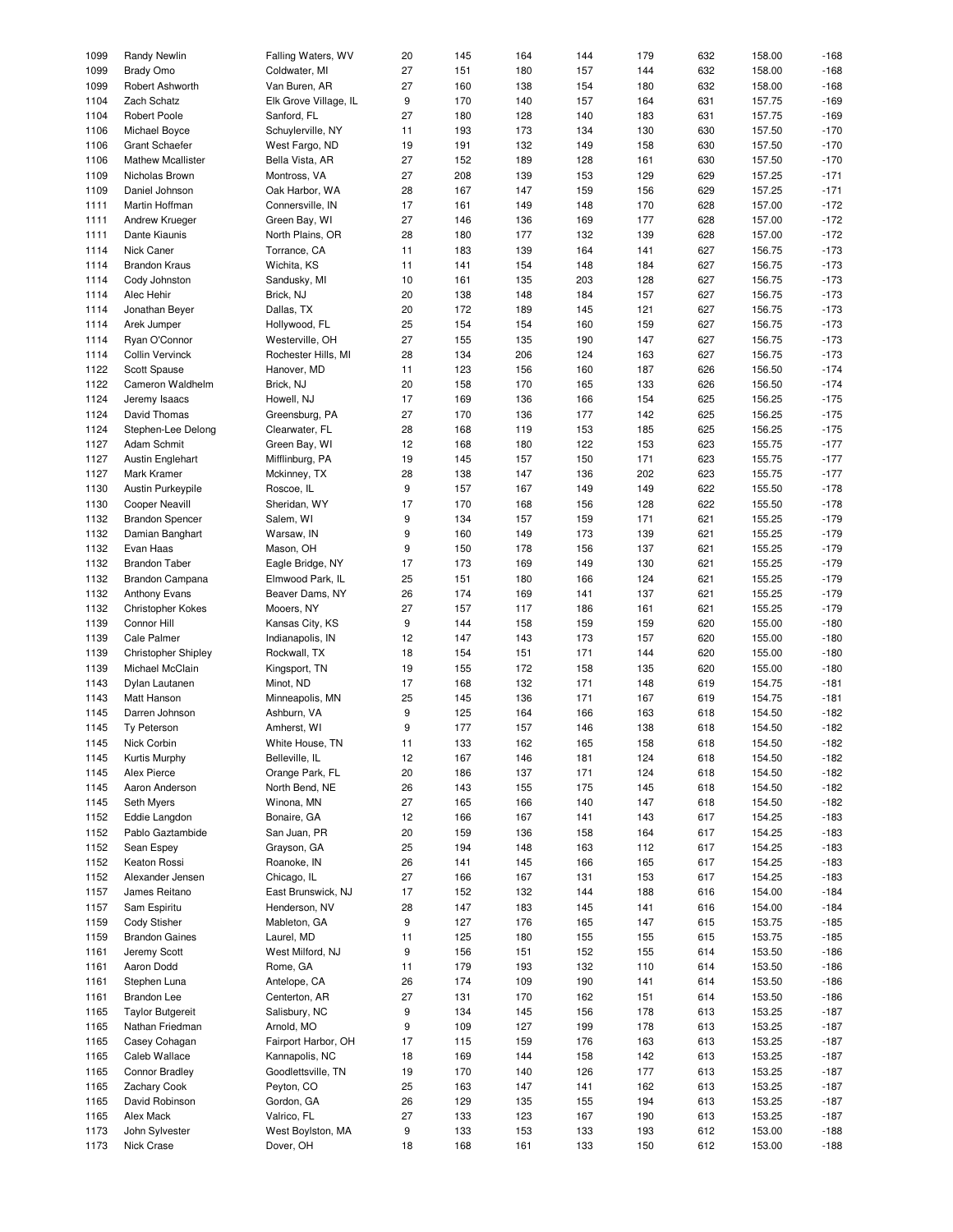| 1173 | Pete Oliver             | Colonial Beach, VA  | 27 | 147 | 154 | 172 | 139 | 612 | 153.00 | $-188$ |
|------|-------------------------|---------------------|----|-----|-----|-----|-----|-----|--------|--------|
|      |                         |                     |    |     |     |     |     |     |        |        |
| 1173 | <b>Tyler Sims</b>       | Portage, IN         | 27 | 134 | 155 | 162 | 161 | 612 | 153.00 | $-188$ |
| 1177 | <b>Mark Fobes</b>       | New Castle, PA      | 9  | 167 | 170 | 145 | 129 | 611 | 152.75 | $-189$ |
| 1177 | Zachary Buchholz        | Tomah, WI           | 25 | 143 | 139 | 177 | 152 | 611 | 152.75 | $-189$ |
|      |                         |                     |    |     |     |     |     |     |        |        |
| 1177 | Jordan Rodriguez        | Cottage Grove, MN   | 25 | 149 | 182 | 152 | 128 | 611 | 152.75 | $-189$ |
| 1177 | <b>Tyler Carr</b>       | Durham, ME          | 25 | 152 | 145 | 144 | 170 | 611 | 152.75 | $-189$ |
| 1181 | Matthew Flandreau       | Voorheesville, NY   | 10 | 116 | 154 | 132 | 208 | 610 | 152.50 | $-190$ |
|      |                         |                     |    |     |     |     |     |     |        |        |
| 1181 | Garrett Wilson          | Keene, NH           | 20 | 133 | 183 | 151 | 143 | 610 | 152.50 | $-190$ |
| 1181 | <b>Kelsy Peck</b>       | Enid, OK            | 20 | 169 | 123 | 156 | 162 | 610 | 152.50 | $-190$ |
| 1181 | Dalton Kemp             | Brandon, FL         | 27 | 139 | 155 | 175 | 141 | 610 | 152.50 | $-190$ |
|      |                         |                     |    |     |     |     |     |     |        |        |
| 1185 | Michael Puzo            | Worcester, MA       | 11 | 165 | 135 | 144 | 165 | 609 | 152.25 | $-191$ |
| 1185 | Dominic Germano         | Tonawanda, NY       | 18 | 155 | 141 | 139 | 174 | 609 | 152.25 | $-191$ |
| 1185 | Kyle Darge              | Kasota, MN          | 25 | 148 | 143 | 168 | 150 | 609 | 152.25 | $-191$ |
|      |                         |                     |    |     |     |     |     |     |        |        |
| 1185 | <b>Corey Ridley</b>     | Jay, ME             | 27 | 116 | 182 | 143 | 168 | 609 | 152.25 | $-191$ |
| 1185 | Jackson Wood            | Rogers, AR          | 27 | 152 | 166 | 159 | 132 | 609 | 152.25 | $-191$ |
| 1190 | <b>Freddy Petersen</b>  | Muskego, WI         | 12 | 164 | 145 | 153 | 146 | 608 | 152.00 | $-192$ |
|      |                         |                     |    |     |     |     |     |     |        |        |
| 1190 | <b>Austin Hicks</b>     | Gorham, ME          | 27 | 163 | 163 | 134 | 148 | 608 | 152.00 | $-192$ |
| 1192 | Nick Meecha             | White House, TN     | 11 | 142 | 159 | 179 | 127 | 607 | 151.75 | $-193$ |
| 1192 | David Jerrido           | Durham, NC          | 27 | 170 | 174 | 131 | 132 | 607 | 151.75 | $-193$ |
|      |                         |                     |    |     |     |     |     |     |        |        |
| 1194 | Spencer Pennington      | Nixa, MO            | 9  | 153 | 119 | 120 | 214 | 606 | 151.50 | $-194$ |
| 1194 | Joshua Morin            | Kodiak, AK          | 11 | 162 | 127 | 149 | 168 | 606 | 151.50 | $-194$ |
| 1194 | Ryan Jones              | Mundelein, IL       | 19 | 123 | 167 | 143 | 173 | 606 | 151.50 | $-194$ |
|      |                         |                     |    |     |     |     |     |     |        |        |
| 1197 | Aaron Jones             | Stallings, NC       | 9  | 163 | 125 | 178 | 139 | 605 | 151.25 | $-195$ |
| 1197 | Banner Bradshaw         | Seguin, TX          | 11 | 134 | 154 | 150 | 167 | 605 | 151.25 | $-195$ |
| 1197 | Chase Stout             | Steelville, MO      | 17 | 183 | 160 | 142 | 120 | 605 | 151.25 | $-195$ |
|      |                         |                     |    |     |     |     |     |     |        |        |
| 1197 | Scott Schnur            | Churchville, MD     | 19 | 139 | 134 | 160 | 172 | 605 | 151.25 | $-195$ |
| 1197 | <b>William Uhls</b>     | Portland, TN        | 20 | 201 | 138 | 129 | 137 | 605 | 151.25 | $-195$ |
|      | Sam Goebel              | Colwich, KS         | 27 |     |     |     |     |     |        | $-195$ |
| 1197 |                         |                     |    | 139 | 166 | 169 | 131 | 605 | 151.25 |        |
| 1203 | Cody Depa               | Holdingford, MN     | 11 | 177 | 134 | 151 | 142 | 604 | 151.00 | $-196$ |
| 1203 | <b>Emmanuel Hodge</b>   | Plano, TX           | 18 | 168 | 169 | 148 | 119 | 604 | 151.00 | $-196$ |
| 1203 | Colton Vonk             | Ballwin, MO         | 26 | 126 | 156 | 158 | 164 | 604 | 151.00 | $-196$ |
|      |                         |                     |    |     |     |     |     |     |        |        |
| 1206 | Johnathan McCoy         | Lawton, OK          | 9  | 181 | 123 | 166 | 132 | 602 | 150.50 | $-198$ |
| 1206 | Ryan Holzworth          | Bismarck, ND        | 17 | 144 | 133 | 168 | 157 | 602 | 150.50 | $-198$ |
| 1206 | Ty Resendez             | Alice, TX           | 20 | 120 | 150 | 150 | 182 | 602 | 150.50 | $-198$ |
|      |                         |                     |    |     |     |     |     |     |        |        |
| 1206 | Jason Britain           | Rogerville, MO      | 27 | 156 | 143 | 157 | 146 | 602 | 150.50 | $-198$ |
| 1206 | Joshua Huber            | Crestview, FL       | 28 | 131 | 179 | 165 | 127 | 602 | 150.50 | $-198$ |
| 1211 | Luke Parish             | Longwood, FL        | 11 | 146 | 155 | 134 | 166 | 601 | 150.25 | $-199$ |
|      |                         |                     |    |     |     |     |     |     |        |        |
| 1212 | Michael Pennington      | Nixa, MO            | 9  | 116 | 129 | 166 | 189 | 600 | 150.00 | $-200$ |
| 1212 | Alexander McMahon       | Marlborough, MA     | 9  | 178 | 130 | 145 | 147 | 600 | 150.00 | $-200$ |
| 1212 | Evan Soukup             | Chesterfield, VA    | 18 | 145 | 138 | 147 | 170 | 600 | 150.00 | $-200$ |
|      |                         |                     |    |     |     |     |     |     |        |        |
| 1212 | Chris Horsman           | Rochester, MN       | 25 | 163 | 155 | 123 | 159 | 600 | 150.00 | $-200$ |
| 1216 | Justin Bushor           | Gillette, WY        | 18 | 116 | 128 | 196 | 159 | 599 | 149.75 | $-201$ |
| 1216 | Jonah Drush             | Arnold, MO          | 25 | 151 | 189 | 131 | 128 | 599 | 149.75 | $-201$ |
|      |                         |                     |    |     |     |     |     |     |        |        |
| 1216 | Avery Manuel            | Chicago Heights, IL | 26 | 113 | 140 | 175 | 171 | 599 | 149.75 | $-201$ |
| 1219 | Spencer Baumruk         | Green Oaks, IL      | 19 | 162 | 136 | 153 | 147 | 598 | 149.50 | $-202$ |
| 1219 | <b>Mitchell Harms</b>   | Apple Valley, MN    | 25 | 164 | 127 | 143 | 164 | 598 | 149.50 | $-202$ |
|      |                         |                     |    |     |     |     |     |     |        |        |
| 1221 | David Carter            | Flower Mound, TX    | 12 | 184 | 125 | 123 | 165 | 597 | 149.25 | $-203$ |
| 1221 | Jonathan Blair          | Mesquite, TX        | 20 | 161 | 152 | 153 | 131 | 597 | 149.25 | $-203$ |
| 1221 | Mateo Appleton          | Hillsboro, MO       | 25 | 183 | 136 | 142 | 136 | 597 | 149.25 | $-203$ |
|      |                         |                     |    |     |     |     |     |     |        |        |
| 1224 | <b>Trevor Disberger</b> | Higginsville, MO    | 9  | 136 | 133 | 158 | 169 | 596 | 149.00 | $-204$ |
| 1224 | Duncan Whitaker         | Poulsbo, WA         | 10 | 161 | 109 | 156 | 170 | 596 | 149.00 | $-204$ |
| 1224 | Michael Taber           | New Baltimore, NY   | 17 | 180 | 127 | 134 | 155 | 596 | 149.00 | $-204$ |
|      |                         |                     |    |     |     |     |     |     |        |        |
| 1224 | <b>Tyler Harris</b>     | Cheyenne, WY        | 17 | 145 | 136 | 152 | 163 | 596 | 149.00 | $-204$ |
| 1224 | Ronald Williams         | Clover, SC          | 19 | 165 | 142 | 150 | 139 | 596 | 149.00 | $-204$ |
| 1224 | Chris Liloia            | Nutley, NJ          | 19 | 112 | 147 | 181 | 156 | 596 | 149.00 | $-204$ |
|      |                         |                     |    |     |     |     |     |     |        |        |
| 1224 | AJ Balich               | Chicago Ridge, IL   | 27 | 135 | 135 | 159 | 167 | 596 | 149.00 | $-204$ |
| 1231 | Dylan Ringo             | Pride, LA           | 12 | 146 | 156 | 145 | 148 | 595 | 148.75 | $-205$ |
| 1231 | Johnthan Stevens        | Junction City, KY   | 17 | 175 | 143 | 137 | 140 | 595 | 148.75 | $-205$ |
|      |                         |                     |    |     |     |     |     |     |        |        |
| 1231 | <b>Tyler Geesey</b>     | York, PA            | 28 | 171 | 134 | 150 | 140 | 595 | 148.75 | $-205$ |
| 1234 | <b>Chris McNeeley</b>   | Semmes, AL          | 9  | 135 | 116 | 178 | 165 | 594 | 148.50 | $-206$ |
| 1234 | <b>Eduard Meighan</b>   | Cocoa, FL           | 11 | 115 | 165 | 151 | 163 | 594 | 148.50 | $-206$ |
|      |                         |                     |    |     |     |     |     |     |        |        |
| 1236 | Josh Abbott             | Sidney, OH          | 9  | 145 | 156 | 117 | 175 | 593 | 148.25 | $-207$ |
| 1236 | Johnathan Maragos       | Ripon, CA           | 19 | 181 | 133 | 141 | 138 | 593 | 148.25 | $-207$ |
| 1238 | Jeremy Davidson         | Coraopolis, PA      | 9  | 137 | 152 | 158 | 144 | 591 | 147.75 | $-209$ |
|      |                         |                     |    |     |     |     |     |     |        |        |
| 1238 | Jacob Benefield         | Hixson, TN          | 9  | 144 | 168 | 151 | 128 | 591 | 147.75 | $-209$ |
| 1238 | Connor McGrath          | Davison, MI         | 10 | 175 | 123 | 136 | 157 | 591 | 147.75 | $-209$ |
| 1238 | <b>Tyler Rowe</b>       | Maple Park, IL      | 25 | 156 | 158 | 147 | 130 | 591 | 147.75 | $-209$ |
| 1242 | Kyle Fishleigh          | Mentor, OH          | 17 | 127 | 123 | 167 | 173 | 590 | 147.50 | $-210$ |
|      |                         |                     |    |     |     |     |     |     |        |        |
| 1243 | <b>Austin Snider</b>    | Granville, IL       | 9  | 155 | 141 | 140 | 153 | 589 | 147.25 | $-211$ |
| 1243 | Joshua Singer           | Buffalo Grove, IL   | 12 | 157 | 125 | 110 | 197 | 589 | 147.25 | $-211$ |
| 1245 | Patrick McDonald        | Crown Point, IN     | 17 | 163 | 145 | 148 | 132 | 588 | 147.00 | $-212$ |
|      |                         |                     |    |     |     |     |     |     |        |        |
| 1245 | Roman Redfearn          | Leesville, LA       | 18 | 155 | 121 | 146 | 166 | 588 | 147.00 | $-212$ |
| 1245 | Ryan Ransom             | Cookeville, TN      | 19 | 114 | 166 | 165 | 143 | 588 | 147.00 | $-212$ |
| 1248 | <b>Trevor Morgan</b>    | Henrico, VA         | 11 | 120 | 152 | 146 | 169 | 587 | 146.75 | $-213$ |
|      |                         |                     |    |     |     |     |     |     |        |        |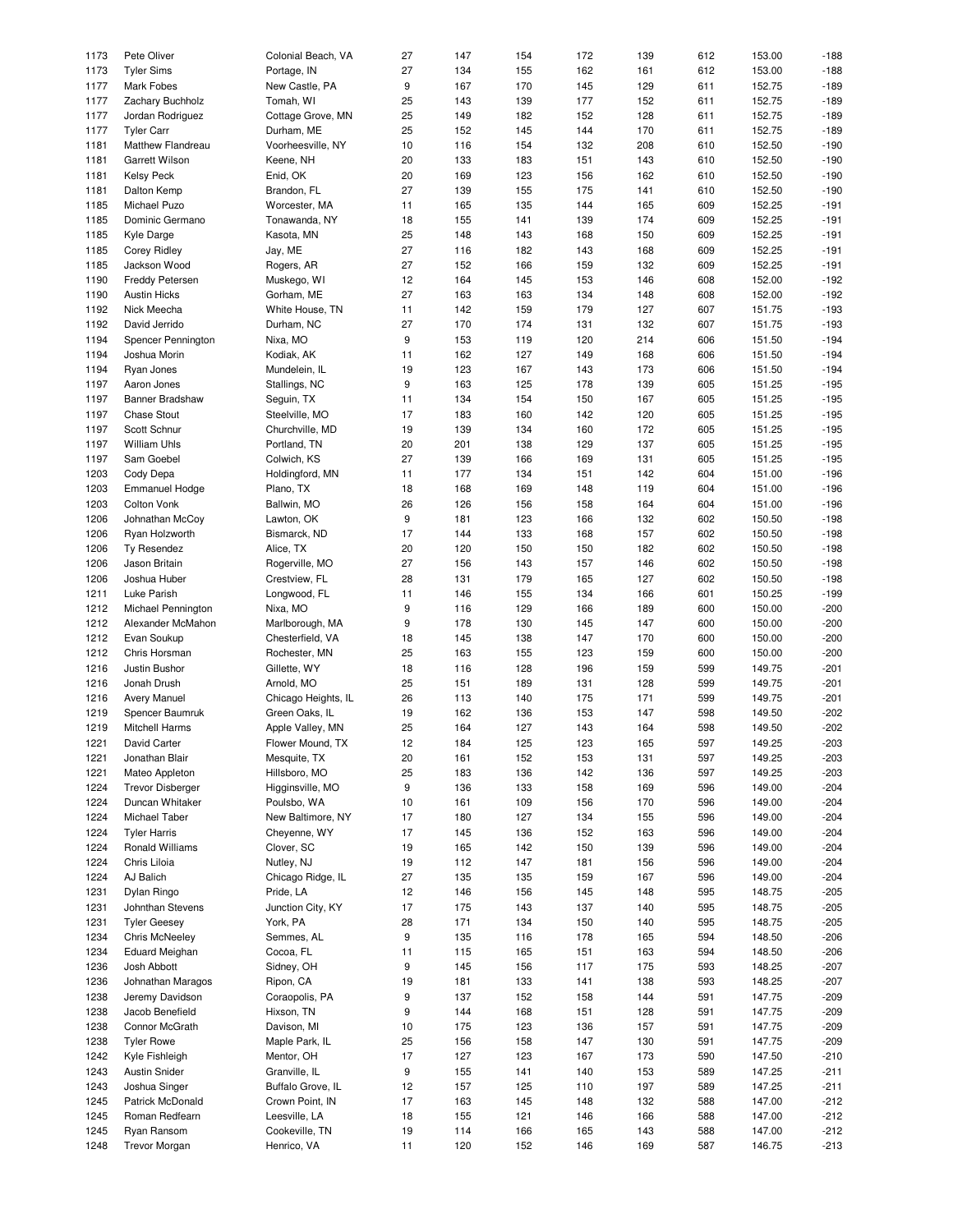| 1248 | <b>Travis Anthony Losongco</b> | Fremont, CA          | 11 | 116 | 142 | 164 | 165 | 587 | 146.75 | $-213$ |
|------|--------------------------------|----------------------|----|-----|-----|-----|-----|-----|--------|--------|
|      |                                |                      |    |     |     |     |     |     |        |        |
| 1248 | Seth Kolreg                    | Auburn, ME           | 19 | 147 | 148 | 112 | 180 | 587 | 146.75 | $-213$ |
| 1248 | Joseph Thomas                  | New Castle, PA       | 26 | 164 | 149 | 170 | 104 | 587 | 146.75 | $-213$ |
| 1248 | Mathew Elmore                  | Huntington, IN       | 26 | 185 | 131 | 155 | 116 | 587 | 146.75 | $-213$ |
|      |                                |                      |    |     |     |     |     |     |        |        |
| 1248 | <b>Zachary Barrett</b>         | Murfreesboro, TN     | 26 | 141 | 131 | 150 | 165 | 587 | 146.75 | $-213$ |
| 1248 | Jordan Schoettmer              | Vinton, IA           | 27 | 142 | 131 | 178 | 136 | 587 | 146.75 | $-213$ |
| 1255 | <b>Tyson Schuyler</b>          | Southwold, ON        | 11 | 138 | 145 | 143 | 160 | 586 | 146.50 | $-214$ |
| 1255 |                                |                      | 25 | 149 |     |     |     |     |        | $-214$ |
|      | Aaron Lenzmeier                | Belle Plaine, MN     |    |     | 158 | 127 | 152 | 586 | 146.50 |        |
| 1257 | Paul Lytal                     | Claremore, OK        | 9  | 166 | 176 | 119 | 123 | 584 | 146.00 | $-216$ |
| 1257 | Nick Erwin                     | Tulsa, OK            | 11 | 200 | 119 | 112 | 153 | 584 | 146.00 | $-216$ |
|      | <b>Trevor Yurek</b>            |                      |    | 155 |     |     |     |     |        | $-216$ |
| 1257 |                                | Addison, IL          | 10 |     | 130 | 175 | 124 | 584 | 146.00 |        |
| 1257 | <b>Tyler Balandes</b>          | Oak Lawn, IL         | 17 | 140 | 147 | 126 | 171 | 584 | 146.00 | $-216$ |
| 1257 | Cory Hardcastle                | Indianapolis, IN     | 19 | 153 | 190 | 128 | 113 | 584 | 146.00 | $-216$ |
|      |                                |                      |    |     |     |     |     |     |        | $-216$ |
| 1257 | Jonathan Dygert                | Virginia Beach, VA   | 20 | 121 | 155 | 171 | 137 | 584 | 146.00 |        |
| 1257 | <b>Brandon Sears</b>           | Imperial, MO         | 25 | 148 | 200 | 110 | 126 | 584 | 146.00 | $-216$ |
| 1264 | Nicholas Hicks                 | Shady Spring, WV     | 11 | 154 | 150 | 159 | 120 | 583 | 145.75 | $-217$ |
| 1264 | <b>Brendan Davis</b>           | Ballwin, MO          | 12 | 139 | 124 | 168 | 152 | 583 | 145.75 | $-217$ |
|      |                                |                      |    |     |     |     |     |     |        |        |
| 1264 | Omar Landrau                   | Kissimmee, FL        | 19 | 167 | 171 | 121 | 124 | 583 | 145.75 | $-217$ |
| 1267 | Nathan Kuenker                 | Fenton, MO           | 17 | 145 | 148 | 126 | 163 | 582 | 145.50 | $-218$ |
| 1267 | Nicholas Johnson               | Colonial Heights, VA | 17 | 161 | 150 | 141 | 130 | 582 | 145.50 | $-218$ |
|      |                                |                      |    |     |     |     |     |     |        |        |
| 1267 | Tanner Goodman                 | Sonora, KY           | 19 | 157 | 135 | 155 | 135 | 582 | 145.50 | $-218$ |
| 1267 | Joseph Fritz                   | Virginia Beach, VA   | 20 | 138 | 131 | 137 | 176 | 582 | 145.50 | $-218$ |
| 1271 | <b>Daniel Rutter</b>           | Oak Harbor, WA       | 27 | 119 | 145 | 155 | 162 | 581 | 145.25 | $-219$ |
|      |                                |                      |    |     |     |     |     |     |        |        |
| 1272 | Coby Galderise                 | Dallas, GA           | 11 | 157 | 153 | 102 | 168 | 580 | 145.00 | $-220$ |
| 1273 | Anthony Branca                 | Yorktown Heights, NY | 19 | 153 | 156 | 152 | 118 | 579 | 144.75 | $-221$ |
| 1273 | <b>Casey Mitchell</b>          | Smyrna, TN           | 20 | 164 | 114 | 145 | 156 | 579 | 144.75 | $-221$ |
|      |                                |                      |    |     |     |     |     |     |        |        |
| 1275 | Zachary Davidson               | Poynette, WI         | 12 | 131 | 174 | 135 | 138 | 578 | 144.50 | $-222$ |
| 1275 | Joshua Bradshaw                | O Fallon, IL         | 19 | 161 | 149 | 126 | 142 | 578 | 144.50 | $-222$ |
| 1277 | <b>Thomas Croskrey</b>         | Great Falls, MT      | 25 | 166 | 146 | 119 | 146 | 577 | 144.25 | $-223$ |
|      |                                |                      |    |     |     |     |     |     |        |        |
| 1278 | Nicholas Orefice               | Longwood, FL         | 11 | 184 | 153 | 108 | 131 | 576 | 144.00 | $-224$ |
| 1278 | <b>Patrick Nelson</b>          | Howell, NJ           | 17 | 192 | 118 | 116 | 150 | 576 | 144.00 | $-224$ |
| 1280 | Michael Heath                  | St Peters, MO        | 9  | 160 | 140 | 145 | 130 | 575 | 143.75 | $-225$ |
|      |                                |                      |    |     |     |     |     |     |        |        |
| 1280 | Justin Ortiz                   | Brentwood, NY        | 19 | 127 | 157 | 155 | 136 | 575 | 143.75 | $-225$ |
| 1282 | <b>Brian Weber</b>             | Zephyrhills, FL      | 26 | 178 | 146 | 102 | 148 | 574 | 143.50 | $-226$ |
| 1283 | Philipp Faul                   | Saint Charles, MO    | 19 | 172 | 143 | 133 | 125 | 573 | 143.25 | $-227$ |
|      |                                |                      |    |     |     |     |     |     |        |        |
| 1283 | Stephen Rae                    | Pierre, SD           | 20 | 144 | 155 | 134 | 140 | 573 | 143.25 | $-227$ |
| 1283 | Adam Schleicher                | St Joseph, MN        | 25 | 129 | 143 | 134 | 167 | 573 | 143.25 | $-227$ |
| 1286 | <b>Matthew Hannon</b>          | Raleigh, NC          | 18 | 133 | 157 | 131 | 149 | 570 | 142.50 | $-230$ |
|      |                                |                      |    |     |     |     |     |     |        |        |
| 1286 | Gavin Maricich                 | Richardson, TX       | 26 | 162 | 135 | 158 | 115 | 570 | 142.50 | $-230$ |
| 1286 | <b>Zackary Hall</b>            | Cocoa, FL            | 27 | 157 | 124 | 133 | 156 | 570 | 142.50 | $-230$ |
| 1289 | Dustan Mahan                   | Washington, OK       | 19 | 153 | 96  | 140 | 180 | 569 | 142.25 | $-231$ |
|      |                                |                      |    |     |     |     |     |     |        |        |
| 1289 | Nicholas Sparta                | Garnerville, NY      | 19 | 135 | 165 | 128 | 141 | 569 | 142.25 | $-231$ |
| 1291 | Zack Nelson                    | Kingsport, TN        | 19 | 138 | 138 | 159 | 133 | 568 | 142.00 | $-232$ |
| 1291 | <b>Benjamin Furrow</b>         | Winslow, ME          | 19 | 128 | 146 | 171 | 123 | 568 | 142.00 | $-232$ |
|      |                                |                      |    |     |     |     |     |     |        |        |
| 1293 | Nathan Christensen             | Streamwood, IL       | 10 | 151 | 154 | 145 | 117 | 567 | 141.75 | $-233$ |
| 1293 | Kendall Milner                 | Powell, OH           | 19 | 142 | 151 | 117 | 157 | 567 | 141.75 | $-233$ |
| 1295 | Samuel Anderson                | Woodbridge, VA       | 17 | 177 | 130 | 108 | 151 | 566 | 141.50 | $-234$ |
|      |                                |                      |    |     |     |     |     |     |        |        |
| 1295 | Doug Fowler                    | Ardmore, AL          | 27 | 153 | 122 | 166 | 125 | 566 | 141.50 | $-234$ |
| 1297 | Nathan Boothby                 | Augusta, ME          | 27 | 170 | 122 | 137 | 136 | 565 | 141.25 | $-235$ |
| 1298 | <b>Brandon Plummer</b>         | Scarborough, ME      | 27 | 157 | 151 | 128 | 128 | 564 | 141.00 | $-236$ |
|      |                                |                      |    |     |     |     |     |     |        |        |
| 1299 | Nicholas Thies                 | Lake Hopatcong, NY   | 17 | 158 | 158 | 120 | 127 | 563 | 140.75 | $-237$ |
| 1300 | Michael Putzier                | Sioux Falls, SD      | 17 | 122 | 177 | 126 | 137 | 562 | 140.50 | $-238$ |
| 1300 | Joshua Barnett                 | Ford City, PA        | 27 | 158 | 119 | 131 | 154 | 562 | 140.50 | $-238$ |
|      |                                |                      |    |     |     |     |     |     |        |        |
| 1300 | <b>Brandon Crews</b>           | Madison, AL          | 27 | 151 | 172 | 117 | 122 | 562 | 140.50 | $-238$ |
| 1303 | Jacob Dubuc                    | Auburn, ME           | 25 | 106 | 168 | 157 | 130 | 561 | 140.25 | $-239$ |
| 1303 | Brenden Lampo                  | Coraopolis, PA       | 27 | 145 | 139 | 135 | 142 | 561 | 140.25 | $-239$ |
|      |                                |                      |    |     |     |     |     |     |        |        |
| 1305 | Shane Matthews                 | Hamilton, NJ         | 19 | 157 | 173 | 116 | 114 | 560 | 140.00 | $-240$ |
| 1305 | Rodante Moorehead              | Duluth, GA           | 25 | 119 | 152 | 143 | 146 | 560 | 140.00 | $-240$ |
| 1307 | Nolan Renfro                   | Lexington, KY        | 11 | 105 | 162 | 132 | 160 | 559 | 139.75 | $-241$ |
|      |                                |                      |    |     |     |     |     |     |        |        |
| 1308 | Paul Jurkovic                  | Painesville, OH      | 17 | 138 | 136 | 152 | 132 | 558 | 139.50 | $-242$ |
| 1308 | Mason Tonsager                 | Sioux Falls, SD      | 17 | 146 | 112 | 129 | 171 | 558 | 139.50 | $-242$ |
| 1308 | <b>Adrian White</b>            | New Castle, CO       | 17 | 107 | 143 | 138 | 170 | 558 | 139.50 | $-242$ |
|      |                                |                      |    |     |     |     |     |     |        |        |
| 1311 | Aaron Burns                    | New Haven, IN        | 11 | 147 | 120 | 146 | 144 | 557 | 139.25 | $-243$ |
| 1312 | Joseph Williams                | Mckinney, TX         | 20 | 159 | 147 | 123 | 127 | 556 | 139.00 | $-244$ |
| 1313 | Josh Johnson                   | Rochester, NY        | 11 | 99  | 154 | 147 | 154 | 554 | 138.50 | $-246$ |
|      |                                |                      |    |     |     |     |     |     |        |        |
| 1313 | <b>Patrick Maragos</b>         | Ripon, CA            | 19 | 157 | 141 | 146 | 110 | 554 | 138.50 | $-246$ |
| 1313 | Brandon Whitehead              | Beltsville, MD       | 28 | 145 | 130 | 144 | 135 | 554 | 138.50 | $-246$ |
| 1316 | <b>Kelvin Oats</b>             | New York, NY         | 11 | 146 | 120 | 154 | 130 | 550 | 137.50 | $-250$ |
|      |                                |                      |    |     |     |     |     |     |        |        |
| 1316 | Elijah Davila                  | Grand Prairie, TX    | 12 | 115 | 127 | 150 | 158 | 550 | 137.50 | $-250$ |
| 1318 | Jared Scheppers                | Fremont, NE          | 25 | 143 | 120 | 146 | 139 | 548 | 137.00 | $-252$ |
| 1319 | Chris Burden                   | Leitchfield, KY      | 12 | 121 | 137 | 137 | 151 | 546 | 136.50 | $-254$ |
|      |                                |                      |    |     |     |     |     |     |        |        |
| 1319 | Cody Spooneybarger             | Crestview, FL        | 18 | 106 | 165 | 137 | 138 | 546 | 136.50 | $-254$ |
| 1321 | Jacob Mengel                   | Hudson, FL           | 11 | 115 | 162 | 135 | 133 | 545 | 136.25 | $-255$ |
| 1322 | <b>Taylor Stroup</b>           | Northport, AL        | 9  | 108 | 125 | 151 | 160 | 544 | 136.00 | $-256$ |
|      |                                |                      |    |     |     |     |     |     |        |        |